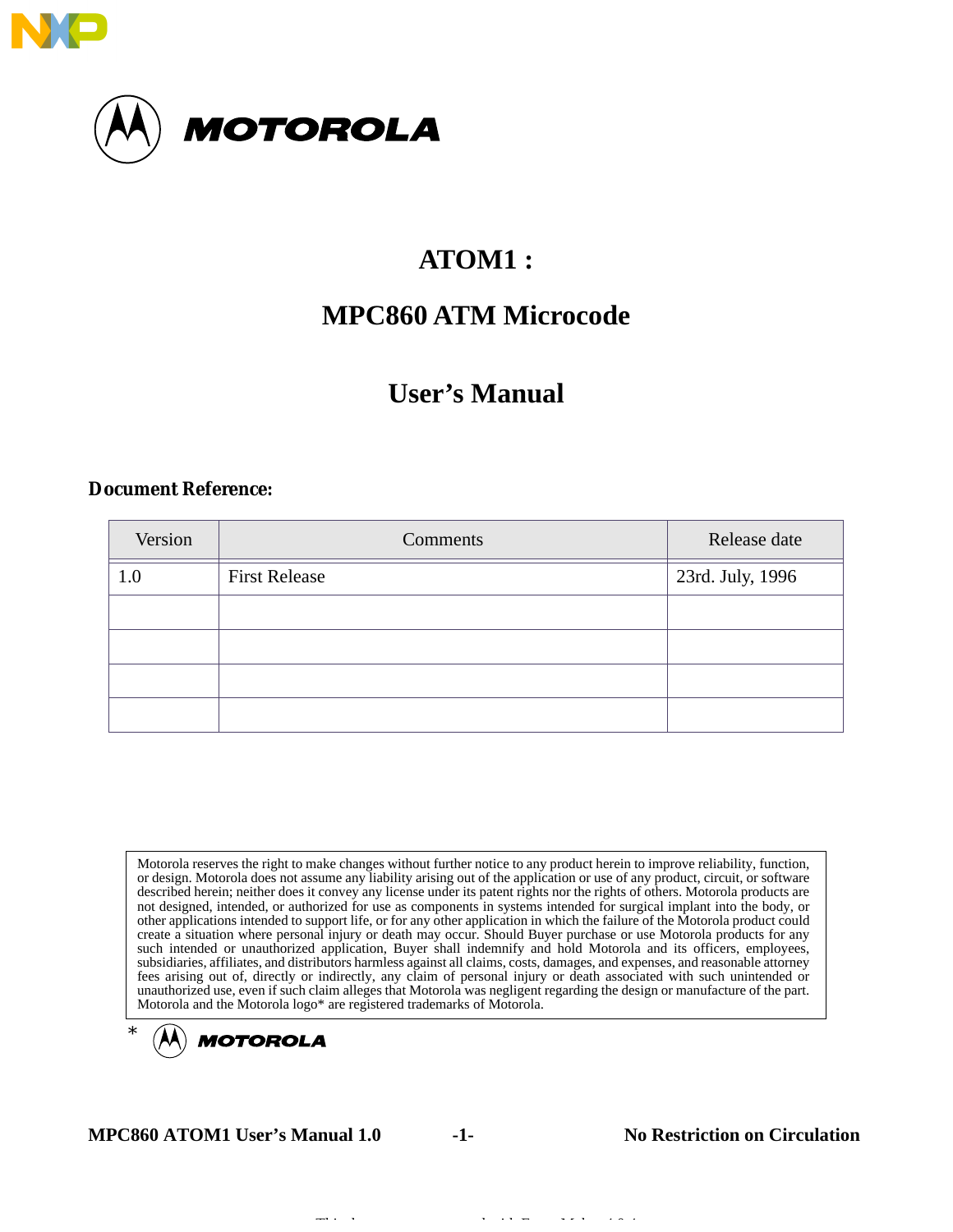

# **TABLE OF CONTENTS**

| 1.      |                                                                          |  |
|---------|--------------------------------------------------------------------------|--|
| 1.1.    |                                                                          |  |
| 1.2.    |                                                                          |  |
| 1.3.    |                                                                          |  |
|         |                                                                          |  |
| 2.      |                                                                          |  |
| 2.1.    |                                                                          |  |
| 2.2.    |                                                                          |  |
| 2.3.    |                                                                          |  |
| 2.4.    |                                                                          |  |
| 2.5.    |                                                                          |  |
| 2.6.    |                                                                          |  |
| 2.7.    |                                                                          |  |
|         |                                                                          |  |
| 3.      |                                                                          |  |
| 3.1.    |                                                                          |  |
| 3.1.1.  |                                                                          |  |
| 3.1.2.  |                                                                          |  |
| 3.2.    |                                                                          |  |
| 3.2.1.  |                                                                          |  |
| 3.2.2.  |                                                                          |  |
| 3.2.3.  |                                                                          |  |
| 3.2.4.  |                                                                          |  |
| 3.2.5.  |                                                                          |  |
| 3.3.    |                                                                          |  |
| 3.3.1.  |                                                                          |  |
| 3.3.2.  |                                                                          |  |
| 3.4.    |                                                                          |  |
|         |                                                                          |  |
| 4.      |                                                                          |  |
| 4.0.1.  |                                                                          |  |
| 4.0.2.  |                                                                          |  |
| 4.0.3.  | Transparent Mode Receive Maximum Buffer Length (MRBLR)  15               |  |
| 4.0.4.  |                                                                          |  |
| 4.0.5.  | BD and Buffer Pointers (R_PTR, RBD_PTR, T_PTR and TBD_PTR)  16           |  |
| 4.0.6.  | Transmit and Receive Buffer Queue Start Pointers (TX_BUFF1, RX_BUFF1) 16 |  |
| 4.0.7.  |                                                                          |  |
| 4.0.8.  |                                                                          |  |
| 4.0.9.  |                                                                          |  |
| 4.0.10. |                                                                          |  |
| 4.0.11. |                                                                          |  |
| 4.0.12. |                                                                          |  |
| 4.0.13. | Non-Matching Header Storage and Counter (NMA_HEAD and NMA_CNT)  17       |  |
| 4.0.14. |                                                                          |  |
| 4.0.15. | Incoming Header Mask and Look-up Table (HEADMASK and HEADn)  18          |  |
| 4.0.16. |                                                                          |  |
|         |                                                                          |  |

**No Restriction on Circulation**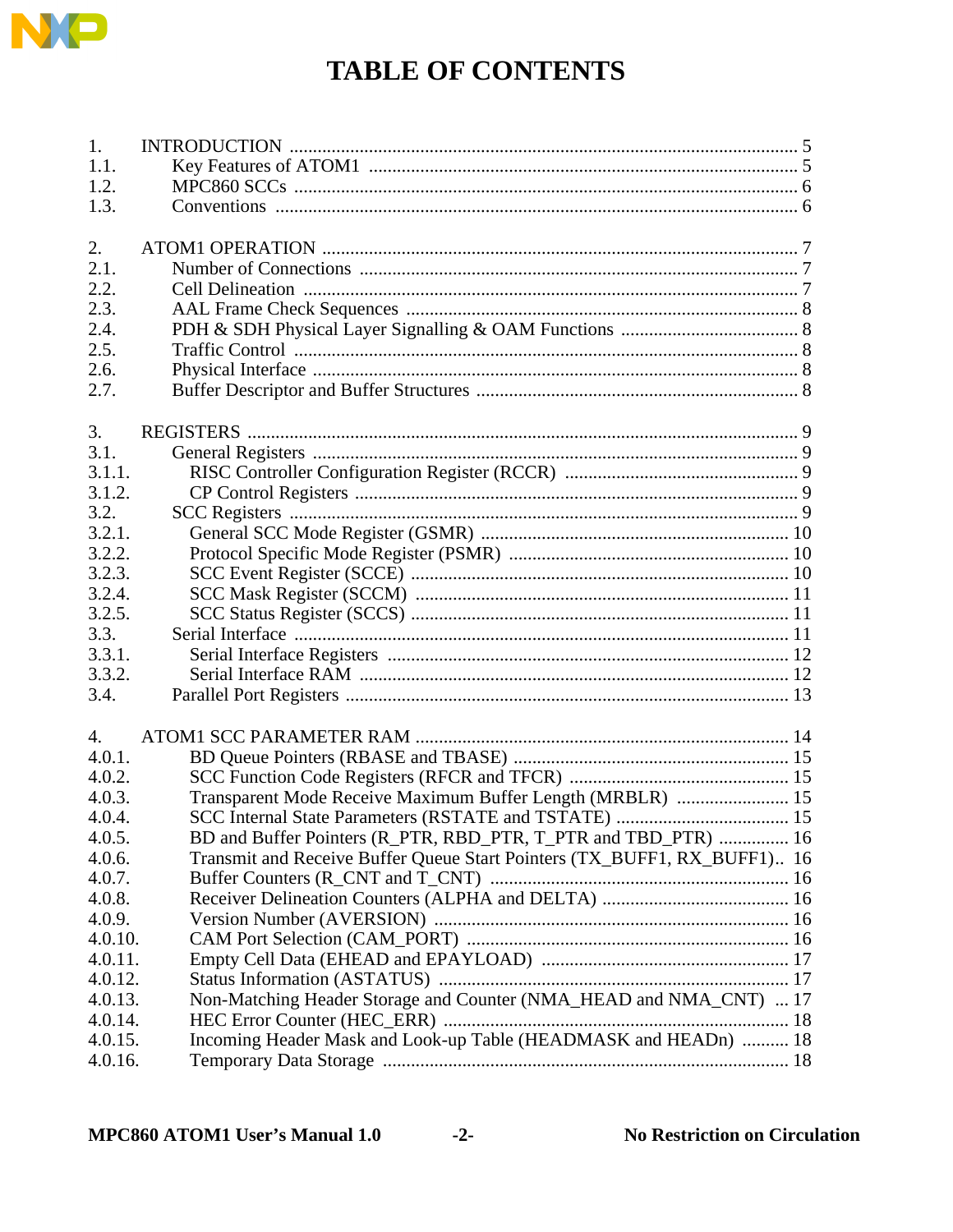

| 5 <sub>1</sub><br>5.1.<br>5.2.       |  |
|--------------------------------------|--|
| 6.<br>6.1.<br>6.2.<br>6.3.<br>6.3.1. |  |
| 7.                                   |  |
| 8.                                   |  |
| 9.<br>9.1.<br>9.2.                   |  |
| 10.                                  |  |
| 11.                                  |  |
| 12.                                  |  |
| 13.                                  |  |
| Appendix 1.                          |  |
| Appendix 2.                          |  |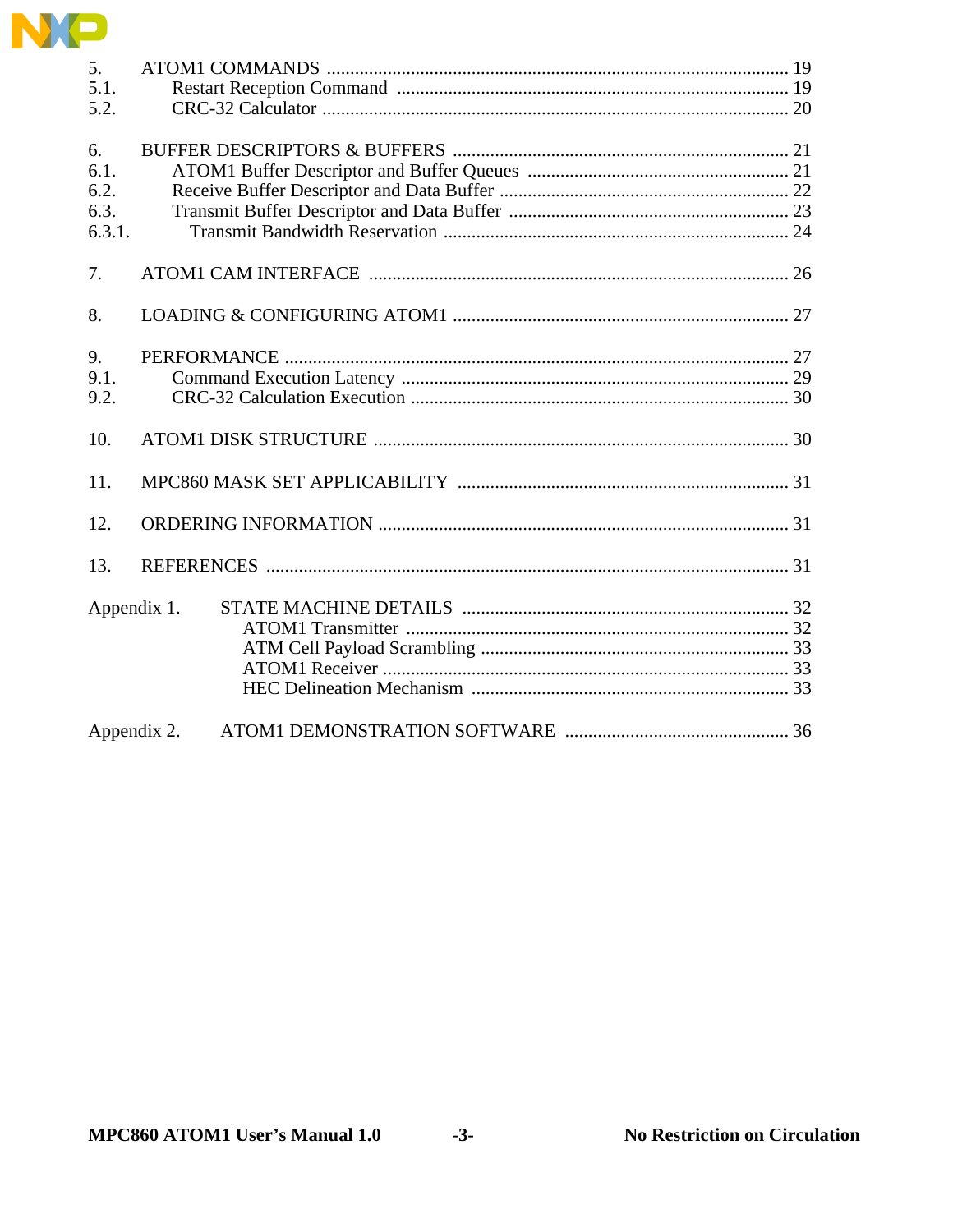

# **LIST OF TABLES**

| Table 1.  |                                                      |  |
|-----------|------------------------------------------------------|--|
| Table 2.  |                                                      |  |
| Table 3.  |                                                      |  |
| Table 4.  |                                                      |  |
| Table 5.  |                                                      |  |
| Table 6.  |                                                      |  |
| Table 7.  | ATOM1 CRC-32 Calculator Parameter RAM Memory Map  20 |  |
| Table 8.  |                                                      |  |
| Table 9.  |                                                      |  |
| Table 10. |                                                      |  |
|           |                                                      |  |

# **LIST OF FIGURES**

| Figure 1.  |  |
|------------|--|
| Figure 2.  |  |
| Figure 3.  |  |
| Figure 4.  |  |
| Figure 5.  |  |
| Figure 6.  |  |
| Figure 7.  |  |
| Figure 8.  |  |
| Figure 9.  |  |
| Figure 10. |  |
| Figure 11. |  |
| Figure 12. |  |
| Figure 13. |  |
| Figure 14. |  |
| Figure 15. |  |
| Figure 16. |  |
| Figure 17. |  |
| Figure 18. |  |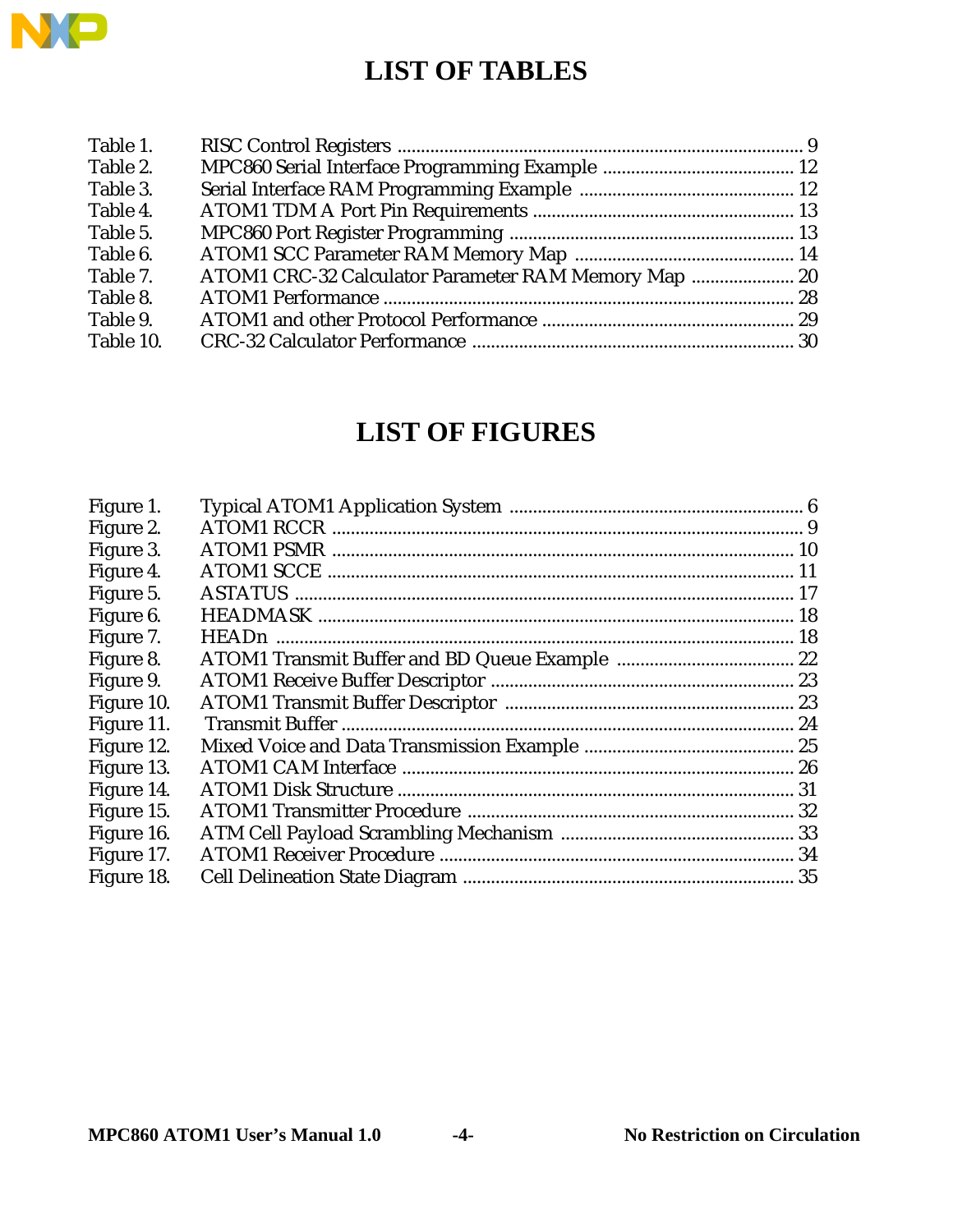

# **ATOM1**

# **Asynchronous Transfer Mode Microcode for the PowerQUICC**

# **1. INTRODUCTION**

ATOM1 is an MPC860 RAM-based microcode that provides physical layer ATM functions by converting one or more of the PowerQUICC's serial communication controllers (SCCs) into an ATM cell transmitter and receiver. ATOM1 provides the user with cell streaming facilities (cell reception and transmission) and event indications. The user can add AAL functions to ATOM1 using software.

The primary application of ATOM1 is intended to be G.804 plesiochronous digital hierarchy (PDH) and synchronous digital hierarchy (SDH) E1 and DS1 ATM equipment. Such equipment is used for signalling and low rate data transfer and may be part of the telecommunications infrastructure or terminal equipment.

Figure 1 shows an ATM communications module built around the PowerQUICC running an ATOM1 microcode. This module could be a board within a larger system or part of a larger ATM board. The ATOM1 microcode runs on the PowerQUICC's RISC communications processor (CP) and is stored in the dual port RAM. The user interface to ATOM1 is through buffer descriptors located in the PowerQUICC's dual port RAM and data buffers located in external memory. The PowerQUICC's PowerPC core controls the module and memory using the on-chip memory controller and other integration features.

# **1.1. Key Features of ATOM1**

The key features of ATOM1 are:

- Cell transmission and reception for all AAL protocols.
- Handles serial data rates up to 8 Mbps with a 25 MHz PowerQUICC and up to 16 Mbps with a 50 MHz PowerQUICC.
- Any or all of the PowerQUICC's SCCs can simultaneously handle ATM cells.
- Transmit and receive data buffers located in main memory.
- On transmission, ATOM1 constructs the cell header and appends the user defined payload.
- Bandwidth reservation option in the transmit queue to allow mixing of data and isochronous services.
- On reception, ATOM1 verifies incoming cell headers and strips the HEC before passing the cell to the user.
- Automatic empty cell transmission when there are no pending data transfers.
- Receiver filters and discards empty cells and those with non-matching addresses.
- CAM support on reception for handling many connections.
- User controlled cell scrambling option.
- Incoming cells with incorrect HECs are received and marked as such.
- A CRC-32 calculator is available to reduce processor performance requirements when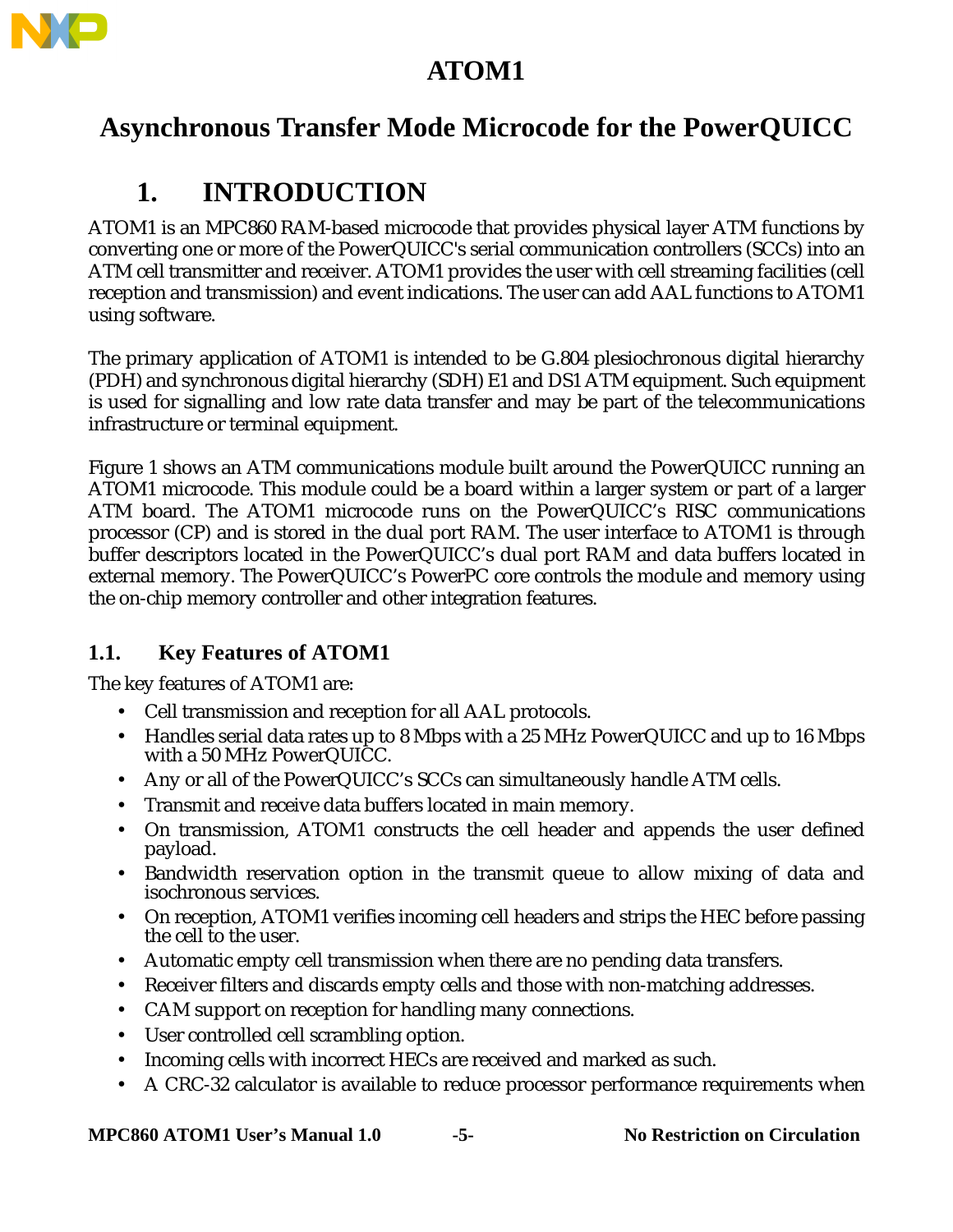

handling AAL5 cells.

• Standard PowerQUICC features are available when ATOM1 is running.



**Figure 1. Typical ATOM1 Application System**

## **1.2. MPC860 SCCs**

ATOM1 can operate on any MPC860 SCC and can simultaneously operate on any two, three or all four SCCs. To maintain the performance of ATOM1, it is recommended that the highest speed connection operates on SCC1 and the lowest speed connection on SCC4.

ATOM1 uses the SCC in transparent mode with microcode performing ATM cell functions. When ATOM1 is loaded and RAM microcode is enabled, transparent mode operation is available on any SCC other than ones running ATOM1.

#### **1.3. Conventions**

The reader is assumed to be familiar with the PowerQUICC and ATM. For further information about the PowerQUICC, please refer to the MPC860 User's Manual. Full details of the ATM protocols can be found in the relevant ITU-T recommendations and the ATM Forum UNI document listed at the end of this manual.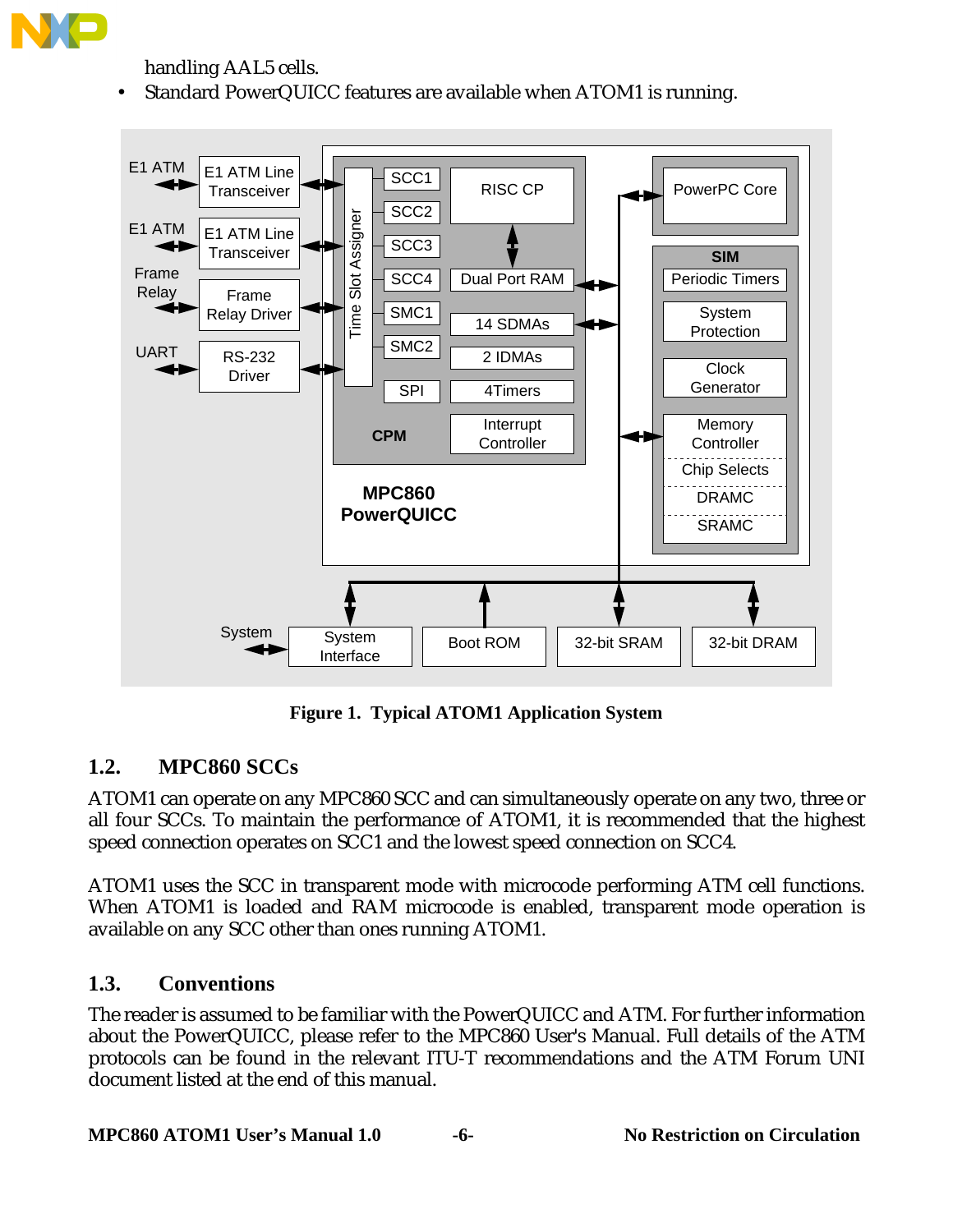

In this manual, the term "user" is used to describe the CPU software that drives ATOM1. In the MPC860 this is the on-chip PowerPC core.

# **2. ATOM1 OPERATION**

ATOM1 transmits and receives 53-byte ATM cells as defined in the ATM Forum UNI specification (ATOM1 also handles NNI cells). Cells are transmitted from a single queue and the user has full control over each cell's GFC, VPI, VCI, PT, CLP and payload fields. ATOM1 generates and inserts the cell HEC field on transmission and checks and strips it on reception. An option is included to apply the HEC coset pattern (binary 01010101) to transmitted and received cells.

ATOM1 performs cell rate adaptation to the capacity of the transmission link by the inserting empty cells when no cells are queued by the user. On reception, ATOM1 ignores empty cells. The user can define the empty cell to be either an unassigned or idle cell.

Received cells with HEC errors are received and marked as such. The HEC is passed to the user to allow user software to implement HEC correction algorithms as required. ATOM1 does not attempt to correct any HEC errors.

ATOM1 provides an option to scramble data on transmission and receive scrambled data using the  $X^{43}+1$  scrambling algorithm. The first cell to be transmitted by ATOM1 after initialisation will not be correctly scrambled because there is no valid data in the 43-bit delay line. ATOM1 always transmits an empty cell first therefore avoiding data corruption. On reception, the descrambling algorithm self-synchronises before the HEC delineation process is complete and cell reception begins.

## **2.1. Number of Connections**

ATOM1 transmits one cell at a time on the virtual connection specified for that cell. The user can transmit ATM cells with the whole range of the cell's address field (VCI and VPI combined).

ATOM1 receives cells after matching the cell header with a header look-up table or an external CAM. The internal look-up table has up to 16 entries and cell headers can have bits masked before the comparison.

The user must maintain enough open channels to receive OAM and signalling cells. User software must handle OAM and signalling cells.

## **2.2. Cell Delineation**

The user must provide synchronisation signals to the PowerQUICC and octet-align incoming cells to the synchronisation signals. ATOM1 provide SDH/PDH oriented cell delineation using the HEC mechanism defined in I.432 on an octet basis. The synchronisation signals need not delimit the start of cell but must be octet aligned with incoming cells. When using E1 and T1 ATM links, the cells are always octet aligned (see ITU G.804) and synchronisation signals are provided by the E1 and T1 interface devices.

**MPC860 ATOM1 User's Manual 1.0 -7- No Restriction on Circulation**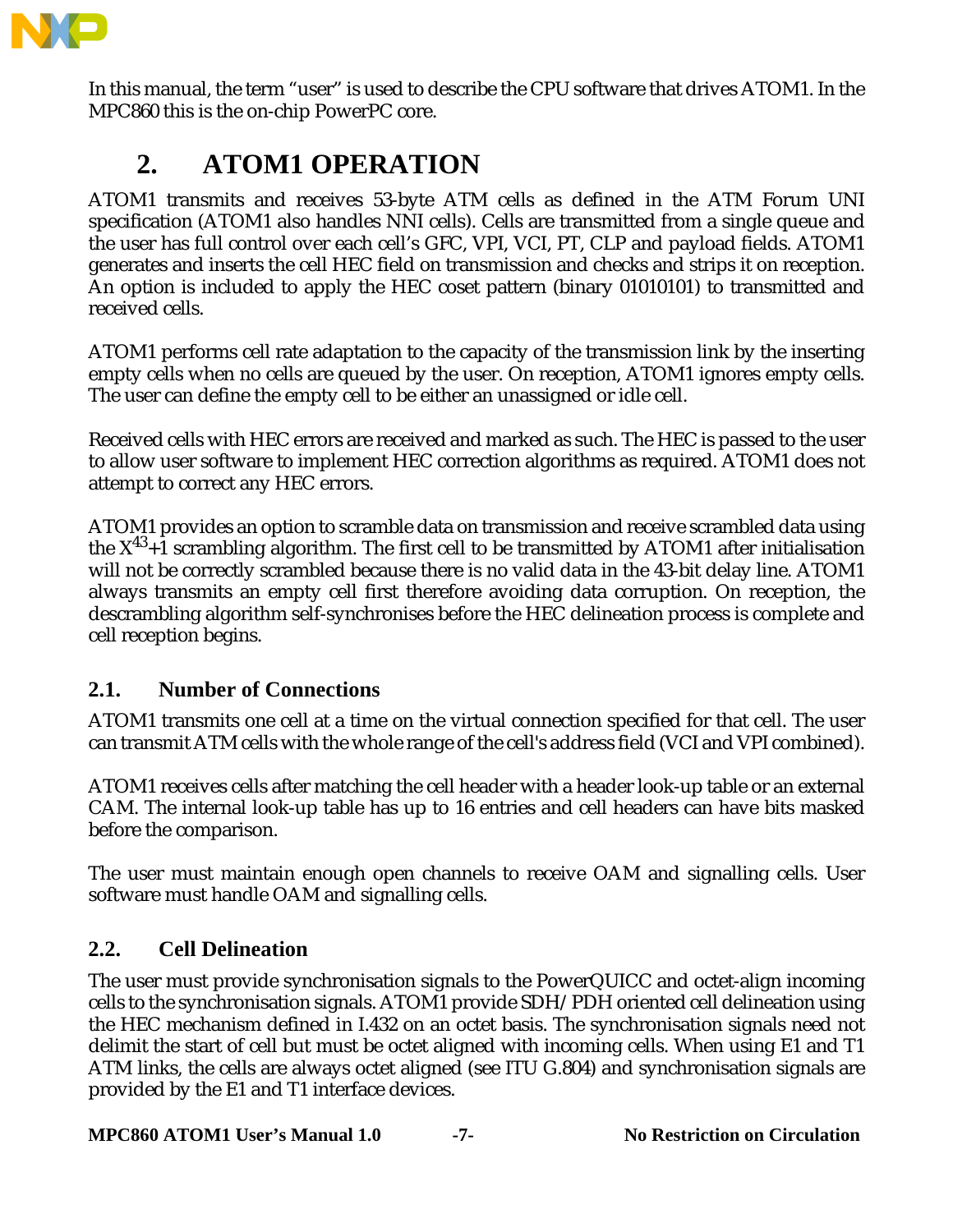

When reception commences, ATOM1 takes a short while to acquire correct cell delineation. Once ATOM1 has locked to the incoming cell stream, it remains locked unless there are excessive errors. An interrupt is generated whenever the cell lock status changes and a status bit will indicate the current delineation status.

Further details of the cell delineation mechanism are given in Appendix A.

# **2.3. AAL Frame Check Sequences**

To increase software throughput of AAL5 frames, a CRC-32 calculator is included. This is not an integral part of the cell transmission and reception process in order that CRC-32 sequences may be calculated across long AAL5 frames made up of interleaved ATM cells. The CRC-32 calculator is a command which ATOM1 interprets by working through a data buffer generating the required CRC-32 sequence.

# **2.4. PDH & SDH Physical Layer Signalling & OAM Functions**

PDH and SDH framing physical layer signalling and OAM functions are not provided by ATOM1 but the user can handle these by routing the PDH/SDH OAM, signalling and overhead timeslots to one of the PowerQUICC's SMCs or another SCC.

## **2.5. Traffic Control**

ATOM1 transmits cells from it's single transmission queue in the order that they are presented. It is the user's responsibility to apply traffic management techniques to avoid congestion and breaking the UPC rules if the connection data rate is less than the transmit bit rate. Failure to apply these techniques may result in bursty traffic on open connections.

When ATOM1's transmit queue is empty, ATOM1 will automatically transmit empty cells.

## **2.6. Physical Interface**

The ATOM1 microcode is independent of the physical interface standard used. Generally, one of the PowerQUICC's TDM ports will be used with ATOM1 to allow easy connection to an E1 or T1 line interface device. Other serial interfaces are not precluded and may be selected when programming the MPC860 serial interface. This User's Manual describes the TDM interface using the Time Slot Assigner (TSA).

## **2.7. Buffer Descriptor and Buffer Structures**

ATOM1 uses an optimized version of the standard MPC860 data buffer and buffer descriptor (BD) structures. The ATOM1 structures are better suited to handling numerous small data buffers as is required in ATM. The BDs are just two bytes long instead of the normal eight byte BDs and buffers are fixed length. Data buffers are scattered in receive and transmit buffer memory areas, each 16K bytes, located anywhere in the processor's memory map.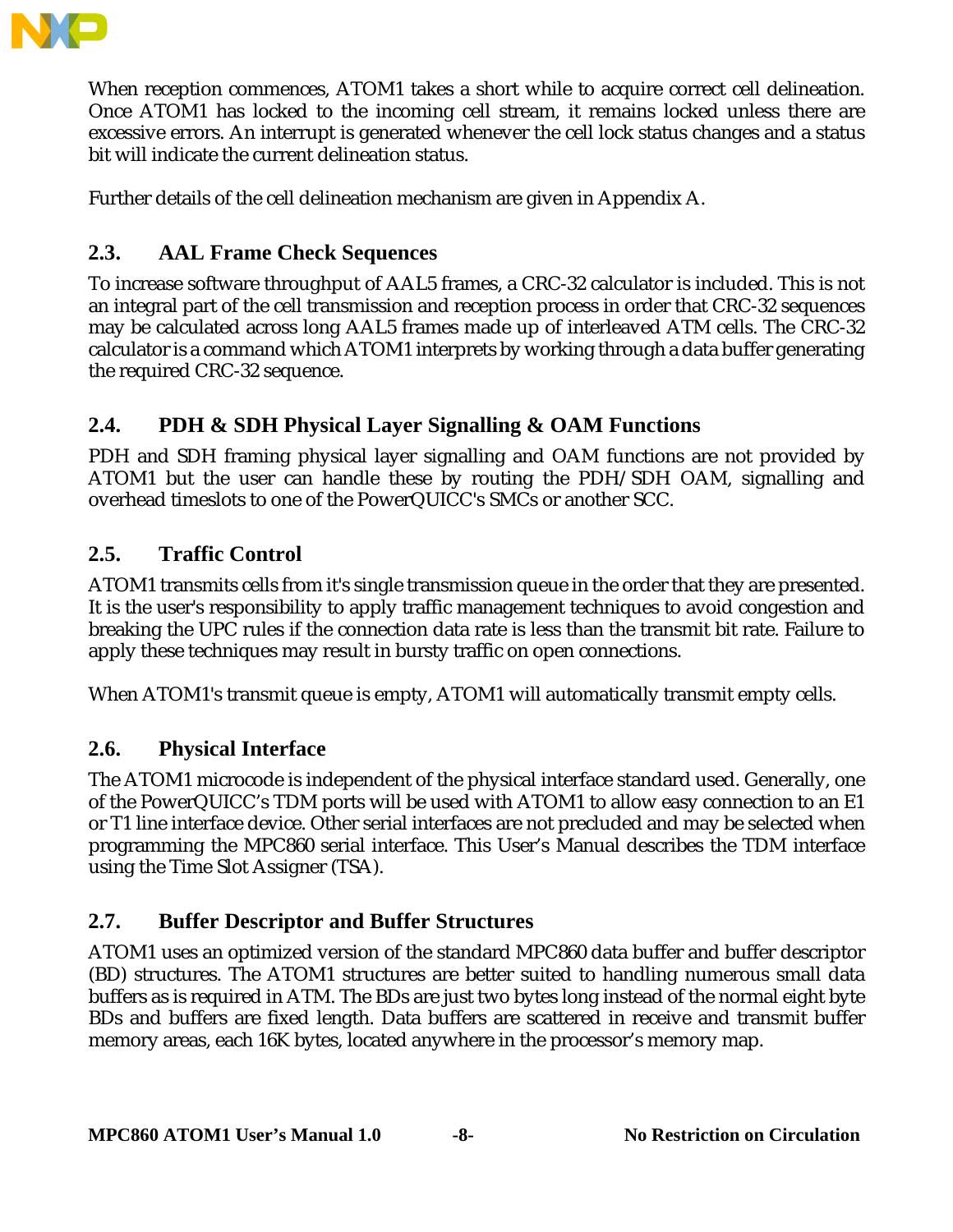

# **3. REGISTERS**

ATOM1 requires several general MPC860 and SCC registers to be configured for operation and reports status in SCC registers.

# **3.1. General Registers**

All the MPC860 general registers (SIM, memory controller, chip select, SDMA, etc.) must be configured as described in the MPC860 User's Manual with the exception of the CP Control Registers and RISC Controller Configuration Register. Interrupts are generated by ATOM1 and the MPC860 interrupt controller must be configured by the user (see the MPC860 User's Manual).

### **3.1.1. RISC Controller Configuration Register (RCCR)**

The MPC860's RCCR controls microcode operation. To run ATOM1, the RCCR should be set as shown in Figure 2. Further details are given in the MPC860 User's Manual.



**Figure 2. ATOM1 RCCR**

Setting RCCR bit 14 enables the ATOM1 RAM microcode operation and this should not be done until ATOM1 and the MPC860 are initialized.

Note: the RISC timers are unavailable when ATOM1 is running and the TIME and TIMEP bits must be cleared in the RCCR.

## **3.1.2. CP Control Registers**

The user must configure RISC Controller Trap registers as shown in Table 1.

| <b>Address</b> | <b>Name</b>       | <b>Description</b>                     | User Writes (hex) |
|----------------|-------------------|----------------------------------------|-------------------|
| REGB+\$5CC     | RCTR <sub>1</sub> | <b>RISC Controller Trap Register 1</b> | 8056              |
| REGB+\$5CE     | RCTR <sub>2</sub> | RISC Controller Trap Register 2        | 8076              |
| REGB+\$5D0     | RCTR <sub>3</sub> | RISC Controller Trap Register 3        | 8036              |
| REGB+\$5D2     | RCTR4             | RISC Controller Trap Register 4        | 8818              |

#### **Table 1: RISC Control Registers**

## **3.2. SCC Registers**

ATOM1 operates using an SCC and is enabled in the SCC's General SCC Mode Register (GSMR). The clock source is configured in the serial interface registers (see section 3.3.1).

**MPC860 ATOM1 User's Manual 1.0 -9- No Restriction on Circulation**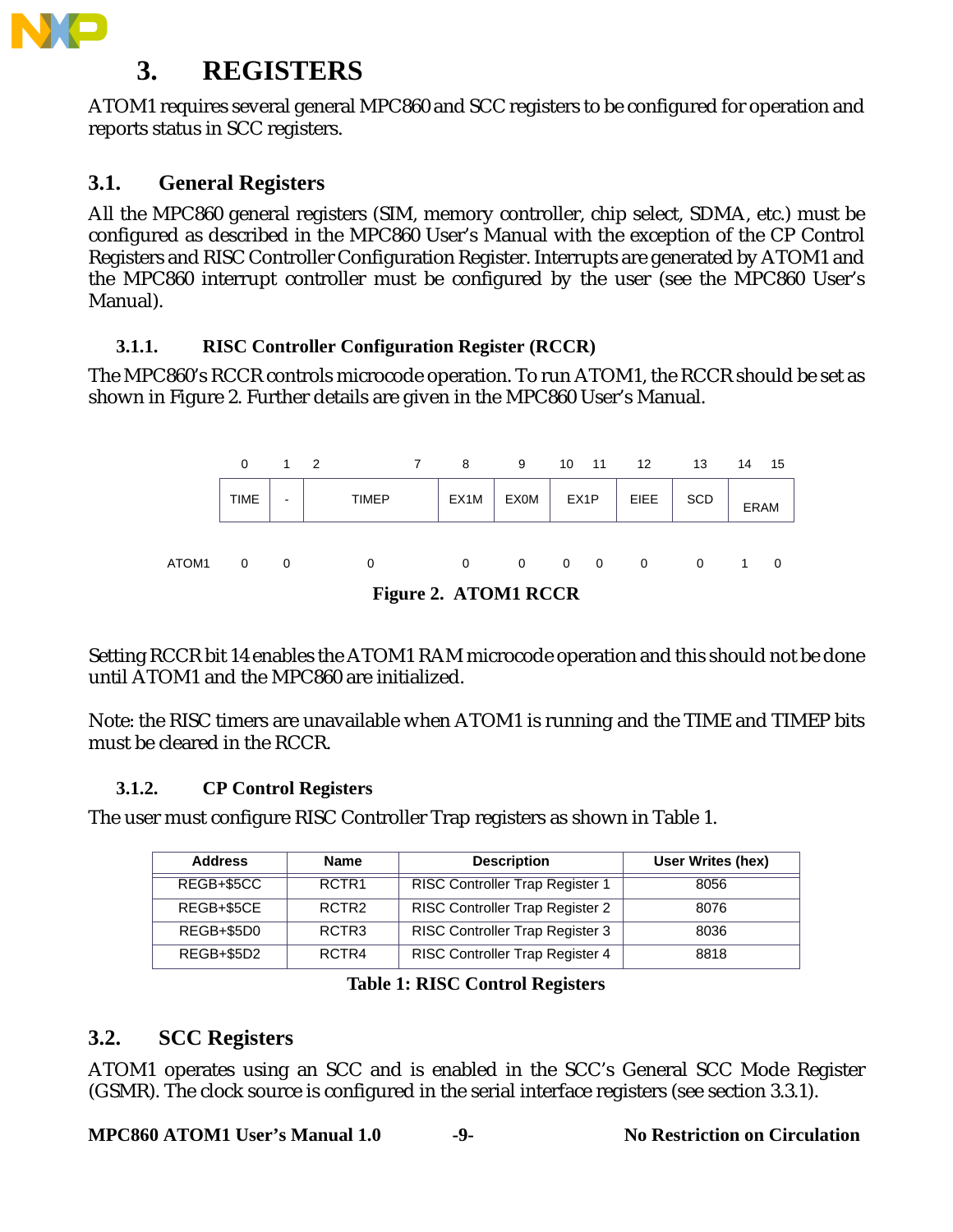

#### **3.2.1. General SCC Mode Register (GSMR)**

ATOM1 requires the following bits to be set in the GSMR: TRX, TTX, CDP, CTSP, CDS and CTSS. To enable ATOM1's transmit and receive functions, the ENT and ENR bits must be set when the initialisation sequence has been completed. Full GSMR details are given in the MPC860 User's Manual.

Additionally, the REVD bit in the GSMR (bit 18) changes function to become the CAM control bit when ATOM1 is running:

- CAM 0 Use the internal address table for address matching.
	- 1 Use the external CAM for address matching.

To enable an SCC to run ATOM1, the SCC must be in transparent mode and have MRBLR =  $0$ . When MRBLR is programmed with a non-zero value, the SCC operates in transparent mode. Mixed mode operation of an SCC (where the transmitter runs ATOM1 and the receiver is in transparent mode or vice versa) running ATOM1 is not allowed.

When ATOM1 is loaded and running, the maximum serial performance of an SCC in transparent mode is reduced very slightly.

#### **3.2.2. Protocol Specific Mode Register (PSMR)**

The SCC Protocol Specific Mode Register (PSMR) controls various SCC functions that are protocol specific. Before enabling ATOM1, the user should initialize the PSMR. The PSMR should only be written when the transmitter and receiver are disabled, otherwise erratic behaviour could result.

For ATOM1, the PSMR is used to control the scrambling and HEC coset functions of both the transmitter and receiver (see Figure 3).



#### **Figure 3. ATOM1 PSMR**

| SCRAM | Disable cell payload scrambling during transmission and reception. |
|-------|--------------------------------------------------------------------|
|       | Enable cell payload scrambling during transmission and reception.  |

COSET 0 Do not apply the HEC coset rules.<br>1 Apply the HEC coset to all transm Apply the HEC coset to all transmitted and received cells.

#### **3.2.3. SCC Event Register (SCCE)**

The SCC event register (SCCE) contains status bits for events recognized by ATOM1 and the SCC circuitry. Whenever a bit is set in the SCCE, an interrupt to the user is generated unless the corresponding bit in the SCC Mask register (SCCM) is set. All bits in the SCCE are sticky bits: they are set by the SCC hardware or ATOM1 and must be reset by the user writing a one.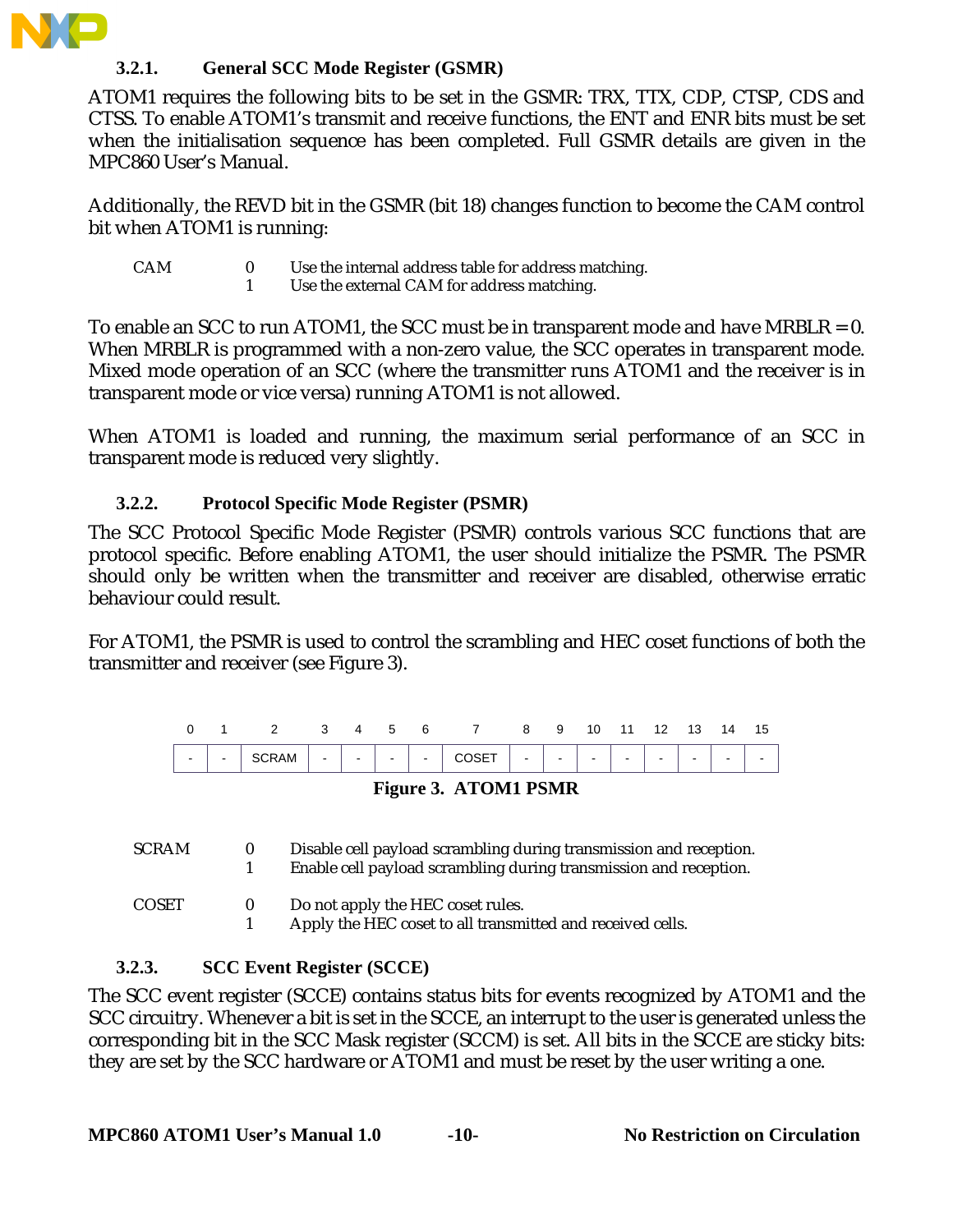

Bits 0-7 are set by the SCC hardware and some unused bits may be set. The user should mask interrupts from all unused bits in the SCCM. Bits 8-15 are set by ATOM1 to indicate events that it has detected (see Figure 4).

|                          |                                                                        | - |     |               | $\overline{a}$ |        |        |            |             | 10          |                                                   |     |                    | 4 ا     |                 |
|--------------------------|------------------------------------------------------------------------|---|-----|---------------|----------------|--------|--------|------------|-------------|-------------|---------------------------------------------------|-----|--------------------|---------|-----------------|
| $\overline{\phantom{0}}$ | $\overline{\phantom{a}}$                                               |   | GLR | GL.<br>$\sim$ | <b>DCC</b>     | $\sim$ | $\sim$ | <b>NMA</b> | <b>SYNC</b> | <b>FIFO</b> | <b>HEC</b><br>the contract of the contract of the | OAM | <b>BSY</b><br>$ -$ | TV<br>ᅛ | <b>DY</b><br>ĸ۸ |
|                          | the control of the control of the<br>the company's company's company's |   |     |               |                |        |        |            |             |             |                                                   |     |                    |         |                 |

|  | <b>Figure 4. ATOM1 SCCE</b> |  |
|--|-----------------------------|--|
|--|-----------------------------|--|

- RX A cell has been received and a receive buffer used. This bit is set on completion of reception.
- TX A cell has been transmitted and a transmit buffer used.
- BSY A cell was received and discarded due to lack of receive buffers.
- OAM A control cell (OAM or reserved for future use as indicated by the PT field) been received and a receive buffer used. This bit is set on completion of reception. When this bit is set, the RX bit is also set but about 10 system clocks later.
- HEC A cell has been received with a HEC error. This bit is also set when the SYNC bit is set. The HEC bit is set as soon as a HEC error is detected - it does not wait until the complete cell is received.
- FIFO A transmit FIFO underrun or receive FIFO overrun error has occurred. See ASTATUS for the exact status.
- SYNC ATOM1 has lost or gained cell delineation.
- NMA ATOM1 received a cell with a non-matching address.
- DCC The carrier sense status as generated by the DPLL has changed. See description of the Transparent Mode SCCE in the MPC860 User's Manual.
- GLT A clock glitch was detected by the SCC on the transmit clock. See description of the Transparent Mode SCCE in the MPC860 User's Manual.
- GLR A clock glitch was detected by the SCC on the receive clock. See description of the Transparent Mode SCCE in the MPC860 User's Manual.

## **3.2.4. SCC Mask Register (SCCM)**

The SCCM has the same bit definitions as the SCCE and allows the user to mask interrupts. Further details are given in the MPC860 User's Manual.

## **3.2.5. SCC Status Register (SCCS)**

The function of the SCCS register is unchanged when ATOM1 uses an SCC.

## **3.3. Serial Interface**

ATOM1 may use the MPC860's serial interface (SI) in any mode although the time division multiplex mode to allows easy connection to E1 and T1 line interface devices. This section of

**MPC860 ATOM1 User's Manual 1.0 -11- No Restriction on Circulation**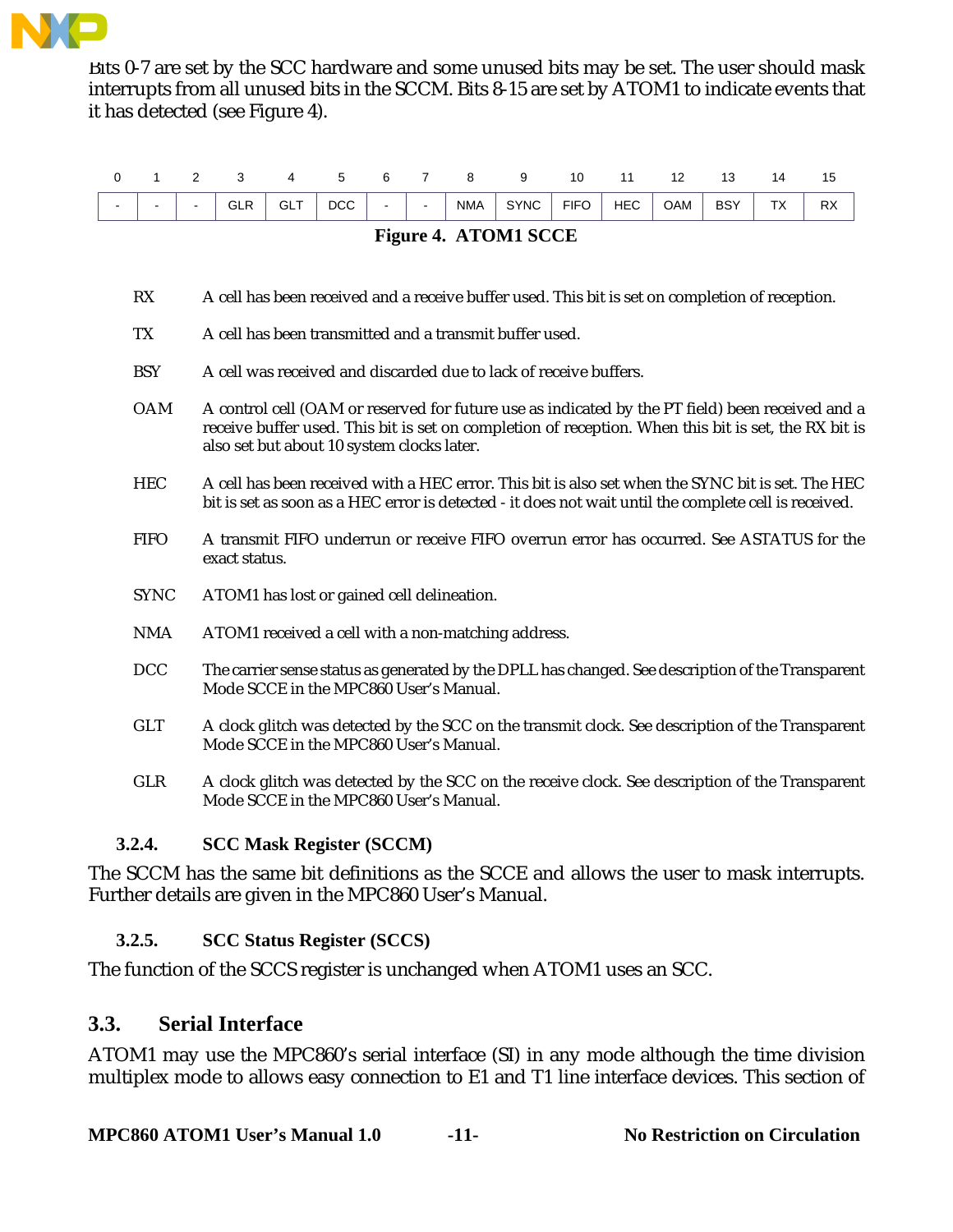

the User's Manual concentrates on the TDM interface although use of other serial interfaces is not precluded.

It is the user's responsibility to ensure that incoming cells are octet aligned with the SI handshake or synchronisation pulses. ATOM1 will then apply the cell HEC delineation mechanism correctly and synchronise with the incoming cell stream.

ATOM1 can use either of the MPC860 TDM ports. Programming information is given here for use of TDM A and can easily be converted for TDM B. Further information about the SI is given in the MPC860 User's Manual.

#### **3.3.1. Serial Interface Registers**

The SI registers SIMODE, SIGMR and SICR should be programmed for the required interface standard and the user must configure the SI RAM pointer (SIRP) as required in the system. An example of programming the SI registers for connection to a line interface device with common transmit and receive clocks is shown in Table 2. In this example, ATOM1 is running on SCC1.

Note: the timeslot assigner TSA must not be enabled in SIGMR until the SI RAM and other registers have been configured.

|               | <b>Register</b>                       | User Writes (hex) |
|---------------|---------------------------------------|-------------------|
| <b>SIMODE</b> | Serial Interface Mode Register        | 0000 0058         |
| <b>SIGMR</b>  | Serial Interface Global Mode Register | 04                |
| <b>SICR</b>   | Serial Interface Clock Route Register | 0000 0040         |

**Table 2: MPC860 Serial Interface Programming Example**

#### **3.3.2. Serial Interface RAM**

ATOM1 can use the MPC860 TSA with independent receiver and transmitter routing RAM tables. An example of programming these two tables for back-to-back ATM cell transmission and reception is given in Table 3. TDM A is used and data is routed to SCC1. Other SCCs and TDM B may be used. For debug purposes, all four SI strobes are asserted during various timeslots: L1ST1 during cell header transmission, L1ST2 on HEC transmission, L1ST3 during cell header reception and L1ST4 on HEC reception.

| <b>SI RAM Entry</b> | User Writes (hex) | <b>Strobe Asserted</b>         | <b>Remarks</b>                               |
|---------------------|-------------------|--------------------------------|----------------------------------------------|
| RxA0                | 104E              | L <sub>1</sub> ST <sub>3</sub> | Receive four bytes of cell header            |
| RxA1                | 2042              | L <sub>1</sub> ST <sub>4</sub> | Receive one byte HEC field                   |
| RxA2                | 007E              | $\overline{\phantom{0}}$       | Receive first sixteen bytes of cell payload  |
| RxA3                | 007F              | $\overline{\phantom{0}}$       | Receive second sixteen bytes of cell payload |
| RxA4                | 007F              | $\overline{\phantom{0}}$       | Receive final sixteen bytes of cell payload  |
| Tx A 0              | 044E              | L <sub>1</sub> ST <sub>1</sub> | Transmit four bytes of cell header           |
| Tx A 1              | 0842              | L <sub>1</sub> ST <sub>2</sub> | Transmit one byte HEC field                  |

| <b>Table 3: Serial Interface RAM Programming Example</b> |  |  |
|----------------------------------------------------------|--|--|
|                                                          |  |  |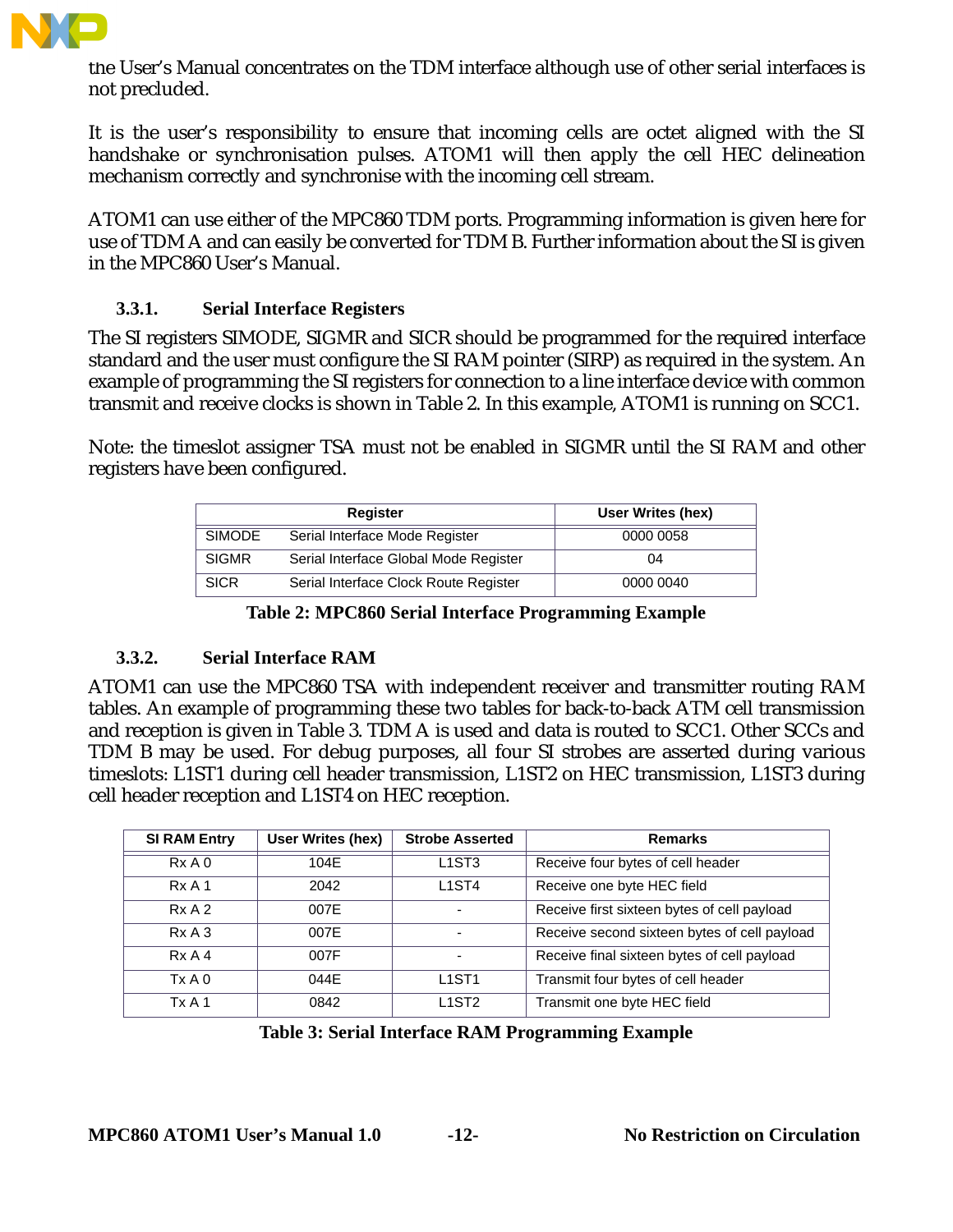

| <b>SI RAM Entry</b> | User Writes (hex) | <b>Strobe Asserted</b> | <b>Remarks</b>                                |
|---------------------|-------------------|------------------------|-----------------------------------------------|
| Tx A 2              | 007E              |                        | Transmit first sixteen bytes of cell payload  |
| $Tx A$ 3            | 007E              |                        | Transmit second sixteen bytes of cell payload |
| TxA4                | 007F              |                        | Transmit final sixteen bytes of cell payload  |

## **3.4. Parallel Port Registers**

For ATOM1 operation over TDM A, the MPC860 parallel port pins should be set up to interface to external signals as shown in Table 4. The TSA strobes and SDMA Acknowledge pins are shown and common receive and transmit clocks are used.

| Pin             | <b>Direction</b> |
|-----------------|------------------|
| PA <sub>9</sub> | Output           |
| PA8             | Input            |
| PC4             | Input            |
| PA7             | Input            |
| <b>PB19</b>     | Output           |
| <b>PB18</b>     | Output           |
| <b>PB17</b>     | Output           |
| <b>PB16</b>     | Output           |
| PC <sub>5</sub> | Output           |
| PC7             | Output           |
|                 |                  |

**Table 4: ATOM1 TDM A Port Pin Requirements**

To achieve this, Table 5 shows an example of how the port registers may be programmed.

|              | Register                          | <b>User Writes (hex)</b> |
|--------------|-----------------------------------|--------------------------|
| <b>PIPC</b>  | <b>PIP Configuration Register</b> | 0000                     |
| <b>PADIR</b> | Port A Data Direction Register    | 00C1                     |
| <b>PAPAR</b> | Port A Pin Assignment Register    | 01C <sub>0</sub>         |
| <b>PAODR</b> | Port A Open Drain Register        | 0000                     |
| <b>PBDIR</b> | Port B Data Direction Register    | 0000 0000                |
| <b>PBPAR</b> | Port B Pin Assignment Register    | 0000 F000                |
| <b>PBODR</b> | Port B Open Drain Register        | 0000                     |
| <b>PCDIR</b> | Port C Data Direction Register    | 0500                     |
| <b>PCPAR</b> | Port C Pin Assignment Register    | 0D <sub>0</sub>          |
| <b>PCSO</b>  | Port C Special Option Register    | 0000                     |
| <b>PCINT</b> | Port C Interrupt Control Register | 0000                     |

**Table 5: MPC860 Port Register Programming**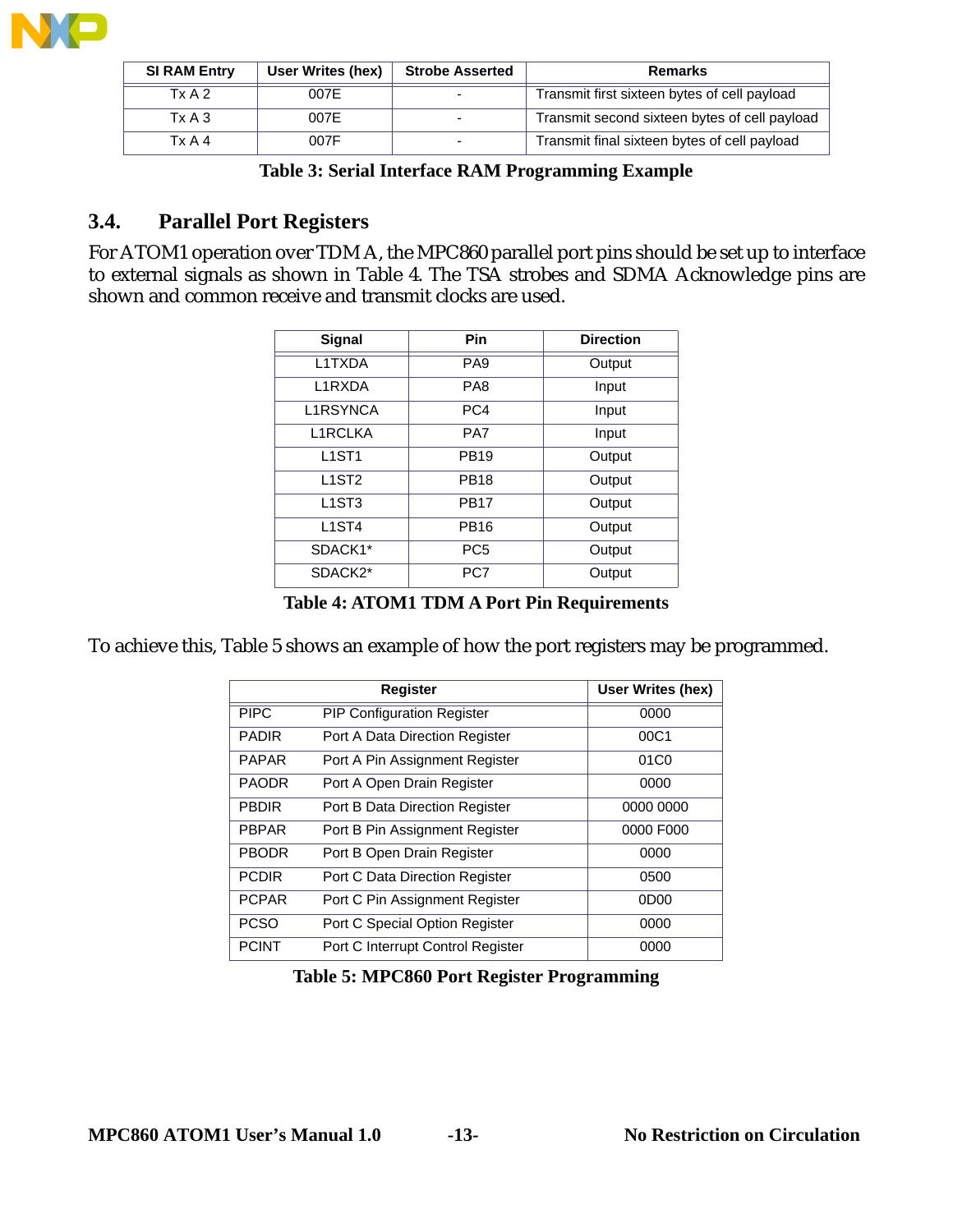

# **4. ATOM1 SCC PARAMETER RAM**

When ATOM1 operates on a particular SCC, the SCC parameter RAM memory map is that shown in Table 6. The user must initialize the parameter RAM with the values given after reset or when re-initializing ATOM1.

| <b>Address</b>  | <b>Name</b>         | <b>Width</b> | <b>Description</b>                                           | <b>User Writes (hex)</b>  |
|-----------------|---------------------|--------------|--------------------------------------------------------------|---------------------------|
| $SCC Base + 00$ | <b>RBASE</b>        | Halfword     | <b>Receive BD Base Address</b>                               | $\overline{UD}$           |
| SCC Base + 02   | <b>TBASE</b>        | Halfword     | <b>Transmit BD Base Address</b>                              | <b>UD</b>                 |
| SCC Base + 04   | <b>RFCR</b>         | <b>Byte</b>  | <b>Receive Function Code</b>                                 | <b>UD</b>                 |
| SCC Base + 05   | <b>TFCR</b>         | <b>Byte</b>  | <b>Transmit Function Code</b>                                | <b>UD</b>                 |
| SCC Base + 06   | <b>MRBLR</b>        | Halfword     | Transparent Rx Max Buffer Length                             | 0000                      |
| $SCC$ Base + 08 | <b>RSTATE</b>       | Word         | <b>Receiver Internal State</b>                               | use init rx/tx<br>command |
| SCC Base + 0C   | R_PTR               | Word         | Receiver Internal Data Pointer                               | $\blacksquare$            |
| SCC Base + 10   | RBD_PTR             | Halfword     | Receive BD Pointer                                           | use init rx/tx<br>command |
| SCC Base + 12   | R_CNT               | Halfword     | Receive Internal Byte Counter                                |                           |
| SCC Base + 14   | <b>RTEMP</b>        | Word         | Receiver Temporary Data Storage                              |                           |
| SCC Base + 18   | <b>TSTATE</b>       | Word         | <b>Transmitter Internal State</b>                            | use init rx/tx<br>command |
| SCC Base + 1C   | T_PTR               | Word         | <b>Transmit Internal Data Pointer</b>                        | ä,                        |
| SCC Base + 20   | TBD_PTR             | Halfword     | <b>Transmit BD Pointer</b>                                   | use init rx/tx<br>command |
| SCC Base + 22   | T_CNT               | Halfword     | <b>Transmit Internal Byte Counter</b>                        |                           |
| SCC Base + 24   | <b>TTEMP</b>        | Word         | Transmitter Temporary Data Storage                           |                           |
| SCC Base + 28   | <b>ALPHA</b>        | Halfword     | Receiver Delineation Alpha Counter                           | $\blacksquare$            |
| SCC Base + 2A   | <b>DELTA</b>        | Halfword     | <b>Receiver Delineation Delta Counter</b>                    |                           |
| SCC Base + 2C   | <b>AVERSION</b>     | Halfword     | <b>ATOM1 Version Number</b>                                  |                           |
| SCC Base + 2E   | CAM_PORT            | Halfword     | <b>CAM Port B Mask</b>                                       | $\sim$                    |
| SCC Base + 30   | RX_BUFF1            | Word         | Receive Buffer Area Start Address                            | <b>UD</b>                 |
| SCC Base + 34   | TX_BUFF1            | Word         | <b>Transmit Buffer Area Start Address</b>                    | <b>UD</b>                 |
| SCC Base + 38   | <b>EHEAD</b>        | Word         | <b>Empty Cell Header</b><br>(little endian byte format)      | 0000 0000<br>or 0100 0000 |
| SCC Base + 3C   | EPAYLOAD            | Word         | <b>Empty Cell Payload</b><br>(little endian byte format)     | 6A6A 6A6A                 |
| $SCC$ Base + 40 | <b>RSTUFF</b>       | Word         | Receive Data Stuffing Location (53<br>to 52 byte conversion) |                           |
| SCC Base + 44   | <b>SHUFFLESTATE</b> | Halfword     | <b>Receiver Data Shuffling State</b>                         | 0000                      |
| SCC Base + 46   | <b>RHECTEMP</b>     | Halfword     | Temporary HEC Storage                                        |                           |
| SCC Base + 48   | <b>THECTEMP</b>     | Halfword     | Temporary HEC storage area                                   |                           |
| SCC Base + 4A   | <b>ASTATUS</b>      | Halfword     | ATOM1 status halfword                                        | 0000                      |
| SCC Base + 4C   | NMA_HEAD            | Word         | Non-Matching Address Cell Header                             |                           |
| SCC Base + 50   | NMA_CNT             | Halfword     | Non-Matching Address Cell Counter                            | 0000                      |
| SCC Base + 52   | HEC_ERR             | Halfword     | <b>HEC Error Counter</b>                                     | 0000                      |

**Table 6: ATOM1 SCC Parameter RAM Memory Map**

**MPC860 ATOM1 User's Manual 1.0 -14- No Restriction on Circulation**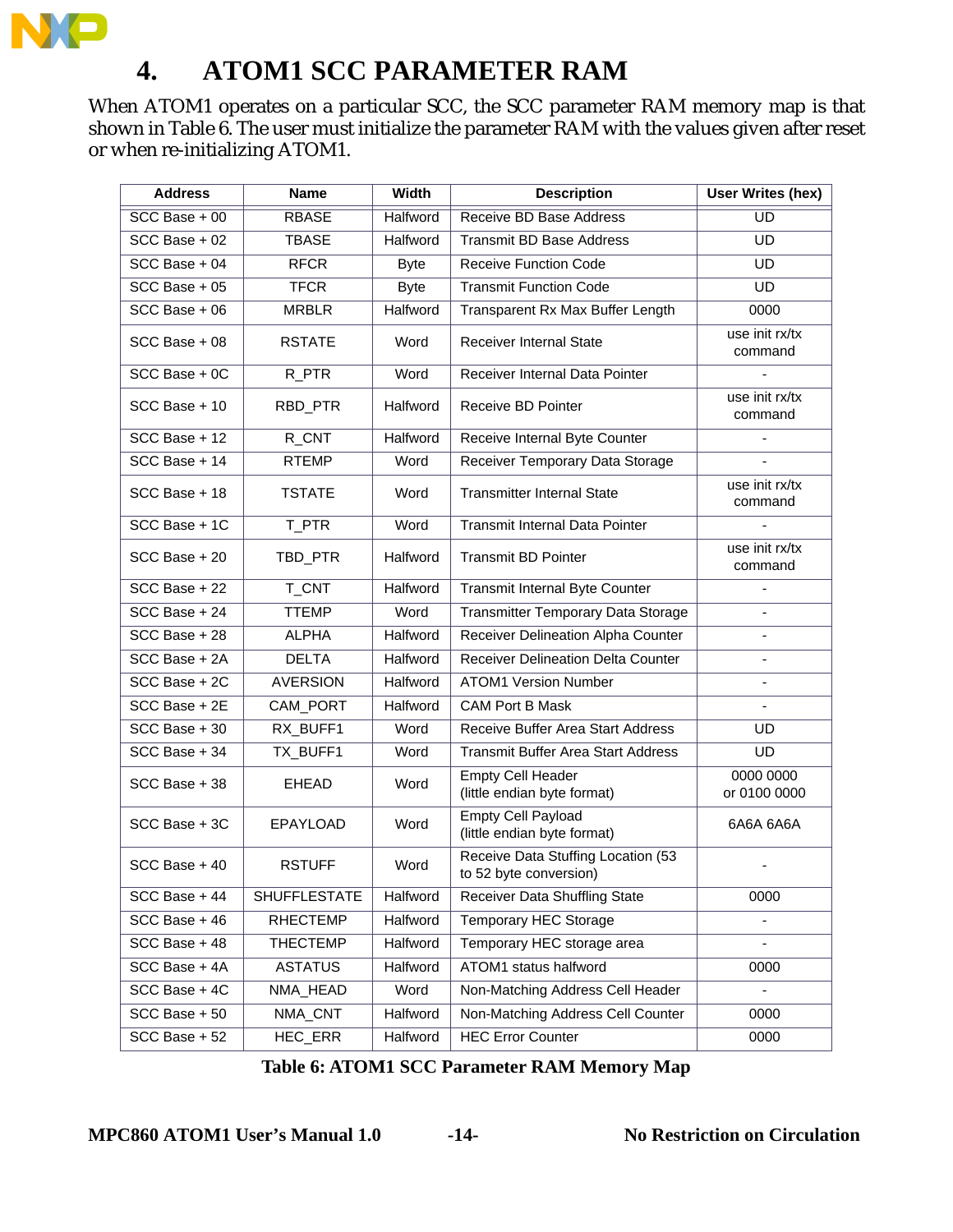| <b>Address</b>  | <b>Name</b>        | Width | <b>Description</b>                    | User Writes (hex)        |
|-----------------|--------------------|-------|---------------------------------------|--------------------------|
| $SCC Base + 54$ | <b>RSCRAM</b>      | Word  | <b>Receiver Scrambling Storage</b>    |                          |
| SCC Base + 58   | RSCRAM1            | Word  |                                       |                          |
| SCC Base + 5C   | <b>TSCRAM</b>      | Word  | <b>Transmitter Scrambling Storage</b> |                          |
| $SCC Base + 60$ | TSCRAM1            | Word  |                                       | $\overline{\phantom{0}}$ |
| SCC Base + 64   | <b>HEADMASK</b>    | Word  | Cell Header Comparison Mask           | UD                       |
| SCC Base + 68   | HEAD1              | Word  | Cell Header Look-Up Table Entry 1     | <b>UD</b>                |
| SCC Base + 6C   | HEAD <sub>2</sub>  | Word  | Cell Header Look-Up Table Entry 2     | <b>UD</b>                |
| SCC Base + 70   | HEAD3              | Word  | Cell Header Look-Up Table Entry 3     | <b>UD</b>                |
| SCC Base + 74   | HEAD4              | Word  | Cell Header Look-Up Table Entry 4     | <b>UD</b>                |
| SCC Base + 78   | HEAD <sub>5</sub>  | Word  | Cell Header Look-Up Table Entry 5     | <b>UD</b>                |
| SCC Base + 7C   | HEAD6              | Word  | Cell Header Look-Up Table Entry 6     | <b>UD</b>                |
| $SCC Base + 80$ | HEAD7              | Word  | Cell Header Look-Up Table Entry 7     | UD.                      |
| SCC Base + 84   | HEAD8              | Word  | Cell Header Look-Up Table Entry 8     | <b>UD</b>                |
| SCC Base + 88   | HEAD9              | Word  | Cell Header Look-Up Table Entry 9     | <b>UD</b>                |
| SCC Base + 8C   | HEAD10             | Word  | Cell Header Look-Up Table Entry 10    | <b>UD</b>                |
| SCC Base + 90   | HEAD11             | Word  | Cell Header Look-Up Table Entry 11    | <b>UD</b>                |
| SCC Base + 94   | HEAD12             | Word  | Cell Header Look-Up Table Entry 12    | <b>UD</b>                |
| SCC Base + 98   | HEAD <sub>13</sub> | Word  | Cell Header Look-Up Table Entry 13    | <b>UD</b>                |
| SCC Base + 9C   | HEAD14             | Word  | Cell Header Look-Up Table Entry 14    | <b>UD</b>                |
| SCC Base + A0   | HEAD15             | Word  | Cell Header Look-Up Table Entry 15    | <b>UD</b>                |
| SCC Base + A4   | HEAD16             | Word  | Cell Header Look-Up Table Entry 16    | <b>UD</b>                |

UD = User Defined

#### **Table 6: ATOM1 SCC Parameter RAM Memory Map**

#### **4.0.1. BD Queue Pointers (RBASE and TBASE)**

The user configures RBASE and TBASE to define the starting location of the receive and transmit BD queues in the dual-port RAM. Further information is given in the MPC860 User's Manual.

#### **4.0.2. SCC Function Code Registers (RFCR and TFCR)**

The user configures RFCR and TFCR to define the SDMA function code pin settings during SDMA transfers. Further information is given in the MPC860 User's Manual.

#### **4.0.3. Transparent Mode Receive Maximum Buffer Length (MRBLR)**

To run ATOM1 on an SCC, the user must program that SCC's MRBLR to zero. When MRBLR is programmed with a non-zero value, the SCC operates in transparent mode as described in the MPC860 User's Manual.

#### **4.0.4. SCC Internal State Parameters (RSTATE and TSTATE)**

ATOM1 uses RSTATE and TSTATE to store internal state variables and flags during operation. The user must not write to these locations.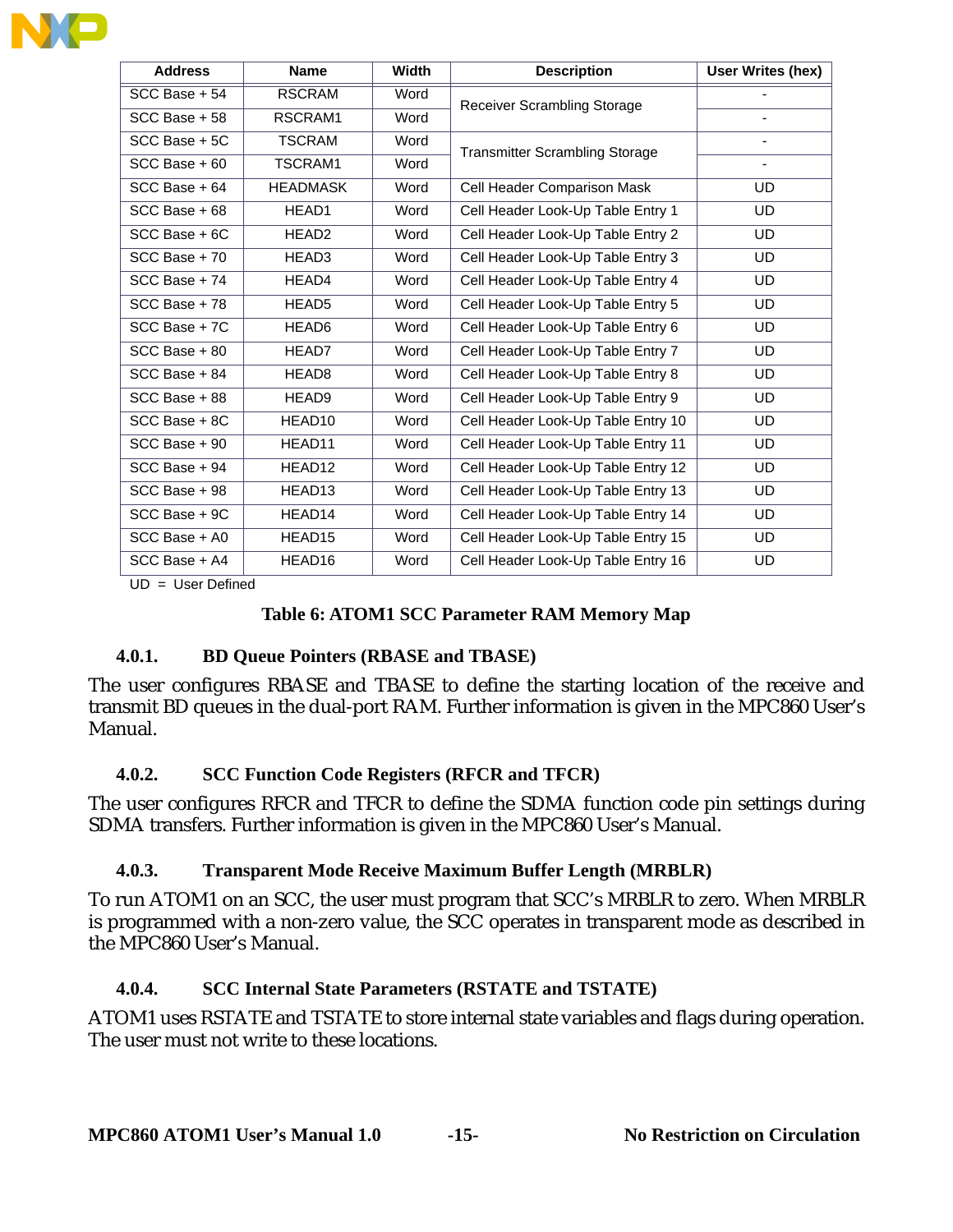

#### **4.0.5. BD and Buffer Pointers (R\_PTR, RBD\_PTR, T\_PTR and TBD\_PTR)**

During cell transmission and reception, ATOM1 uses R\_PTR, RBD\_PTR, T\_PTR and TBD\_PTR as pointers to the current BD and data locations. RBD\_PTR and TBD\_PTR point to the current or next BD to use and need to be initialized with the Init Rx/Tx command to point to the locations given in RBASE and TBASE. R\_PTR, and T\_PTR point to the next data location in memory. When ATOM1 is operating, these locations should not be written by the user. Further information is given in the MPC860 User's Manual.

#### **4.0.6. Transmit and Receive Buffer Queue Start Pointers (TX\_BUFF1, RX\_BUFF1)**

The user configures TX\_BUFF1 and RX\_BUFF1 to define the starting location of the transmit and receive buffer areas in main memory. This is the starting address of the 16K byte areas where transmit and receive buffers reside. TX\_BUFF1 and RX\_BUFF1 must be word aligned addresses (bits 31 and 30 must be zero).

TX\_BUFF1 and RX\_BUFF1 can be dynamically changed provided that care is taken to synchronise the buffer queues held in user software and the queues that the PowerQUICC's CP sees. The CPM reads TX\_BUFF1 and RX\_BUFF1 every time that it opens a data buffer so it is advised that the transmit and receive queues are allowed to empty before TX\_BUFF1 and RX\_BUFF1 are changed.

#### **4.0.7. Buffer Counters (R\_CNT and T\_CNT)**

During ATM cell transmission and reception, ATOM1 uses R\_CNT and T\_CNT to count the number of bytes transmitter or received. The user must not write to these locations.

#### **4.0.8. Receiver Delineation Counters (ALPHA and DELTA)**

ATOM1 applies the HEC delineation mechanism described in I.432 with Alpha=7 and Delta=6 to locate and maintain cell synchronisation. During reception, ATOM1 updates the ALPHA and DELTA parameter locations and the user must not write to these locations. There is no need to initialise these locations.

#### **4.0.9. Version Number (AVERSION)**

During operation, ATOM1 writes a version number to AVERSION. The current version number of ATOM1 on the PowerQUICC stored in AVERSION is \$0081.

#### **4.0.10. CAM Port Selection (CAM\_PORT)**

When the CAM interface is enabled, the user should set one or more bits in CAM\_PORT to select which of the PowerQUICC's Port B pins is the match input or inputs for this SCC. CAM\_PORT is a 16-bit parameter where bit 15 of CAM\_PORT corresponds to PB31, bit 15 to PB30, etc. as shown below:

|             |             |             |             |             |             |             |             |             |             |             |             |             |             | . 4         |             |
|-------------|-------------|-------------|-------------|-------------|-------------|-------------|-------------|-------------|-------------|-------------|-------------|-------------|-------------|-------------|-------------|
| <b>PB16</b> | <b>PB17</b> | <b>PB18</b> | <b>PB19</b> | <b>PB20</b> | <b>PB21</b> | <b>PB22</b> | <b>PB23</b> | <b>PB24</b> | <b>PB25</b> | <b>PB26</b> | <b>PB27</b> | <b>PB28</b> | <b>PB29</b> | <b>PB30</b> | <b>PB31</b> |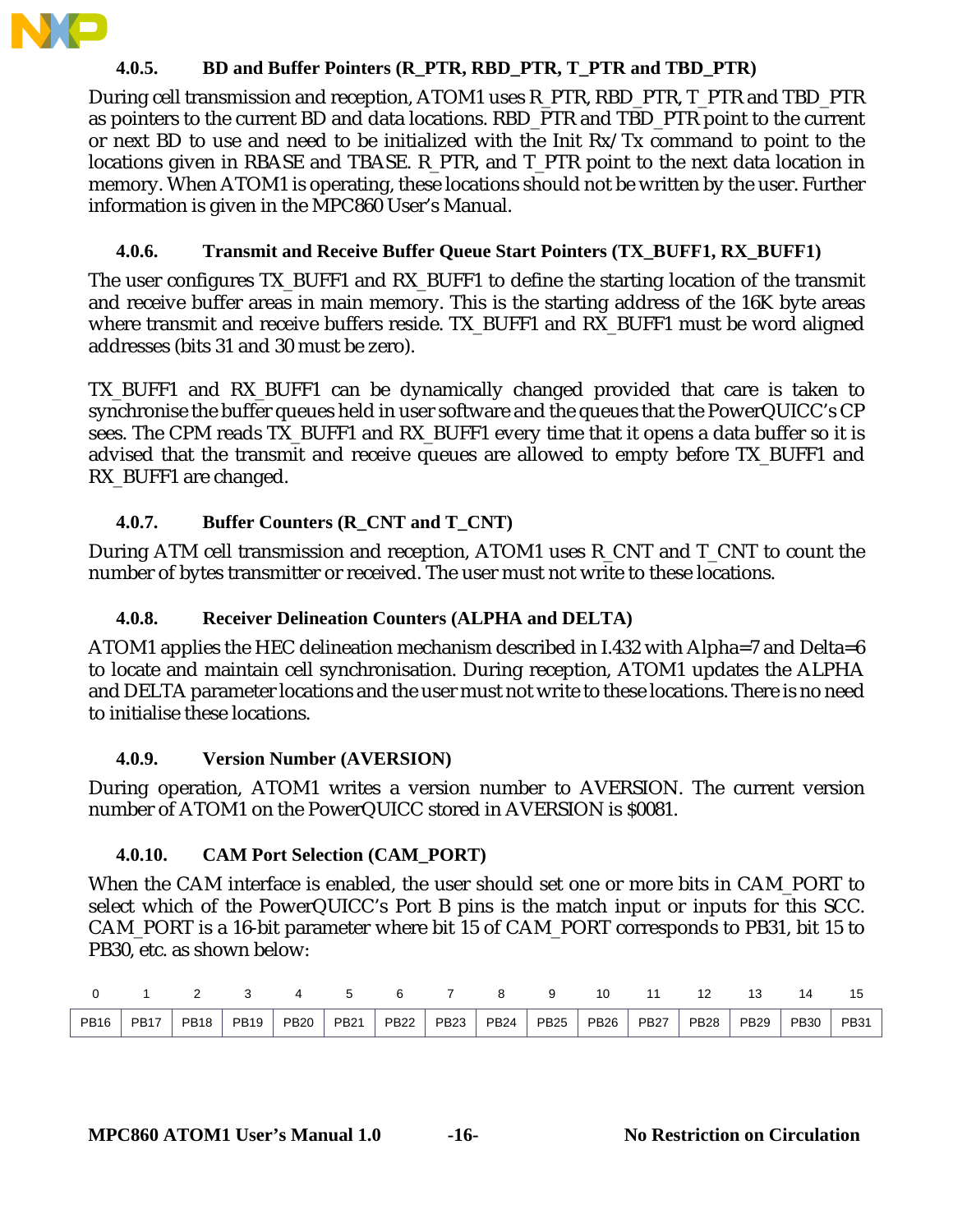

#### **4.0.11. Empty Cell Data (EHEAD and EPAYLOAD)**

ATOM1 transmits and receives empty cells using EHEAD and EPAYLOAD. On transmission, an empty cell is made up by transmitting EHEAD once, calculating and transmitting a HEC and transmitting EPAYLOAD twelve times. On reception, the incoming header is compared with EHEAD to check for empty cells and EPAYLOAD is not used.

The user is free to select whatever empty cell header and payload values are required: the ATM Forum UNI Specification states that unassigned cells should be transmitted while the ITU mandates use of idle cells.

The user must write the EHEAD and EPAYLOAD parameters as required and these two locations must be written in little endian byte order. Unassigned cells are used as empty cells when EHEAD =  $$0000$  0000 and idle cells when EHEAD =  $$0100$  0000. In both cases, EPAYLOAD should be initialised to \$6A6A 6A6A.

#### **4.0.12. Status Information (ASTATUS)**

The ATOM1 Status parameter provides the user with additional status information concerning FIFO errors and receiver synchronisation status. ASTATUS is shown in Figure 5.



#### **Figure 5. ASTATUS**

Bits in the upper byte is set by ATOM1 and cleared by the user. Bits in the lower byte are set and cleared by ATOM1. During initialisation, the user must clear all bits in ASTATUS. During operation, the user can read and clear (write zero) to the upper byte but must only read the lower byte.

FIFO overruns and underruns are reported in the SCCE FIFO bit and further information is given in the ORUN and URUN bits:

| ORUN. | 0            | No Receiver FIFO Overrun.<br>Receiver FIFO Overrun.         |
|-------|--------------|-------------------------------------------------------------|
| URUN. | $\mathbf{u}$ | No transmitter FIFO underrun.<br>Transmitter FIFO underrun. |

Each change in state of the receiver cell delineation is reported in the SCCE SYNC bit. The LOCK bit shows the current delineation status:

| <b>LOCK</b> | The ATOM1 receiver is out of synchronisation and is not receiving cells. |
|-------------|--------------------------------------------------------------------------|
|             | The ATOM1 receiver has gained cell delineation and is receiving cells.   |

#### **4.0.13. Non-Matching Header Storage and Counter (NMA\_HEAD and NMA\_CNT)**

When a cell is received with a non-matching header, the header (minus the HEC) is written to NMA\_HEAD, NMA\_CNT is incremented and the NMA bit set in the SCCE. NMA\_HEAD is a

**MPC860 ATOM1 User's Manual 1.0 -17- No Restriction on Circulation**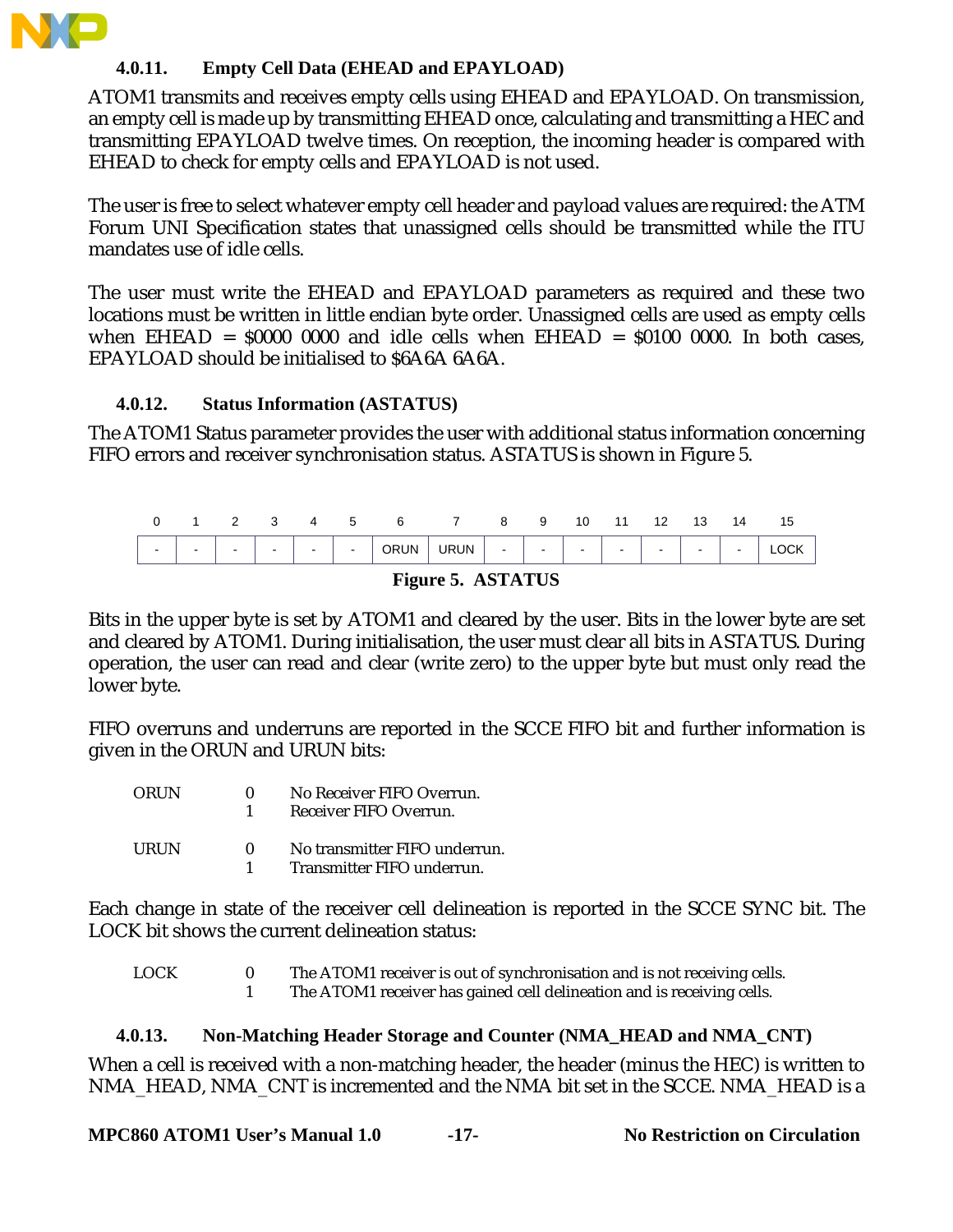

location where headers from non-matching cells are logged and NMA\_CNT is a counter of nonmatching cells. The user is free to read and clear NMA\_CNT at any time.

#### **4.0.14. HEC Error Counter (HEC\_ERR)**

HEC\_ERR is a 16-bit counter of incoming cells with HEC errors. The user is free to read and clear HEC\_ERR at any time.

#### **4.0.15. Incoming Header Mask and Look-up Table (HEADMASK and HEADn)**

When the CAM option is disabled, ATOM1 masks the header of each incoming cell with HEADMASK and then searches for the result in the HEADn table. When a match is found, the cell is received otherwise the cell header is logged in NMA\_HEAD and the remainder of the cell is discarded.

The HEADMASK masking process uses a bitwise AND function so bits can be masked out by clearing the relevant bit in HEADMASK. The bit locations for HEADMASK are shown in Figure 6. Bit 31 must always be written with zero.





The result of the masking is then compared with each of the HEADn values, starting with HEAD1. Although sixteen locations are shown in the HEADn table, the user may define fewer. The final location in the table is denoted with the Last bit being set. When multiple HEADn locations are being used, the user should take care because the look-up table can overlap other peripheral areas in memory (see the MPC860 User's Manual for further details). If the look-up table is extended to overlap other peripheral's parameter RAM areas, the other peripherals cannot be used.

The bit locations for the HEADn locations are shown in Figure 7. Bit 31 should be written with zero except for the last entry in the table.





ATOM1 searches the HEADn table sequentially so the headers for the most frequently connections should be at the beginning of the table.

#### **4.0.16. Temporary Data Storage**

During ATM cell transmission and reception, ATOM1 uses RTEMP, TTEMP, RSTUFF, RHECTEMP, THECTEMP, RSCRAM, RSCRAM1, TSCRAM and TSCRAM1 to store temporary data. This data is for internal use and the user must not write to these locations.

**MPC860 ATOM1 User's Manual 1.0 -18- No Restriction on Circulation**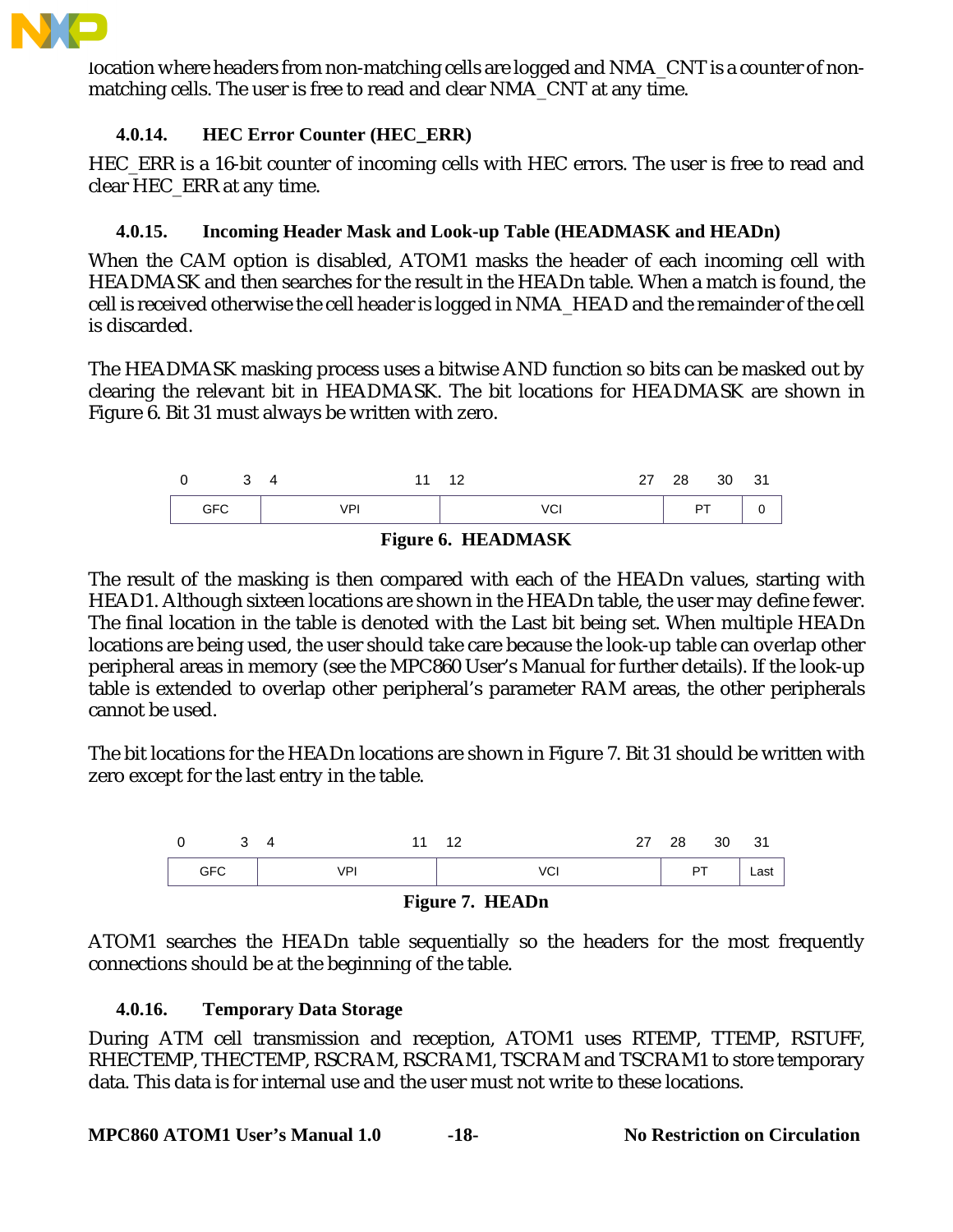# **5. ATOM1 COMMANDS**

The following commands are understood by ATOM1:

- Initialise Receiver and Transmitter Parameters
- Initialise Receiver Parameters
- Initialise Transmitter Parameters
- Stop Transmit
- Restart Transmit
- Restart Reception
- CRC-32 Calculator

Execution of other SCC commands may cause errant behaviour. All commands are given through the Command Register and operate as with other protocols except Restart Reception.

The ATOM1 commands to initialise the receiver and transmitter parameters operate the same as for other SCC protocols. If the initialisation commands are given during cell transmission and reception, cell synchronisation will be lost.

The Stop Transmit Command stops cell transmission immediately and the transmit line goes high. To stop transmission of data cells but continue with empty cells, the user must wait for the transmit BD queue to empty.

The commands are run by writing the command and channel number to the PowerQUICC's Command Register (CR). The op-codes for the initialisation, Stop Transmit and Restart Transmit command are the same as for the PowerQUICC's other protocols. The op-code for the Restart Reception command is and the CRC-32 calculator 1111. All other bits in the CR remain unchanged.

Command execution latency for the initialisation, Stop Transmit and Restart Transmit command are the same as for the PowerQUICC's other protocols. The Restart Reception command is executed when the current cell being received is complete and execution time therefore depends on the data rate and when the command is given. For all commands, ATOM1 clears the FLG bit in the CR to indicate completion of the command.

# **5.1. Restart Reception Command**

The Restart Reception Command is similar to Enter Hunt Mode. If ATOM1 is currently receiving an empty cell, cell delineation is immediately lost and the resynchronisation process begins. If the current cell being received is a data or control cell (being received or discarded by ATOM1), the current buffer is closed and cell delineation is lost at the end of the cell. The Enter Hunt Mode command should not be used with ATOM1.

To restart the receiver immediately regardless of the current state, the Init Rx Parameter command can be used.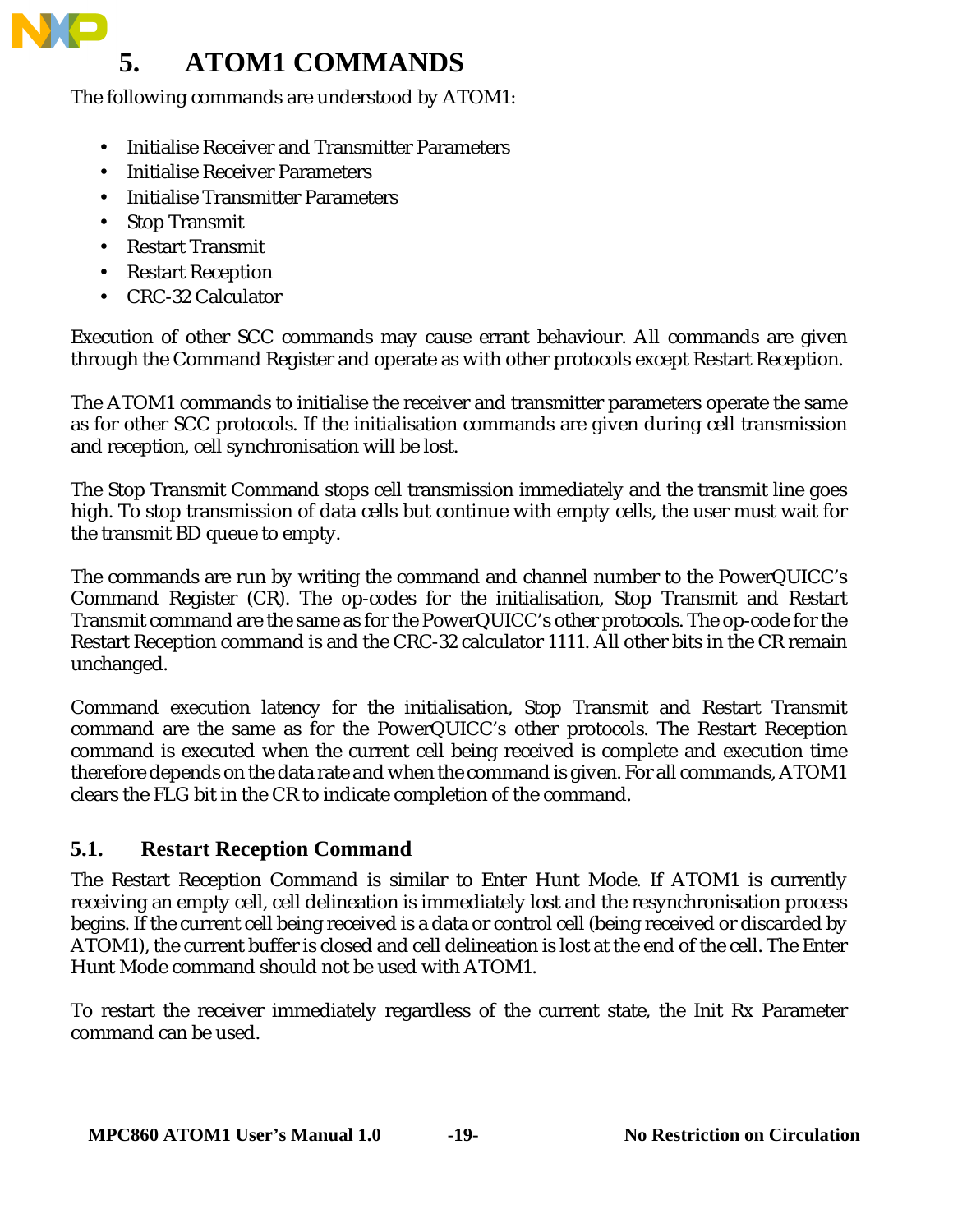

The Restart Reception Command and the CRC-32 Calculator share the same op-code in the command register. To issue a Restart Reception Command, the user must ensure that the current CRC-32 calculation is complete and the CRC\_CNT parameter is zero.

## **5.2. CRC-32 Calculator**

The CRC-32 Calculator command calculates the 32-bit CRC sequence used in AAL5 frames on a data buffer defined by a pointer and length. Multiple buffers may be strung together by the user to calculate the CRC-32 value over a large AAL5 frame made up of multiple CRC-32 buffers. ITU I.363 gives more details and examples of AAL5 CRC calculations.

Note: The PowerQUICC's CP runs the ATOM1 CRC-32 calculator as its lowest priority task. High traffic throughput on the SCCs and other CP activity will adversely affect the CRC-32 calculator's performance.

The ATOM1 CRC-32 calculator replaces four parameters in PowerQUICC's RISC Timer Parameter RAM area (starting at DPRBASE + \$DB0) as shown in Table 7. The user must initialize the CRC-32 parameter RAM with the values given after reset or when re-initializing ATOM1.

| <b>Address</b>  | <b>Name</b> | Width        | <b>Description</b>                         | User Writes (hex) |
|-----------------|-------------|--------------|--------------------------------------------|-------------------|
| DPRBASE + \$DB0 | CRC PTR     | Word         | <b>CRC-32 Calculator Pointer</b>           | UD                |
| DPRBASE + \$DB4 | CRC CNT     | Halfword     | <b>CRC-32 Calculator Counter</b>           | UD                |
| DPRBASE + \$DB6 | CRC FC      | <b>B</b> vte | <b>CRC-32 Calculator Function Code</b>     | UD                |
| DPRBASE + \$DB8 | CRC_RESULT  | Word         | CRC-32 Calculator Seed Value and<br>Result | 0000 0000 or UD   |

UD = User Defined

#### **Table 7: ATOM1 CRC-32 Calculator Parameter RAM Memory Map**

To start a CRC-32 calculation, the CRC\_PTR, CRC\_CNT, CRC\_RESULT and CRC\_FC parameters must be initialised to give the start address of the data block for the calculation, block length, starting CRC-32 seed and function code. ATOM1 reads and writes these four parameters during a CRC-32 calculation so they must not be altered by the user while the calculation is in progress.

The CRC PTR may be programmed with any address that corresponds to the start of the CRC-32 buffer in memory. The length of the buffer must be programmed into the CRC\_CNT parameter. If CRC\_CNT is zero at the start of the command, ATOM1 will run a Restart Reception command rather than the CRC-32 calculator.

The CRC\_RESULT parameter must be preset to zero at the start of a new CRC-32 calculation. On completion of the calculation, CRC\_RESULT holds the resulting 32-bit CRC value. At the beginning of a CRC-32 calculation, CRC\_RESULT may be programmed with the result of a previous CRC-32 calculation if buffers are being strung together.

The user configures CRC\_FC to define the SDMA function code pin settings when the SDMA reads the CRC-32 buffer. Further information is given in the MPC860 User's Manual.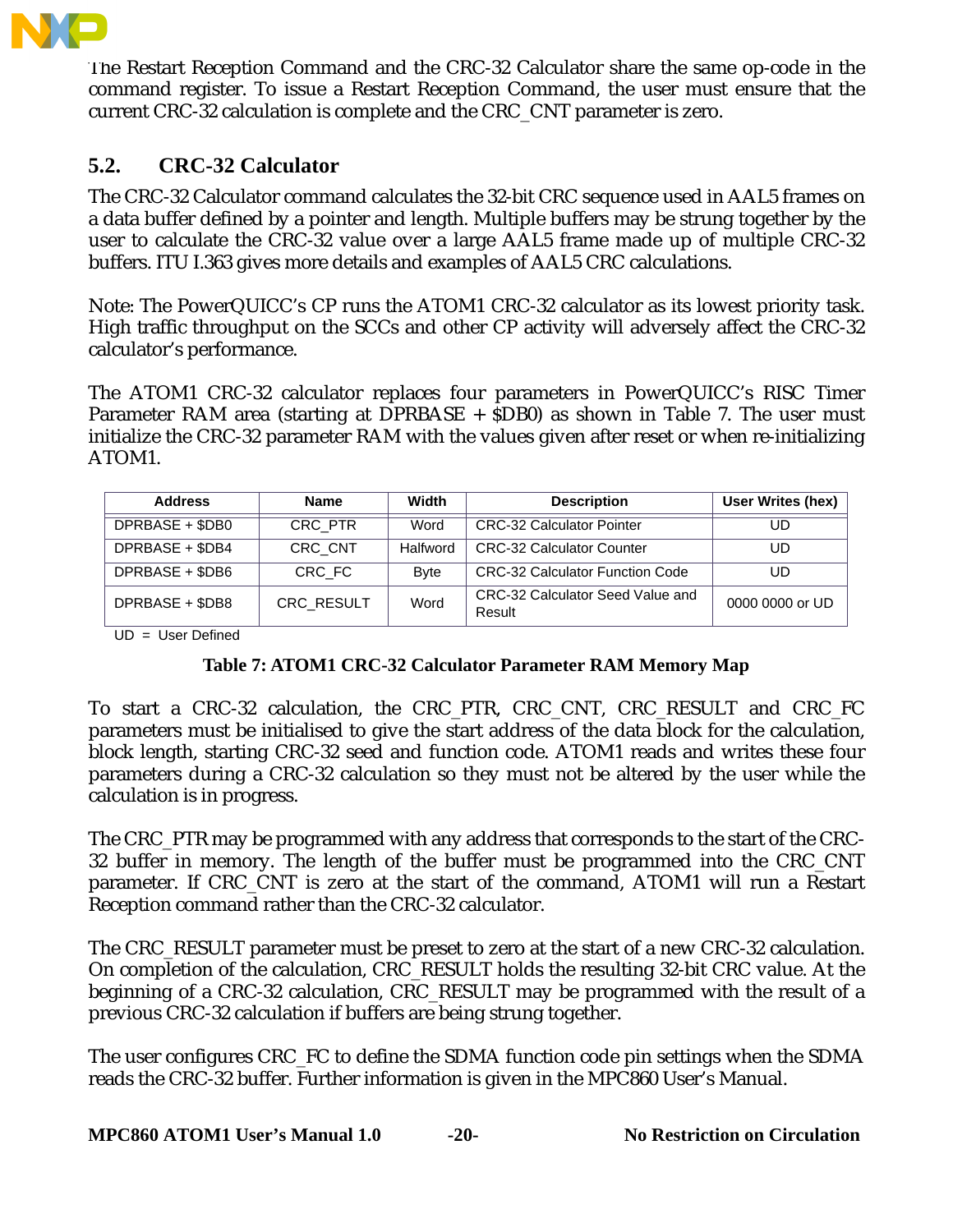

A CRC-32 calculation is started by writing \$0F01 to the command register. When the command has been accepted and CRC-32 processing begins, ATOM1 clears the FLG bit in the command register. Processing continues through the whole CRC-32 buffer and when the calculation is complete, ATOM1 sets bit 0 in the RISC Timer Even Register (RTER). This can be used to generate a processor interrupt by programming the PowerQUICC's interrupt controller. Bit 0 of the RTER should be cleared before a CRC-32 calculation is started.

# **6. BUFFER DESCRIPTORS & BUFFERS**

ATOM1 uses a modified version of the standard MPC860 BD and buffer data structure better suited to the high number of and small size of ATM cells. There is a single transmit BD queue and a single receive queue. Associated with each BD queue is a buffer queue. All ATOM1 BDs are two bytes long and buffers are all 52 bytes long. These BD and buffer sizes maximise the number of BDs that can be located in the PowerQUICC's dual port RAM when the ATOM1 microcode is also present and running.

The BDs are a subset of the standard PowerQUICC BDs containing only a 16-bit status and control halfword. Buffer length and pointer fields are not implemented as for other PowerQUICC serial protocols. BDs are located in the PowerQUICC's dual port RAM.

All data buffers have a fixed length of 52 bytes and are located within 16K byte buffer areas in memory. Receive BD1 is associated with buffer 1, receive BD2 with buffer 2, etc. Transmit and receive buffers are scattered within a 16K byte memory area and use an eleven bit pointer within the transmit BD to locate the buffer exactly. The transmitter and receiver each use different 16K byte buffer areas which may be located anywhere in memory.

## **6.1. ATOM1 Buffer Descriptor and Buffer Queues**

Figure 8 shows an example of the transmitter BD and data buffer queues and the pointers associated with them. In this example, there are 20 BDs, each linked to a buffer. TBASE points to the start of the BD queue and TX\_BUFF1 points to the start of the buffer area. ATOM1 calculates the exact start address of a transmit buffer by adding TX\_BUFF1 to the address field in the transmit BD. Buffers may thus be scattered randomly throughout the 16K byte area.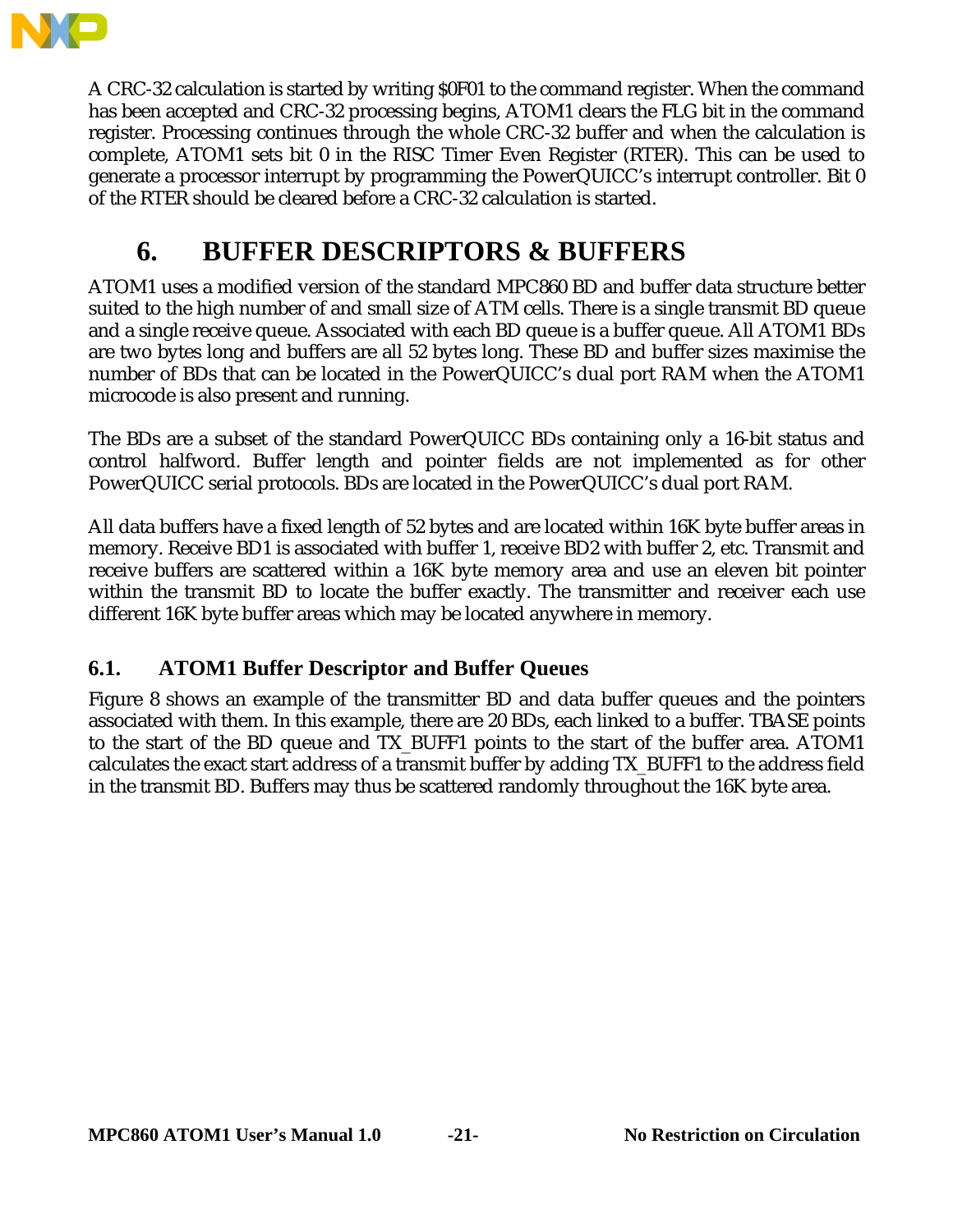

.



**Figure 8. ATOM1 Transmit Buffer and BD Queue Example**

In this example, the first two buffers have been transmitted and ATOM1 has advanced the TBD\_PTR pointer to point at the current BD. Similarly, the T\_PTR pointer has been advanced to point to the current data being transmitted by ATOM1. T\_CNT is the offset of T\_PTR from the start of the data buffer. When the end of the BD queue is reached, TBD\_PTR is wrapped back by loading it from TBASE. Receive BD and buffer queues follow the same structure as shown here for transmission.

## **6.2. Receive Buffer Descriptor and Data Buffer**

Receive BDs are two bytes long as shown in Figure 9. Each BD is linked to one buffer that can hold a received ATM cell. Receive buffers may be scattered around a 16K byte area of memory but each buffer must start on a word aligned address. If the start address of a buffer is at the very end of the 16K byte area (for example, the BD is programmed with \$8FFF) then the end of the received cell will be 48 bytes outside of the 16K byte area.

When the user prepares an empty receive BD, the address pointer to the start of the data buffer must be written into the BD. When the Empty bit is set, ownership if the BD is handed over from the user to the PowerQUICC's CP and the user must not modify any part of the BD. Once a cell is received and ATOM1 returns the BD and buffer to the user, the address pointer field is replaced with OAM and error status flags and the HEC of the incoming cell. User software must maintain a copy of the address pointer for each receive BD in the receive queue.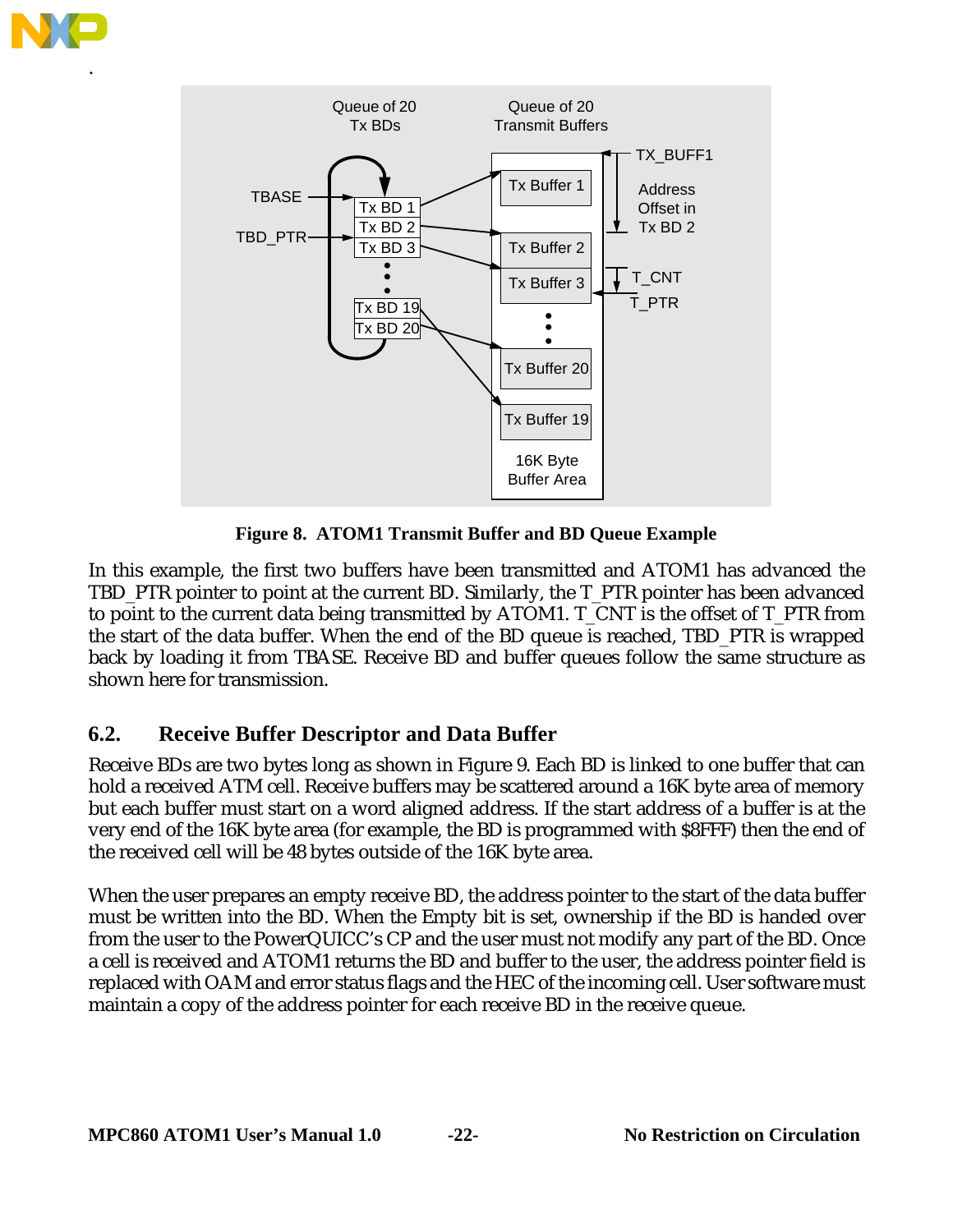

|   |  |  |  | 3 4 5 6 7 8 9                                                         |  | 10 11 | 12 | $\overline{13}$ | 14                 |     |
|---|--|--|--|-----------------------------------------------------------------------|--|-------|----|-----------------|--------------------|-----|
| E |  |  |  | -   W   I   A18   A19   A20   A21   A22   A23   A24   A25   A26   A27 |  |       |    |                 | $\overline{A}$ A28 | A29 |

Empty Receive BD as Written by User

|  | $\sim$ | W<br>. . |  |  |  | UAM | - 1<br>$\mathbf{v}$ | .<br>- 11<br>$\cdot$ $\cdot$ $\cdot$ $\cdot$ |
|--|--------|----------|--|--|--|-----|---------------------|----------------------------------------------|
|--|--------|----------|--|--|--|-----|---------------------|----------------------------------------------|

Used Receive BD after reception of a Cell

#### **Figure 9. ATOM1 Receive Buffer Descriptor**

| E                                        | Empty            | Control bit set by the user to indicate that the associated buffer is empty and ATOM1<br>can receive a cell into it.               |
|------------------------------------------|------------------|------------------------------------------------------------------------------------------------------------------------------------|
| W                                        | Wrap             | Control bit set by the user to wrap the receive BD queue after this BD.                                                            |
| $\mathbf I$                              | Interrupt        | Control bit set by the user. When a cell is received into the buffer associated with this<br>BD, a receive interrupt is generated. |
| A <sub>18</sub> -A <sub>29</sub> Address |                  | Address offset to the start of the data buffer from the start of the 16K byte receive<br>data area.                                |
| <b>OAM</b>                               | OAM Cell         | Status bit set by ATOM1. The associated cell is an OAM or reserved cell (cell PT field<br>$= 1xx$ ).                               |
| ERR                                      | <b>HEC</b> Error | Status bit set by ATOM1. The associated cell was received with an error in the header<br>as detected by the HEC check.             |
| <b>HEC</b>                               | <b>HEC</b> Byte  | Byte containing the received cell's HEC field.                                                                                     |

ATOM1 stores received ATM cells in receive buffers after removing the HEC. Receive data buffers have the same structure as transmit buffers. The first byte of the buffer is the first byte received (the GFC field and part of the VPI). The HEC field is removed and stored in the receive BD.

#### **6.3. Transmit Buffer Descriptor and Data Buffer**

Transmit BDs are two bytes long as shown in Figure 10. Each BD is linked to one buffer that must hold the complete ATM cell to be transmitted. Transmit buffers may be scattered around a 16K byte area of memory but must start on a word aligned address. If the start address of a buffer is at the very end of the 16K byte area (for example, the transmit BD is programmed with \$8FFF) then the end of the transmit cell will be 48 bytes outside of the 16K byte area.

| 0 1 2 3 4 5 6 7 8 9 10 11 12 13 14 15                                                    |  |  |  |  |  |  |  |
|------------------------------------------------------------------------------------------|--|--|--|--|--|--|--|
| R   SKIP   W   I   A18   A19   A20   A21   A22   A23   A24   A25   A26   A27   A28   A29 |  |  |  |  |  |  |  |

**Figure 10. ATOM1 Transmit Buffer Descriptor**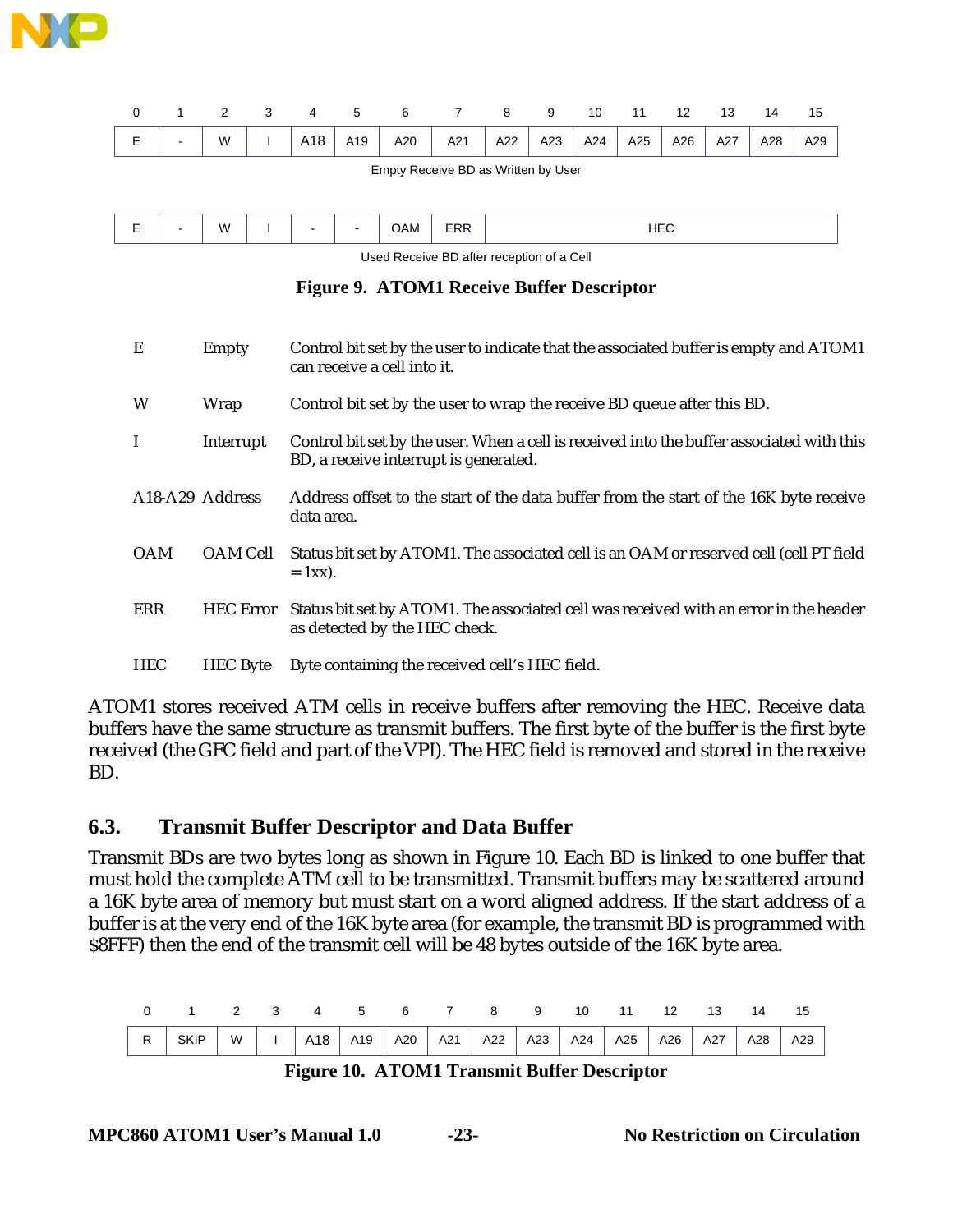

| $\mathbb{R}$                             | Ready     | Control bit set by the user to initiate transmission of the associated cell. ATOM1<br>clears the Ready bit when the associated buffer has been transmitted.                                                       |
|------------------------------------------|-----------|-------------------------------------------------------------------------------------------------------------------------------------------------------------------------------------------------------------------|
| <b>SKIP</b>                              | Skip BD   | Control bit set by the user. When ATOM1 encounters a transmit BD with the Skip bit<br>set, an empty cell is transmitted and control passes to the next BD. When the Skip bit<br>is set, the Ready bit is ignored. |
| W                                        | Wrap      | Control bit set by the user to wrap the transmit BD queue after this BD.                                                                                                                                          |
| $\mathbf I$                              | Interrupt | Control bit set by the user. When the cell associated with this BD is transmitted, a<br>transmit interrupt is generated. This bit is ignored when the Skip bit is also set.                                       |
| A <sub>18</sub> -A <sub>29</sub> Address |           | Address offset to the start of the data buffer from the start of the 16K byte transmit<br>data area.                                                                                                              |

ATOM1 transmits the ATM cell stored in the transmit buffer and automatically inserts the HEC. Data buffers are all 52 bytes long with the first four bytes being the cell header as shown in Figure 11. The first byte of the buffer is the first byte to be transmitted.

| ${\sf GFC}$ | <b>VPI</b> | VCI | PT. | <b>CLP</b> |  |  |  |  |
|-------------|------------|-----|-----|------------|--|--|--|--|
| Payload     |            |     |     |            |  |  |  |  |
|             | Payload    |     |     |            |  |  |  |  |
|             |            |     |     |            |  |  |  |  |
|             |            |     |     |            |  |  |  |  |
|             |            |     |     |            |  |  |  |  |
| Payload     |            |     |     |            |  |  |  |  |

**Figure 11. Transmit Buffer**

#### **6.3.1. Transmit Bandwidth Reservation**

ATOM1 includes a mechanism to reserve transmit bandwidth to aid tasks that require low latency transmission. An example of such a system might be one that simultaneously handles voice and data transmissions: the data transmission task can queue a large number of ATM cells that are not delay sensitive while the voice transmission circuit has less traffic but must be serviced at regular intervals.

The mixed voice and data example is used here to illustrate the bandwidth reservation system.

In most systems, the number of transmit and receive buffer descriptors and buffers per SCC is fixed when the system software is designed. For example, the ATOM1 transmit queue may be fixed at ten buffers. The data transmission software can maintain its own software queue that may hold several hundred cells. The voice task must transmit each cell as soon as it is generated and not store them in a queue. If the voice cells were to be placed at the end of the software data transmission queue, the latency would be too high.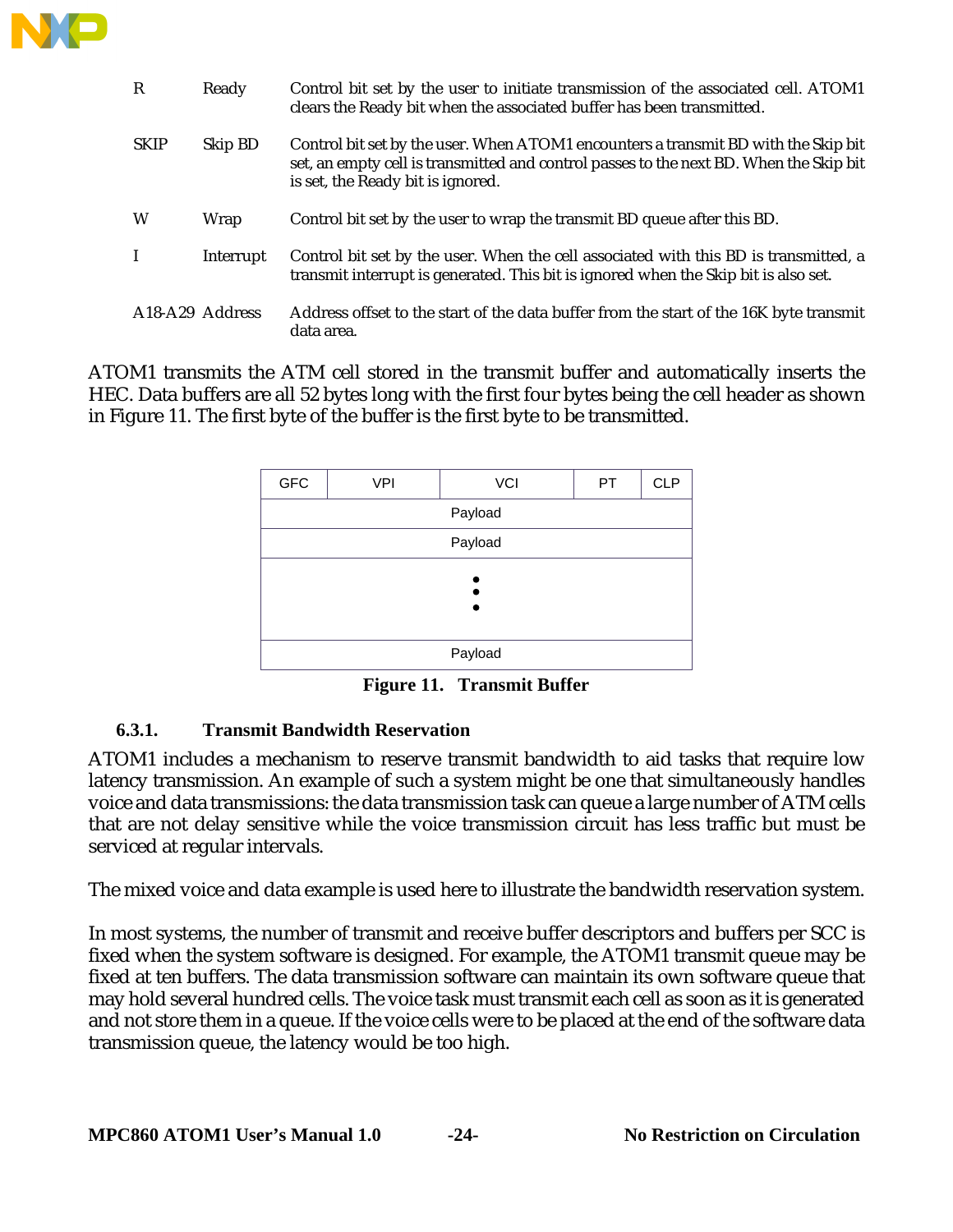

The transmit bandwidth reservation system avoids this problem by allowing selected BDs to be reserved for the voice transmission. When ten BDs are allocated to the data and voice transmission software tasks, nine can be assigned for data and one for voice. This reserves 10% of the transmission bandwidth for voice channels.

The reservation mechanism uses the Skip bit in the transmit BD. As ATOM1 processes the transmit BD queue, it transmits cells where the Skip bit is zero. When a BD with the Skip is encountered, it is skipped and an empty cell is transmitted in its place.

In the mixed data and voice example, the data transmission software can control nine of the ten BDs and set their Ready bits to initiate transmission. The voice transmission software reserves one BD by setting its Skip bit. When a voice cell is ready for transmission, the voice transmission software inserts the header and payload in the relevant transmit data buffer, clears the Skip bit and sets the Ready bit. Next time that ATOM1 checks this BD, it will see only the Ready bit set and therefore transmit the voice cell.

Figure 12 illustrates this example. The tenth transmit BD is reserved for voice traffic. While the voice transmission task is constructing an ATM cell and has nothing in the transmit BD queue, it reserves bandwidth by setting the Skip bit. When the voice cell has been constructed and loaded into the tenth transmit buffer, the Skip bit is cleared and the Ready bit set. The voice cell is then transmitted with a maximum delay of nine cells.



**Figure 12. Mixed Voice and Data Transmission Example**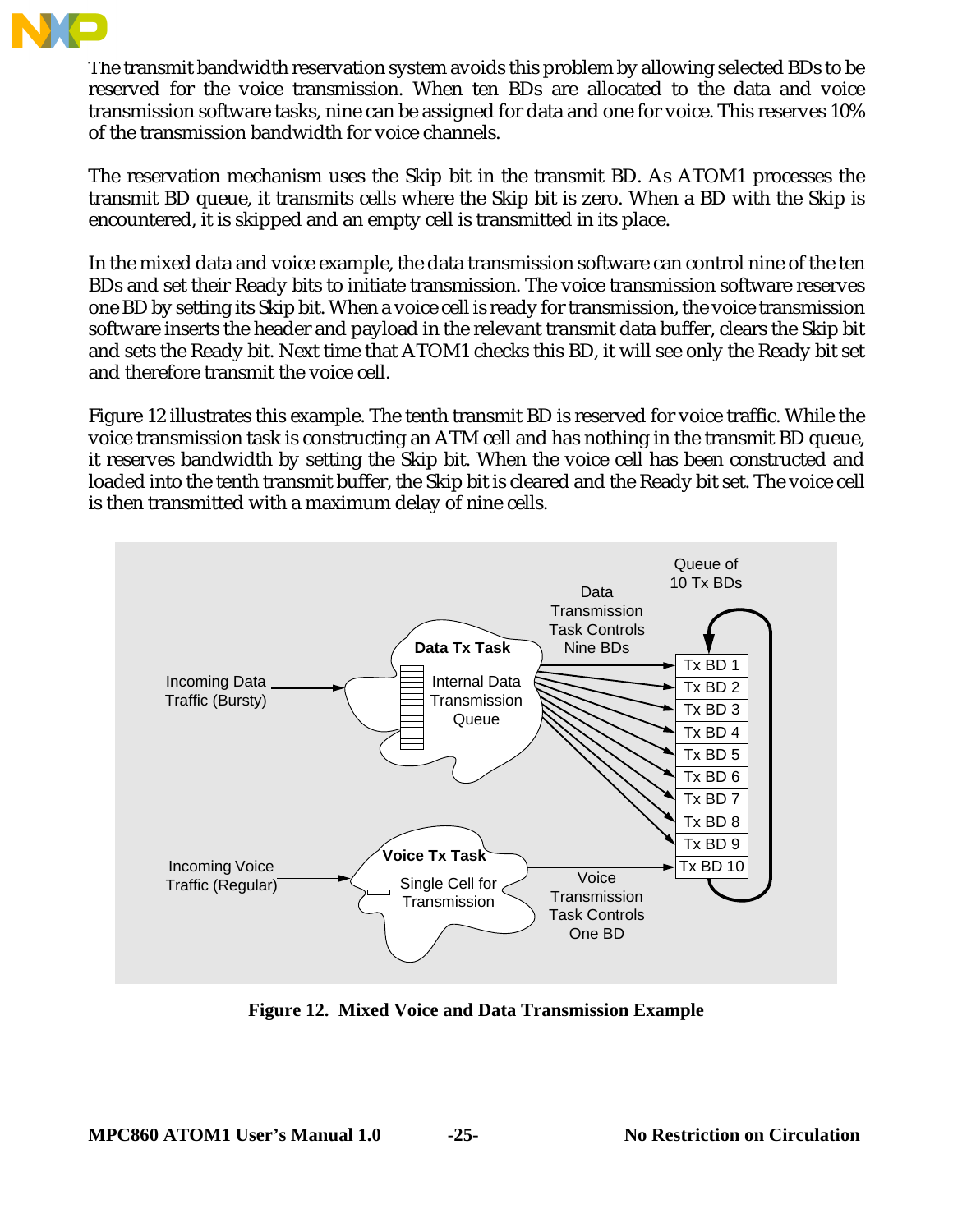

Figure 13 shows the ATOM1 CAM interface and a timing diagram illustrating operation. Operation is similar to the Ethernet CAM interface (see the MPC860 User's Manual for further details). The SDACK1\* signal delimits a header write cycle on the data bus and SDACK2\* delimits payload write cycles. Both SDACK1\* and SDACK2\* are asserted during the final payload write cycle. ATOM1 samples the MATCH\* signal during the last data transfer of the cell.



#### **Figure 13. ATOM1 CAM Interface**

The user selects the pin to be used as the MATCH\* input from the port B PB31-PB16 pins using the CAM\_PORT parameter. Multiple CAMs can be connected to a single SCC running ATOM1 by using multiple MATCH\* inputs. ATOM1 looks for one or more of the MATCH\* inputs to be active. The port B pins being used as the MATCH\* input must be configured as input ports using the port B configuration registers PBPAR and PBDIR.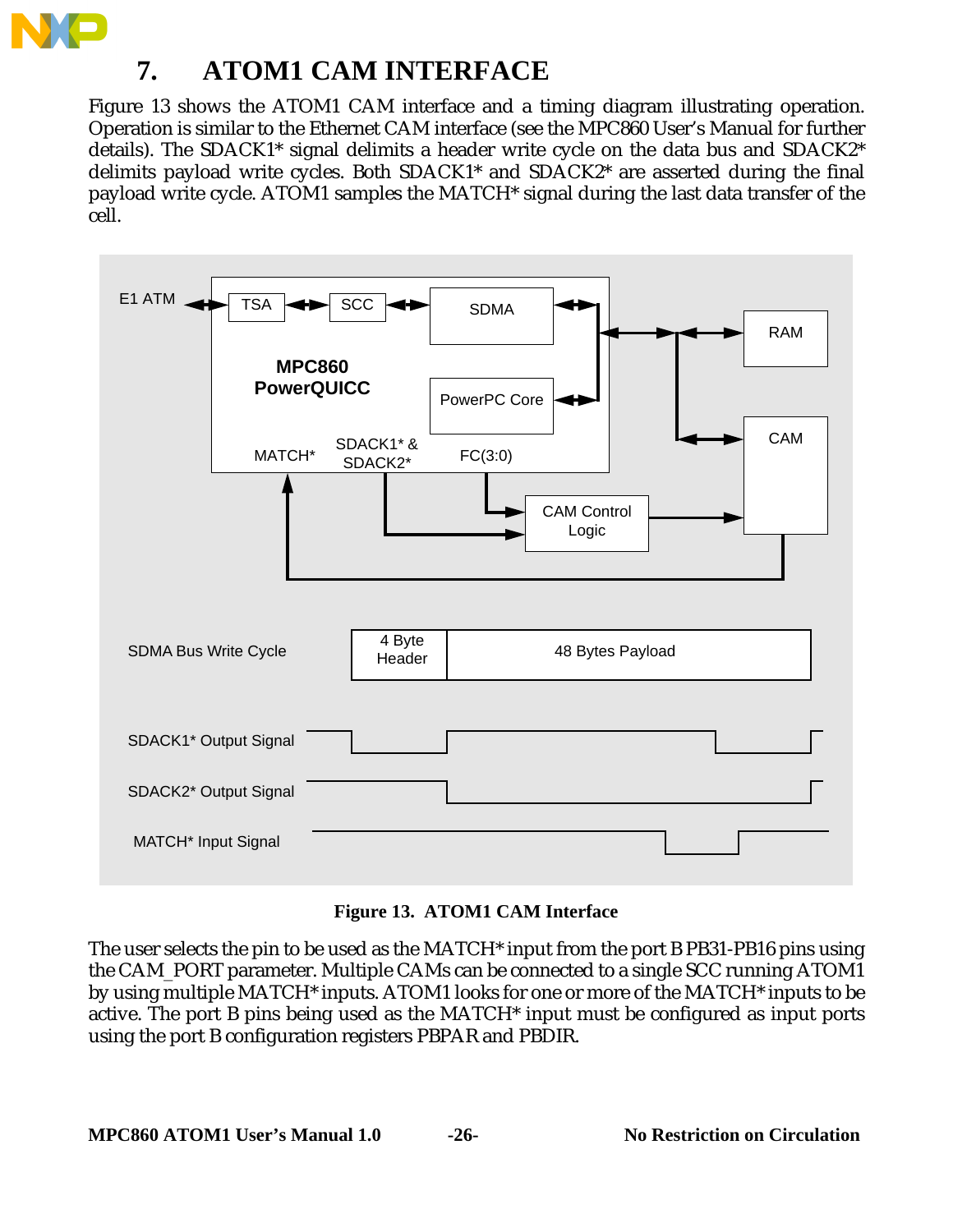

When ATOM1 is operating on several SCCs concurrently, each may be connected to a CAM. To distinguish between the SDMA cycles for each SCC, each receiver function codes should be programmed to a different value.

When the CAM interface is operating with ATOM1, the Ethernet CAM interface can still be used. The CAM control logic will need to check the function codes and SDACK signals to determine which SCC has initiated a particular bus cycle and enable the appropriate CAM chip.

# **8. LOADING & CONFIGURING ATOM1**

Before operation, the ATOM1 microcode must be loaded into the MPC860's internal RAM. The microcode is delivered in a file of S-records ready to download to a Motorola 860ADS board and a general PowerPC assembly code file. Further details of 860ADS download procedures are given in the 860ADS User's Manual.

The ATOM1 microcode occupies the internal RAM blocks DPRBASE+2000 to DPRBASE+23FF and DPRBASE+2F00 to DPRBASE+2FFF. These areas are unavailable for use by the user.

Once the ATOM1 microcode is loaded into the MPC860's internal RAM, it is initialized as follows:

- 1. Configure SDMA.
- 2. Configure parallel ports.
- 3. Configure serial interface.
- 4. Enable TSA.
- 5. Configure CP registers.
- 6. Enable RAM microcode.
- 7. Configure SCC registers. Configure GSMR, PSMR, SCCE and SCCM to select required operation.
- 8. Configure ATOM1 parameter RAM.
- 9. Initialize queue of empty receive BDs and buffers.
- 10. Clear transmit BDs.
- 11. Enable SCC by setting ENT and ENR bits in the GSMR lower word.

Once initialisation is complete, ATOM1 can be controlled through the transmit and receive BD queues and commands.

Example source code for initialisation and operation of ATOM1 is given in Appendix B.

# **9. PERFORMANCE**

Tables 8 and 9 show the results of some performance characterisation experiments where ATOM1 is run concurrently with other SCCs. All results are for zero wait state access to memory. In the experiments, all SCCs were continually transmitting and receiving data cells (no commands or CRC-32 calculations) and frames of the following size:

**MPC860 ATOM1 User's Manual 1.0 -27- No Restriction on Circulation**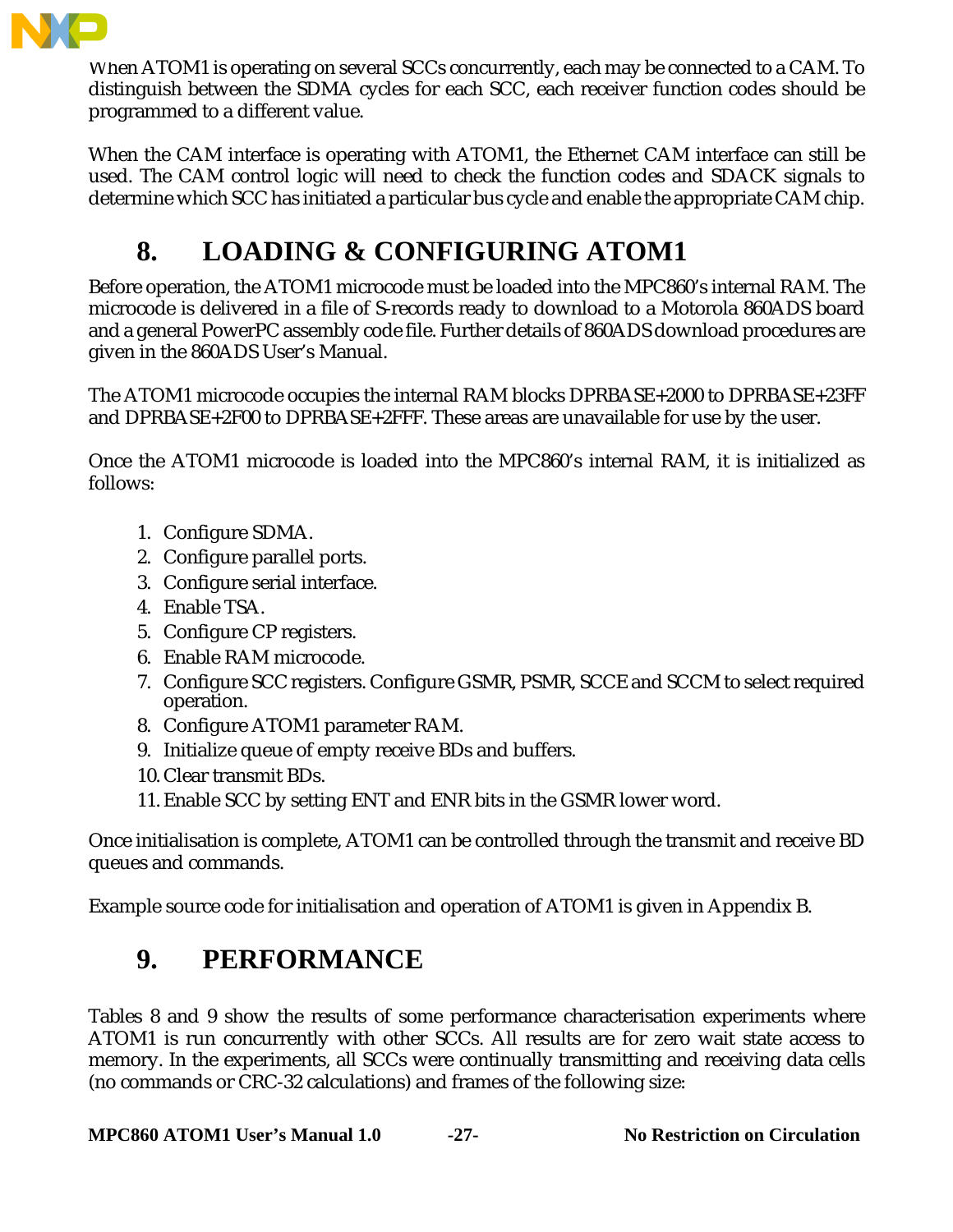

HDLC frames 24 bytes data + 2 bytes CRC<br>Ethernet frames 64 bytes data + 4 bytes CRC Ethernet frames 64 bytes data + 4 bytes CRC ATM cells 5 byte header + 48 bytes payload

| Configuration | <b>ATOM1 SCCs</b> | Mode                  | <b>Frequency Ratio</b> | <b>System</b><br><b>Frequency</b> |
|---------------|-------------------|-----------------------|------------------------|-----------------------------------|
| 1 ATM         | SCC <sub>1</sub>  | ATOM1 - No Scrambling | 1:3                    |                                   |
| 1 ATM         | SCC <sub>1</sub>  | ATOM1 - Scrambling    | 1:4.5                  |                                   |
| 2 ATM         | SCC1, 2           | ATOM1 - No Scrambling | 1:8                    |                                   |
| 2 ATM         | SCC1, 2           | ATOM1 - Scrambling    | 1:10                   | 25/40/50<br><b>MHz</b>            |
| 3 ATM         | SCC1, 2, 3        | ATOM1 - No Scrambling | 1:10                   |                                   |
| 3 ATM         | SCC1, 2, 3        | ATOM1 - Scrambling    | 1:14                   |                                   |
| 4 ATM         | SCC1, 2, 3, 4     | ATOM1 - No Scrambling | 1:13                   |                                   |
| 4 ATM         | SCC1, 2, 3, 4     | ATOM1 - Scrambling    | 1:19                   |                                   |

**Table 8: ATOM1 Performance**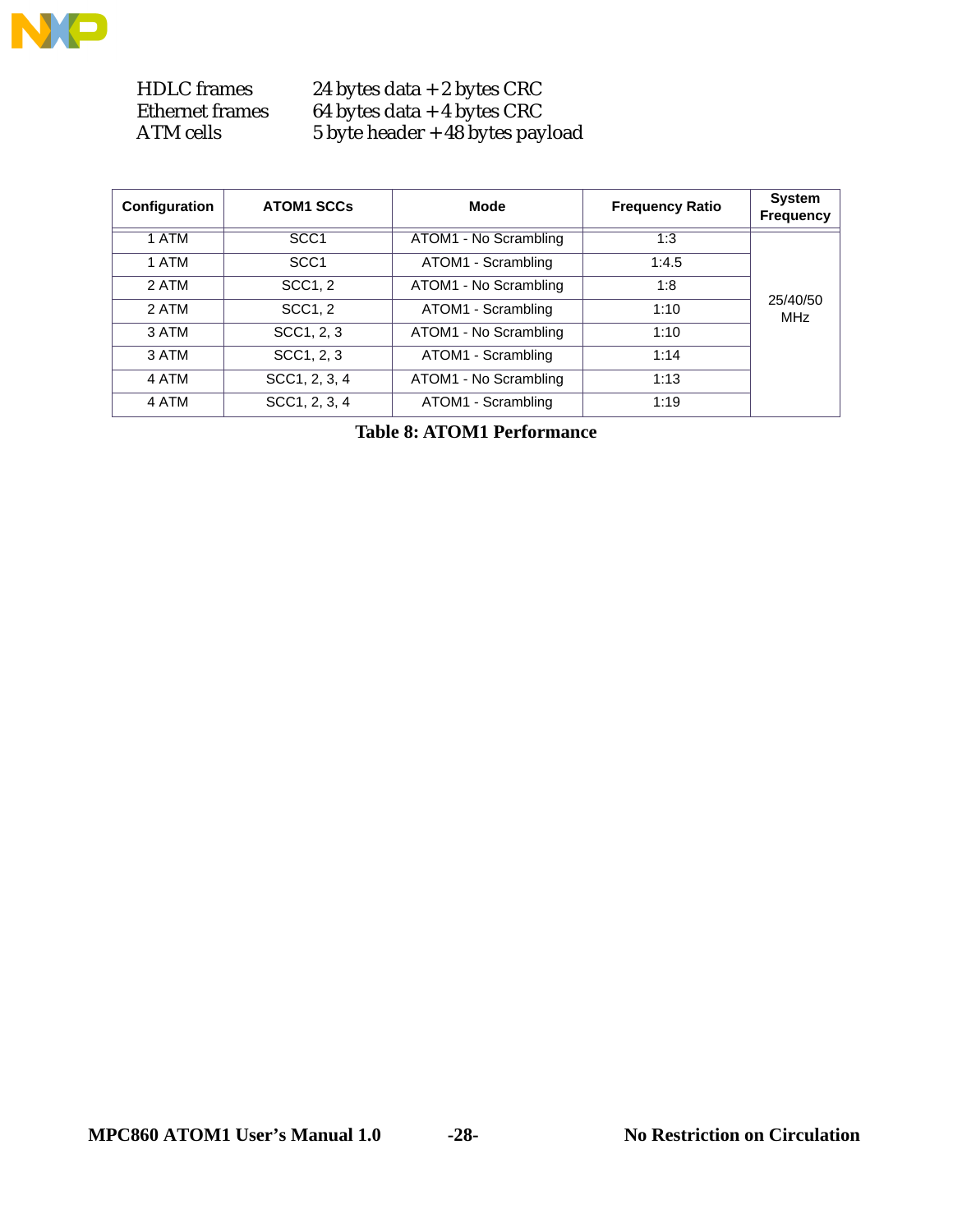

|                               |                                                        | <b>ATOM1 SCC</b>       |                  |                  | <b>Other SCCs</b>         |                   | <b>System</b> |  |
|-------------------------------|--------------------------------------------------------|------------------------|------------------|------------------|---------------------------|-------------------|---------------|--|
| Configuration                 | <b>Frequency</b><br><b>SCC</b><br><b>Mode</b><br>Ratio |                        | <b>SCC</b>       | <b>Mode</b>      | <b>Frequency</b><br>Ratio | <b>Frequency</b>  |               |  |
|                               | SCC <sub>1</sub>                                       | ATOM1<br>No Scrambling | 1:12<br>(note 1) | SCC2/3/4         | <b>HDLC</b>               | 1:8               |               |  |
| 1 ATM<br>channel<br>$\ddot{}$ | SCC <sub>1</sub>                                       | ATOM1<br>Scrambling    | 1:12<br>(note 1) | SCC2/3/4         | <b>HDLC</b>               | 1:9               | 25/40/50      |  |
| 3 HDLC<br>channels            | SCC <sub>1</sub>                                       | ATOM1<br>No Scrambling | 1:3.5            | SCC2/3/4         | <b>HDLC</b>               | 1:390<br>(note 2) | <b>MHz</b>    |  |
|                               | SCC <sub>1</sub>                                       | ATOM1<br>Scrambling    | 1:5              | SCC2/3/4         | <b>HDLC</b>               | 1:390<br>(note 2) |               |  |
| $1$ ATM $+$<br>1 Ethernet     | SCC <sub>1</sub>                                       | ATOM1<br>No Scrambling | 1:6              | SCC <sub>2</sub> | Ethernet                  | 1:2.5             | 25 MHz        |  |
| channel                       | SCC <sub>1</sub>                                       | ATOM1<br>Scrambling    | 1:7              | SCC <sub>2</sub> | Ethernet                  | 1:2.5             |               |  |
| 1 ATM,                        | SCC <sub>1</sub>                                       | ATOM1                  | 1:12             | SCC <sub>2</sub> | Ethernet                  | 1:2.5             | 25 MHz        |  |
| 1 Ethernet +                  |                                                        | No Scrambling          | (note 1)         | SCC <sub>3</sub> | <b>HDLC</b>               | 1:4               |               |  |
| 1 HDLC                        | SCC <sub>1</sub>                                       | ATOM1                  | 1:12             | SCC <sub>2</sub> | Ethernet                  | 1:2.5             |               |  |
| channel                       |                                                        | Scrambling             | (note 1)         | SCC <sub>3</sub> | <b>HDLC</b>               | 1:5               |               |  |
| $1$ ATM $+$<br>1 Ethernet     | SCC <sub>1</sub>                                       | ATOM1<br>No Scrambling | 1:2.5            | SCC <sub>2</sub> | Ethernet                  | 1:4               | 40 MHz        |  |
| channel                       | SCC <sub>1</sub>                                       | ATOM1<br>Scrambling    | 1:3              | SCC <sub>2</sub> | Ethernet                  | 1:4               |               |  |
| 1 ATM,                        | SCC <sub>1</sub>                                       | ATOM1                  | 1:19             | SCC <sub>2</sub> | Ethernet                  | 1:4               |               |  |
| 1 Ethernet +                  |                                                        | No Scrambling          | (note 3)         | SCC <sub>3</sub> | <b>HDLC</b>               | 1:3               | 40 MHz        |  |
| 1 HDLC                        | SCC <sub>1</sub>                                       | ATOM1                  | 1:19             | SCC <sub>2</sub> | Ethernet                  | 1:4               |               |  |
| channel                       |                                                        | Scrambling             | (note 3)         | SCC <sub>3</sub> | <b>HDLC</b><br>1:4        |                   |               |  |

Notes:

1. A frequency ratio of 1:12 equates to 2.048 MHz at 25 MHz.

2. A frequency ratio of 1:390 equates to 64 KHz at 25 MHz.

3. A frequency ratio of 1:19 equates to 2.048 MHz at 40 MHz.

#### **Table 9: ATOM1 and other Protocol Performance**

This data traffic in the experiments represents typical worst case scenarios for real life applications where PowerQUICC data structures were organised to maximise performance. All frames were restricted to single buffers that were aligned to word addresses and receive frame address comparisons were disabled. The Ethernet figures quoted in Table 8 are for half duplex operation<sup>1</sup>.

The frequency ratios quoted are between the main PowerQUICC clock and SCC bit clock.

## **9.1. Command Execution Latency**

When ATOM1 is operating, typical and worst-case command execution latencies are slightly longer than when only the standard ROM microcodes are running.

<sup>1.</sup> The experimental Ethernet data rate was 5 Mbps full duplex which equates to 10 Mbps on a conventional half duplex Ethernet system.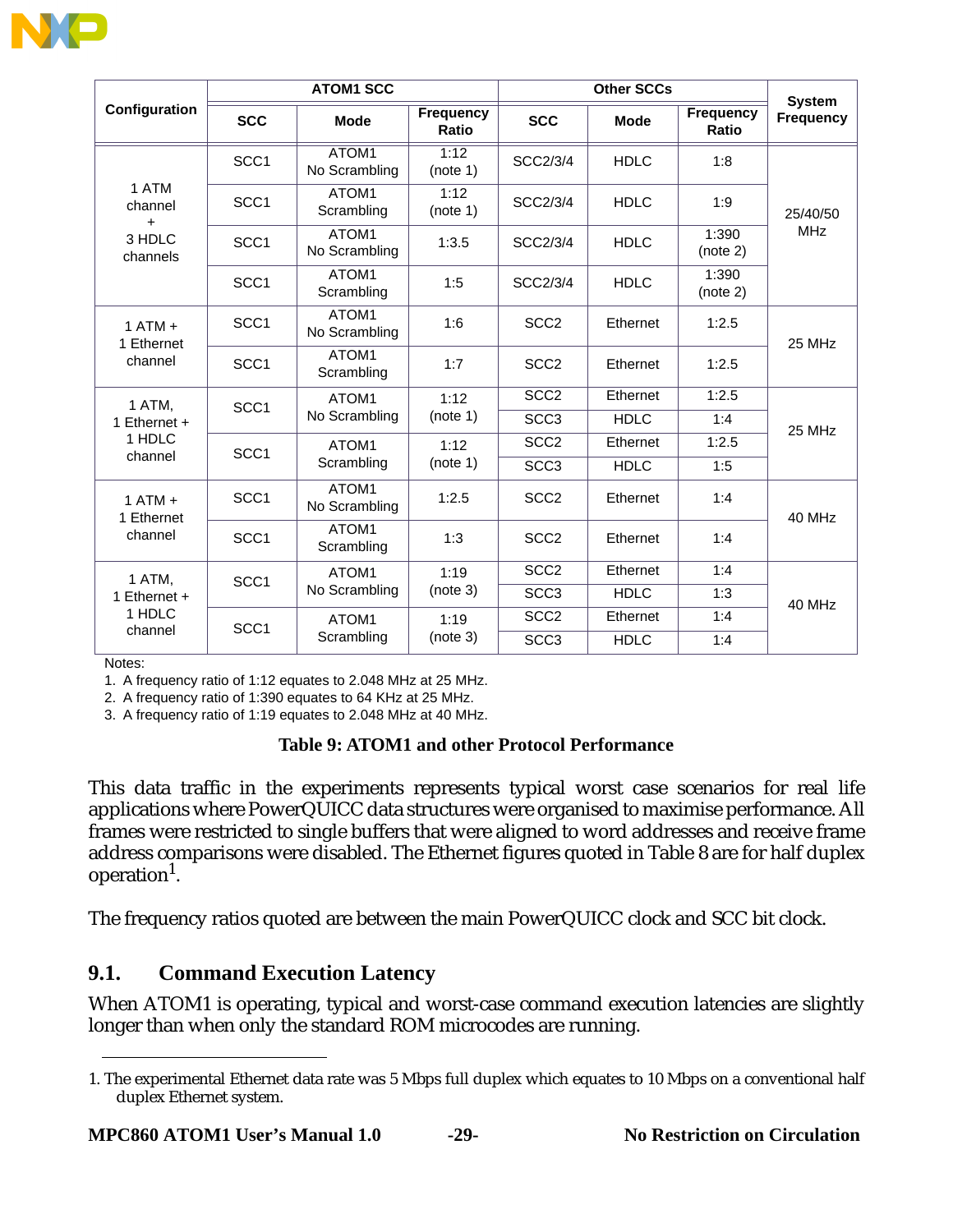

Note: The ATOM1 Restart Reception command is not executed until ATOM1 processes the end of the current cell being received. Therefore command latency for the Restart Reception command depends on when the command is given and data rate.

## **9.2. CRC-32 Calculation Execution**

Table 10 shows the results of some performance characterisation experiments where ATOM1 is running on one or more SCCs while CRC-32 calculations are also running. The PowerQUICC's CP runs the CRC-32 calculator as its lowest priority task so the duration of a calculation varies depending on the exact loading and state of the CP. The CRC-32 calculations were run over a buffer of 44 bytes representing the AAL5 payload of a single cell AAL5 frame with start of the data buffer aligned to a word address. All results shown in Table 10 are for system operation at 25MHz and can be scaled for operation at other frequencies.

| Configuration | <b>ATOM1 SCCs</b> | Mode                  | <b>Frequency Ratio</b> | <b>CRC-32</b><br><b>Calculation</b><br><b>Duration</b> |
|---------------|-------------------|-----------------------|------------------------|--------------------------------------------------------|
| 1 ATM         | SCC <sub>1</sub>  | ATOM1 - No Scrambling | $1:12$ (note 1)        | $20 - 24 \,\mu s$                                      |
| 1 ATM         | SCC <sub>1</sub>  | ATOM1 - Scrambling    | 1:12 (note 1)          | $20 - 28 \,\mu s$                                      |
| 2 ATM         | SCC1.2            | ATOM1 - No Scrambling | 1:12 (note 1)          | $28 - 37$ us                                           |
| 2 ATM         | SCC1, 2           | ATOM1 - Scrambling    | 1:12 (note 1)          | $52 - 72$ us                                           |
| 3 ATM         | SCC1, 2, 3        | ATOM1 - No Scrambling | 1:12 (note 1)          | $52 - 76 \,\mu s$                                      |
| 3 ATM         | SCC1, 2, 3        | ATOM1 - No Scrambling | 1:25 (note $2$ )       | $23 - 30 \,\mu s$                                      |
| 3 ATM         | SCC1, 2, 3        | ATOM1 - Scrambling    | $1:25$ (note 2)        | $27 - 52 \,\mu s$                                      |
| 4 ATM         | SCC1, 2, 3, 4     | ATOM1 - No Scrambling | $1:25$ (note 2)        | $26 - 34$ us                                           |
| 4 ATM         | SCC1, 2, 3, 4     | ATOM1 - Scrambling    | $1:25$ (note 2)        | $40 - 65$ us                                           |

Notes:

1. A frequency ratio of 1:12 equates to 2.083 MHz at 25 MHz.

2. A frequency ratio of 1:25 equates to 1 MHz at 25 MHz.

#### **Table 10: CRC-32 Calculator Performance**

# **10. ATOM1 DISK STRUCTURE**

ATOM1 is shipped on a PC format disk. Figure 14 shows the disk structure. The microcode is held in the UCODE directory and demonstration software is stored in the DEMO directory. ATOM1.SRX is the S-record microcode file for the QUADS board memory map. ATOM1.SRC is an assembly code file for the ATOM1 microcode that can be assembled and linked to any system memory map.

The file ATOM1.C contains the C source code for the initialisation and ping-pong demonstration software given in Appendix B. ATOM1 and ATOM1.CMD are the makefiles for the C demonstration software and ATOM1.X is the ELF file of the demonstration software, ready to download to a 860ADS board.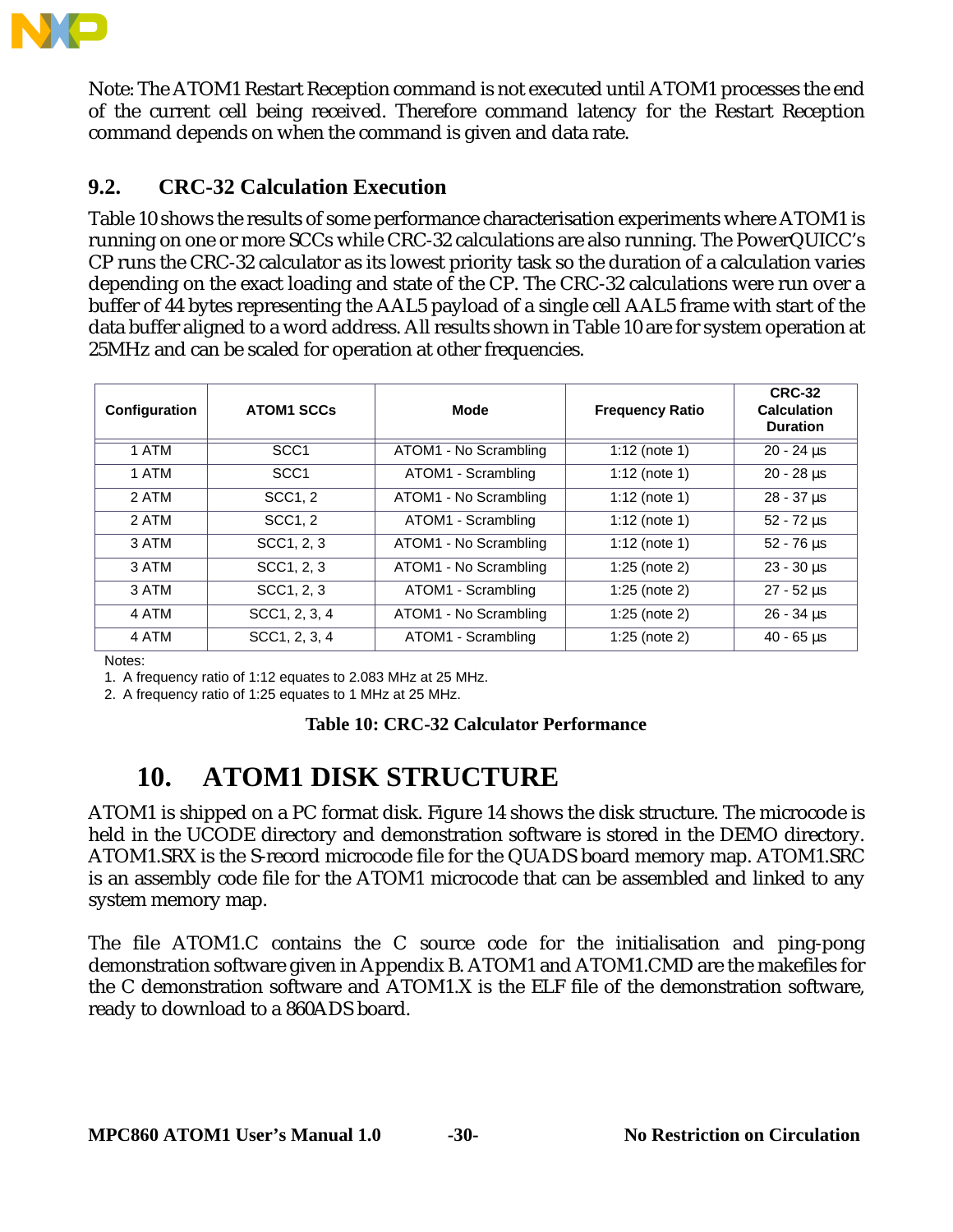



**Figure 14. ATOM1 Disk Structure**

# **11. MPC860 MASK SET APPLICABILITY**

ATOM1 microcode operates on all revisions of the MPC860. The ATOM1 microcode can be used in conjunction with the QMC protocol for multi-channel operation on an MPC860MH with a reduction in the total number of QMC channels available due to the RAM microcode.

# **12. ORDERING INFORMATION**

The ATOM1 package contains relocatable ATOM1 object code, object code for the 860ADS board, a User's Manual and demonstration software for the 860ADS board. ATOM1 is available on DOS media by using the following part number:

MPC860SWATM1-DOS PC disk.

# **13. REFERENCES**

- 1. MPC860 User's Manual, Motorola, 1996.
- 2. ITU I.432, B-ISDN User Network Interface Physical Layer Specification, 1991.
- 3. ATM Forum User Network Interface Specification, version 3.0, 1993.
- 4. Draft Recommendation ITU G.804, ATM Cell Mapping into Plesiochronous Digital Hierarchy (PDH), 1993.
- 5. ITU I.363, B-ISDN ATM Adaptation Layer Specification.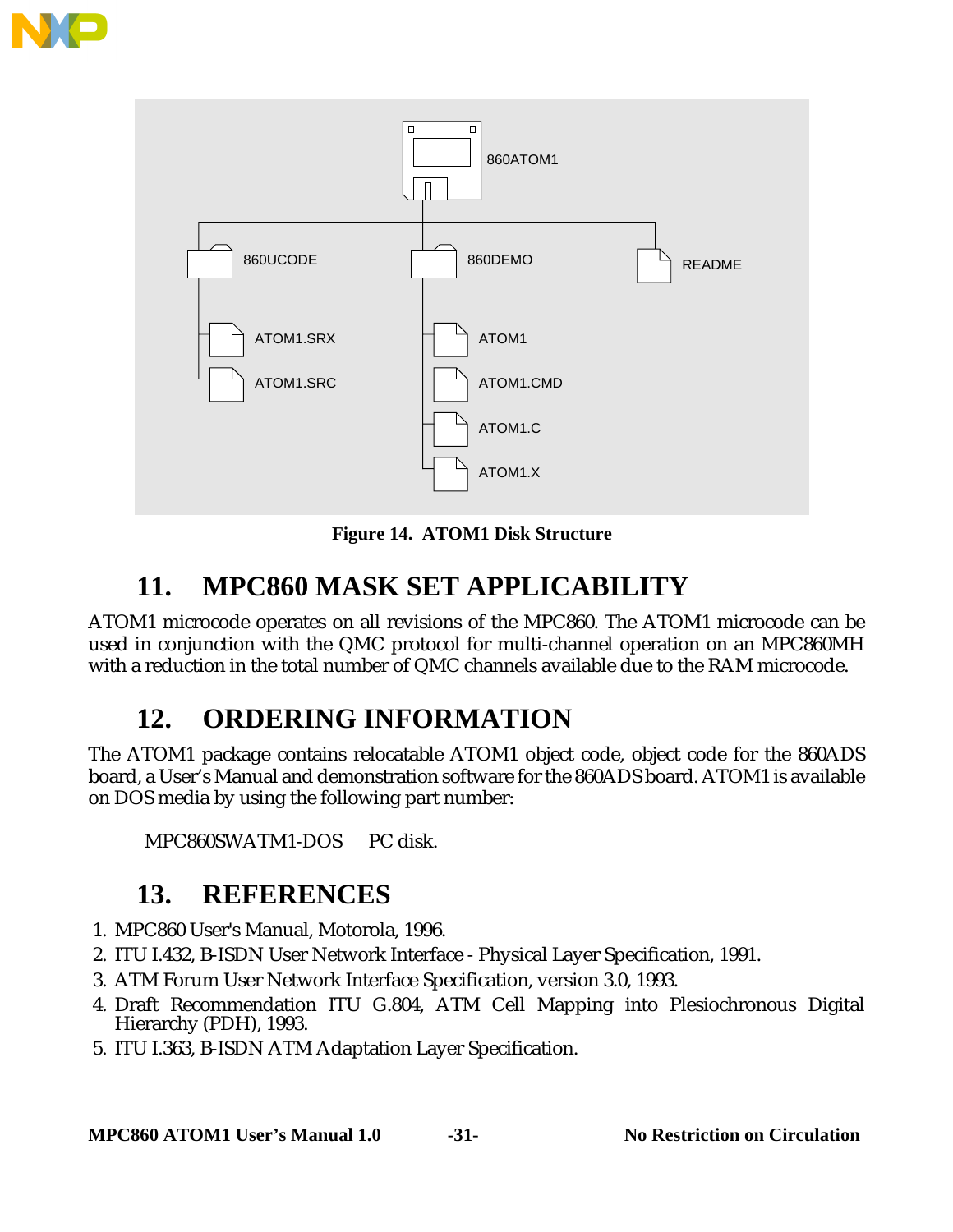

# **Appendix 1. STATE MACHINE DETAILS**

## **A1.1 ATOM1 Transmitter**

Figure 15 shows the ATOM1 transmitter procedure. After start-up when MRBLR is zero, an empty cell is transmitted before the first transmit BD is polled. If the BD has the Skip bit set, an empty cell is transmitted and the transmitter moves to the next BD. If the BD is ready, a user defined ATM cell is transmitted, otherwise another empty cell is transmitted. Operation continues in this manner until the Stop Transmit command or a FIFO underrun error occurs of the user disables the SCC transmitter. The transmitted cells may have their payloads scrambled as described below.



**Figure 15. ATOM1 Transmitter Procedure**

**MPC860 ATOM1 User's Manual 1.0 -32- No Restriction on Circulation**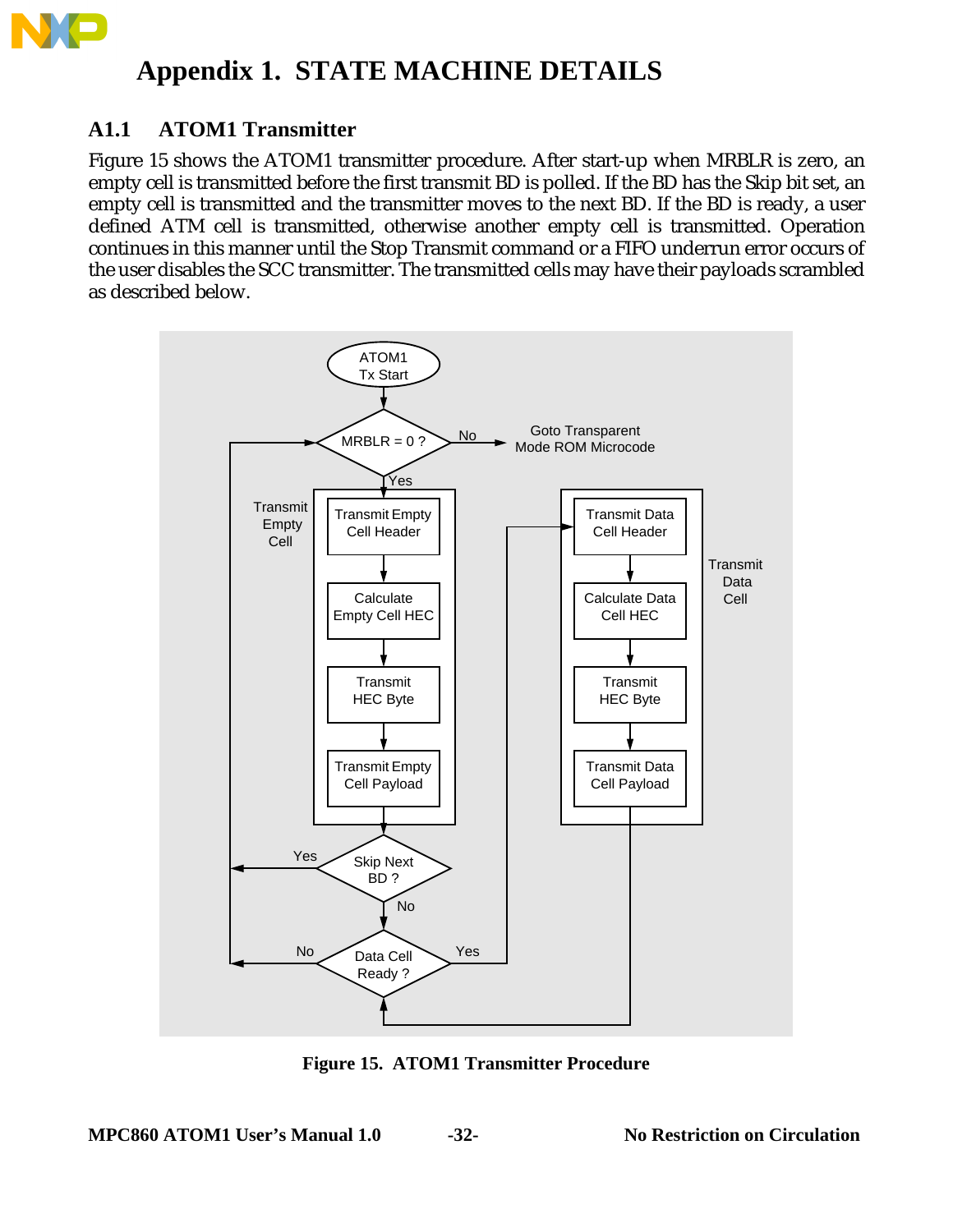

## **A1.2 ATM Cell Payload Scrambling**

ATOM1 provides a scrambling option on a per line basis for cell payload bytes using the polynomial  $X^{43}+1$ . Figure 16 illustrates the payload transmitter and receiver scrambling mechanism used by ATOM1.



**Figure 16. ATM Cell Payload Scrambling Mechanism**

The context of the transmit and receive scrambling mechanism is independent of the cell's virtual connection. The seed value for the scrambling algorithm for a particular cell is obtained from the 43 cell payload bits transmitted or received immediately prior to the current cell. Two consecutive cells may be from different connections and scrambling mechanism ignores this.

## **A1.3 ATOM1 Receiver**

Figure 17 shows the ATOM1 receiver procedure. After start-up when MRBLR is zero, the HEC delineation procedure begins (see below). Once complete, cell reception commences.

For each cell received, the HEC is checked and if incorrect the cell is usually received. It is not received only when the receiver losses cell delineation. In the cell is an empty cell, the payload is discarded. If there is a header match using internal the header lookup table then the cell payload is received. When the external CAM option is enabled, the cell is received before the CAM match is checked.

Operation continues in this manner until the Restart Reception command or a FIFO overrun error occurs or the user disables the SCC receiver. Received cells may have their payloads descrambled as described earlier.

## **A1.4 HEC Delineation Mechanism**

ATOM1 applies the cell delineation mechanism specified in I.432 and shown in Figure 18 to synchronise to the incoming cell stream. The SDH-based physical layer values for alpha and delta, 7 and 6 respectively, are used by ATOM1.

At start-up, the hunt mode is entered where the CRC-8 value is calculated on each incoming word. When this matches the next received byte, it is assumed that the HEC is found and the state machine advances to the presync state. Because the hunt state only finds a HEC field that is aligned to the start of reception, it can take up to four correct cells to leave the hunt state.

**MPC860 ATOM1 User's Manual 1.0 -33- No Restriction on Circulation**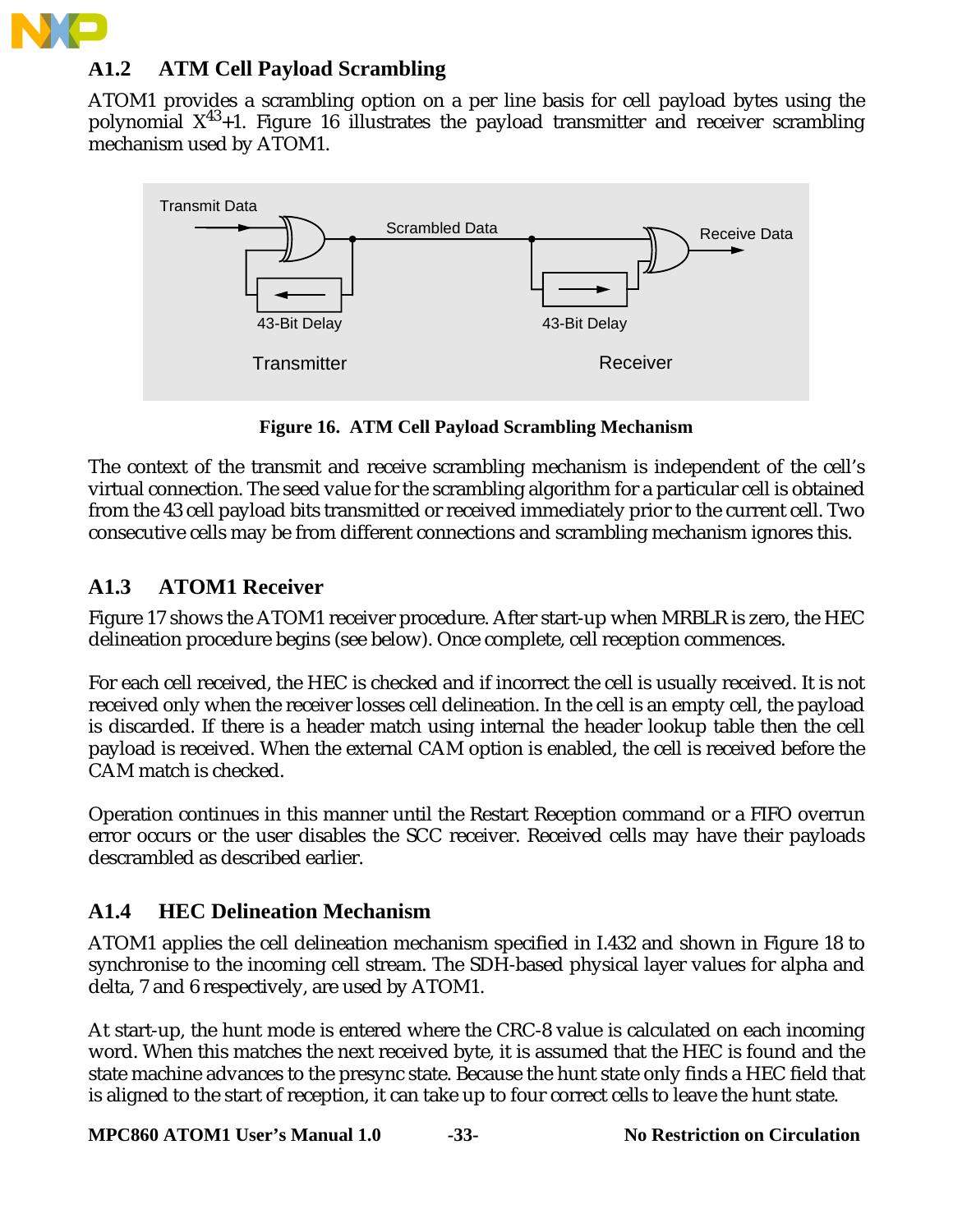

**Figure 17. ATOM1 Receiver Procedure**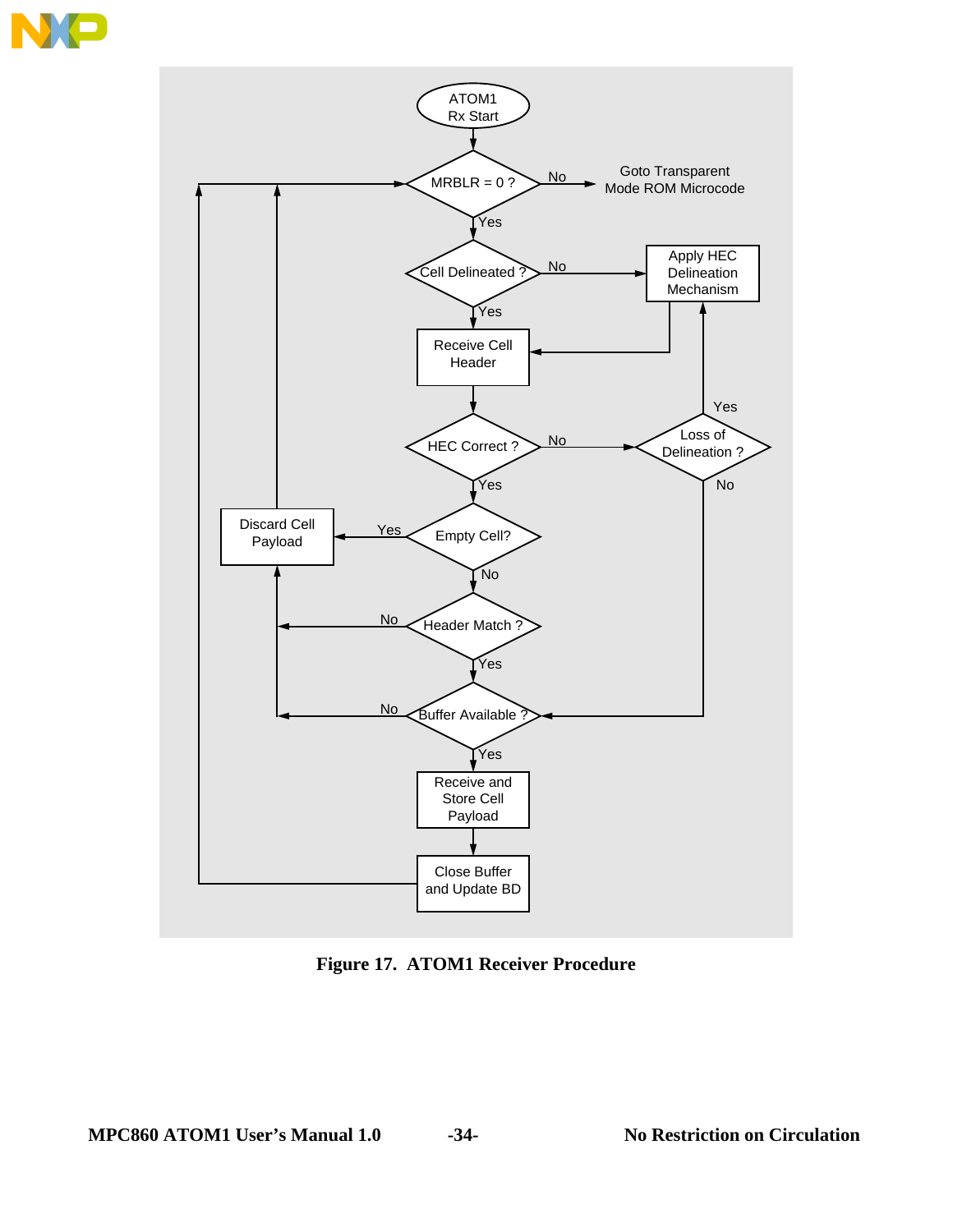



**Figure 18. Cell Delineation State Diagram**

I.432 specifies that the hunt state searches for a correct HEC on a bit-by-bit basis but ATOM1 uses a word by word search. For G.804 framing of ATM cells, the HEC field is always aligned with the E1 or T1 frame octet timeslots so bit-by-bit searching is not required. To ease implementation, this was taken a stage further and ATOM1 uses a word by word search. Over the course of four cells received (212 bytes) with correct HECs, there will be one matching and aligned HEC. This is the point where the state machine jumps to the presync state.

In the presync state, ATOM1 has detected cell boundaries and is verifying that they are correct. ATOM1 leaves the presync state after a single cell with an incorrect HEC is received or the Restart Reception command is given. When six consecutive cells with valid HECs are received, ATOM1 jumps to the sync state and begins reception. The state machine advances immediately after reception of the sixth correct HEC and is not delayed until the end of the cell. This means that five cells with valid HECs are discarded and the sixth is received into a data buffer.

In the synch state, ATOM1 receives data and control cells and discards incoming empty cells. When a stream of cells with incorrect HECs are received, the first six consecutive cells are received and on reception of the seventh incorrect HEC, ATOM1 immediately jumps to the hunt state and does nor receive the cell with the seventh incorrect HEC. ATOM1 also jumps to the hunt state after the Restart Reception command.

When cell payload scrambling is enabled, the descrambler will self-synchronise with the incoming data after 43 bits. Hence, after starting the receiver, the descrambler will attain synchronisation during reception of the first cell in the presync state.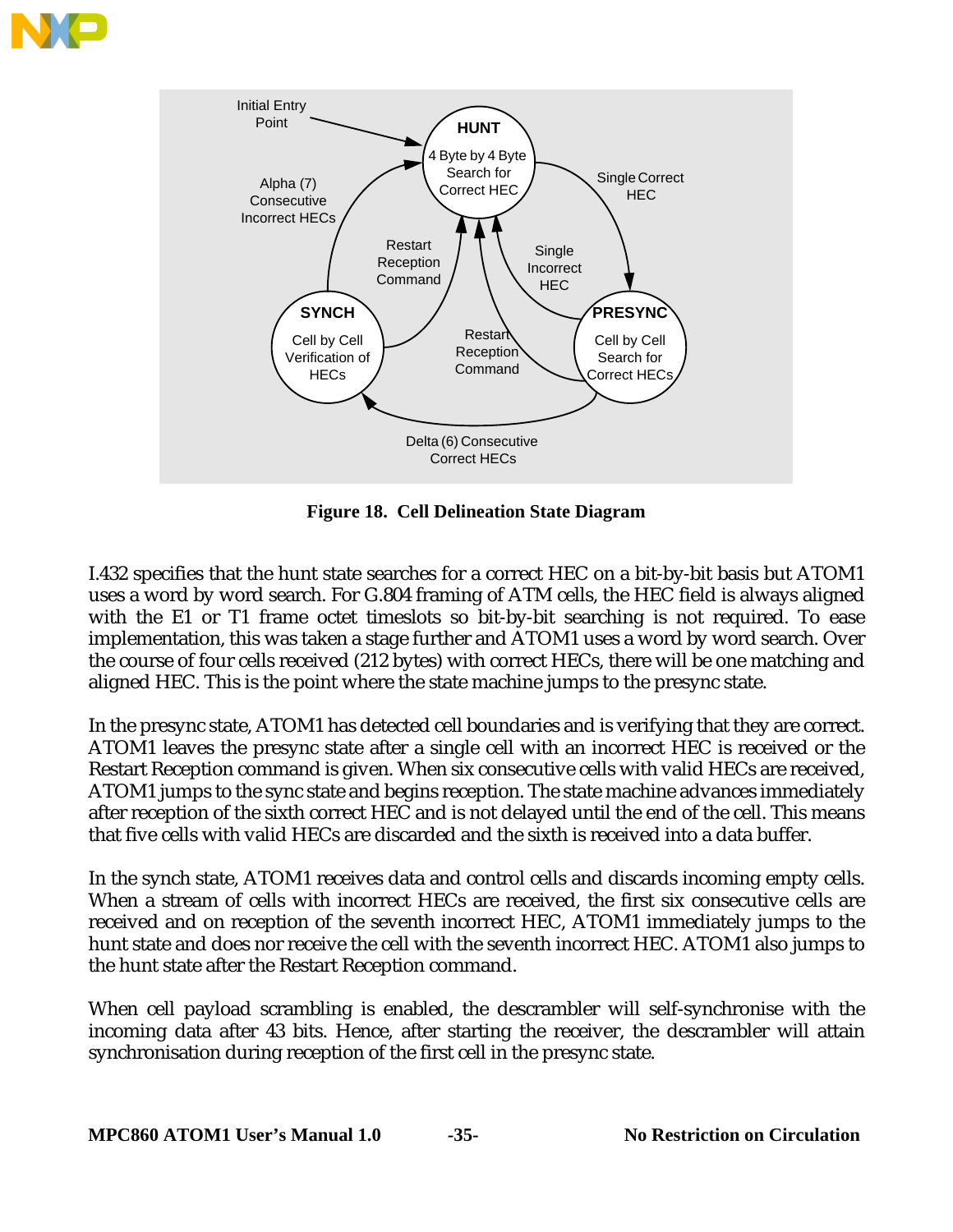

# **Appendix 2. ATOM1 DEMONSTRATION SOFTWARE**

This appendix contains demonstration software for ATOM1. The software is assembled for use on the QUADS board and assumes that the ATOM1 microcode is downloaded separately.

Before running this software, the user should either link two QUADS boards, both running ATOM1, or externally loopback the master MPC860 transmitter and receiver on one QUADS board.

```
/******************************************************************
* ATOM1 Microcode - *
* Initialisation and Ping-Pong Software. *
*******************************************************************
* Last Modified : 23 July 1996 Rev : 0 *
*******************************************************************
* Filename: atom1.c *
*******************************************************************
* <C> Copyright Motorola Inc 1996 *
* Written by Kevin Godfrey, Motorola EKB. *
*******************************************************************
* Revision History: *
   0 Initial software.
*******************************************************************
* Associated Documentation: *
  * PowerQUICC ATOM1 User's Manual DATE: 23 July 1996 REV: 1.0 *
*******************************************************************
* Target System: Motorola 860ADS board running MPCbug. *
******************************************************************/
/******************************************************************
* This software initialises SCC1 to transmit and receive ATM *
* cells. SCC1 runs ATOM1 microcode. *
\star \star* Ping-Pong demonstration code is included to demonstrate *
* receive and transmit buffer handling and CRC-32 calculations. *
\star \star* The ATOM1 microcode is loaded by other means before running *
* this program. *
\star \star* To demonstrate ATOM1 receiver, an external loopback is required *
* between L1TXDA and L1RXDA or the 860ADS board can be connected *
* to another PowerQUICC running ATOM1 microcode. *
\star \star* External clock and synchronisation signals are required. *
******************************************************************/
/************* Definitions *************/
typedef unsigned char ubyte;
typedef unsigned short uhalf;
typedef unsigned long uword;
/* Microtec PowerPC compiler treats char variables as bytes, short integers */
/* as 16-bit quantities (half-words) and integers as 32-bit quantities (words). */
```
**MPC860 ATOM1 User's Manual 1.0 -36- No Restriction on Circulation**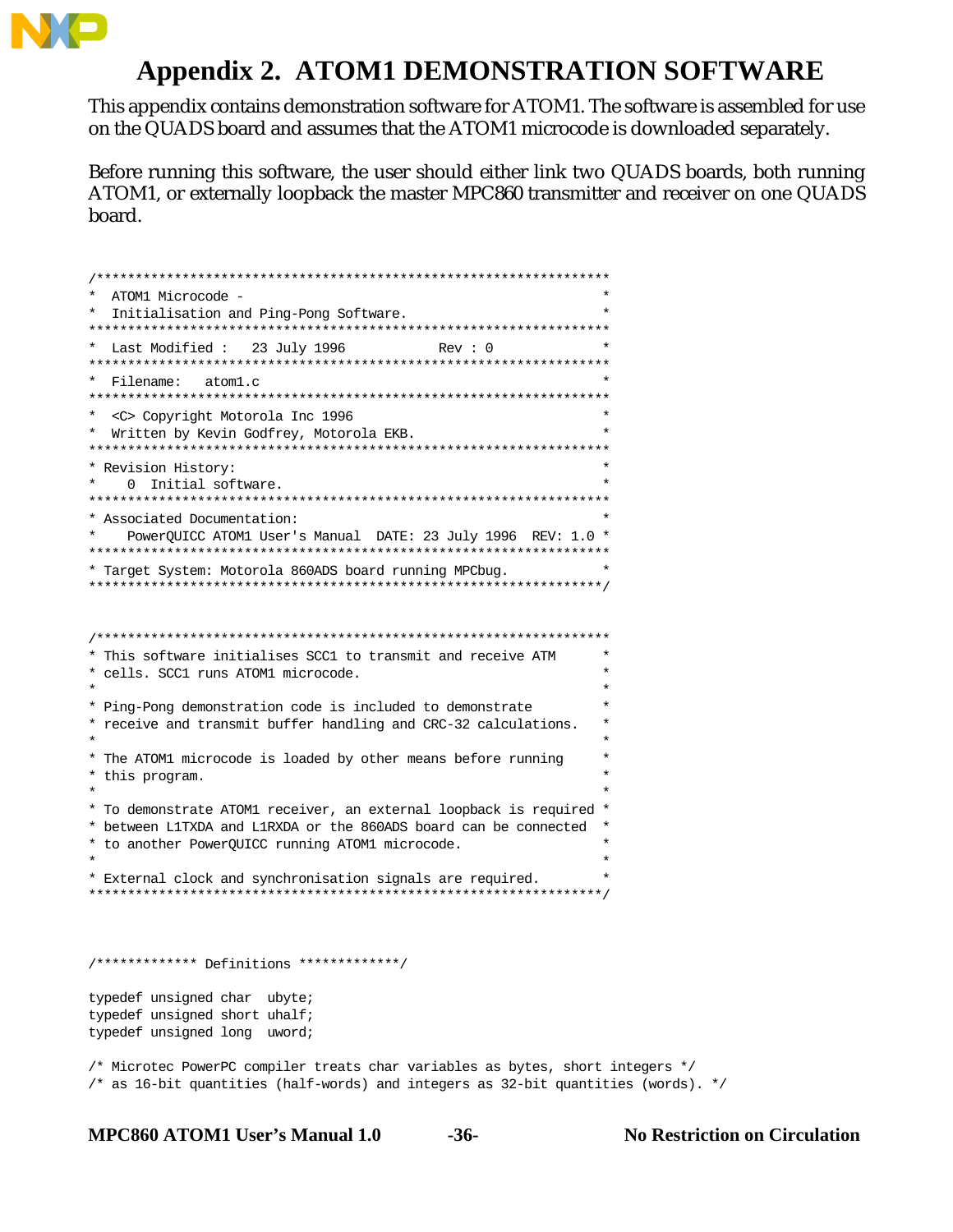

```
/************* 860ADS Board memory Map *************/
#define PQUICC 0x2200000 /* PowerQUICC address = 0x2200000 */
#define BDArea 0x2202c00 /* BD space starts at 0x2202c00 - 256 bytes */
#define ARXBD0 0x2202c00 /* ATOM1 rx BDs start at 0x2202c00 */
#define ATXBD0 0x2202c40 /* ATOM1 tx BDs start at 0x2202c40 */
#define TXBUFF 0x340000 /* ATOM1 tx Buffers start at 0x340000 */
#define RXBUFF 0x350000 /* ATOM1 rx Buffers start at 0x350000 */
#define ADS_brd_cntr 0x2100000 /* 860ADS board control registers start at 0x2100000 */
/************* ATOM1 Demo Buffer Sizes, Limits, etc. *************/
#define BUFFSIZE 52 /* ATM buffer size 52 bytes */
#define MAXBUFF 9 /* Maximum number of buffers = 10 */
#define SI_RAM_SIZE 128 /* 128 words of SI RAM */
#define MAXBDAREA 128 /* 256 bytes of BD space */
#define NO 0
#define YES 1
/****** Define PowerQUICC Registers and Parameter RAM Data Structures ******/
struct CP_regs {
        volatile uhalf CR ; /* Command Register */
                 uhalf reserved1 ;
        volatile uhalf RCCR \qquad ; /* RISC Configuration Register */
                 uhalf reserved2 ;
                 uword reserved3 ;
        volatile uhalf RCTR1 \qquad ; /* RISC Controller Trap Register 1 */
        volatile uhalf RCTR2 \qquad ; \qquad/* RISC Controller Trap Register 2 */
volatile uhalf RCTR3 \qquad ; \qquad/* RISC Controller Trap Register 3 */
 volatile uhalf RCTR4 ; /* RISC Controller Trap Register 4 */
                 uhalf reserved4 ;
        volatile uhalf RTER \qquad ; \qquad/* RISC Timers Event Register - used by CRC-32 calculator */
                 uhalf reserved5 ;
        volatile uhalf RTMR \qquad ; \qquad/* RISC Timers Mask Register */
         } ;
struct Int_regs {
volatile uword CICR \qquad ; \qquad/* CP Interrupt Control Register */
volatile uword CIPR \qquad ; \qquad/* CP Interrupt Pending Register */
volatile uword CIMR \qquad\qquad ; \qquad/* CP Interrupt Mask Register */
volatile uword CISR \qquad ; \qquad/* CP Interrupt In-Service Register */
         } ;
struct PortA_regs {
 volatile uhalf PADIR ; /* Port A Data Direction Register */
volatile uhalf PAPAR \qquad ; \qquad /* Port A Pin Assignment Register */
volatile uhalf PAODR \qquad ; \qquad/* Port A Open Drain Register */
volatile uhalf PADAT \qquad ; \qquad/* Port A Data Register */
         } ;
struct PortC_regs {
volatile uhalf PCDIR \qquad ; \qquad /* Port C Data Direction Register */
volatile uhalf PCPAR \qquad ; \qquad /* Port C Pin Assignment Register */
volatile uhalf PCSO \qquad ; \qquad/* Port C Special Option Register */
volatile uhalf PCDAT \qquad ; /* Port C Data Register */
volatile uhalf PCINT \qquad ; \qquad/* Port C Interrupt Control Register */
         } ;
```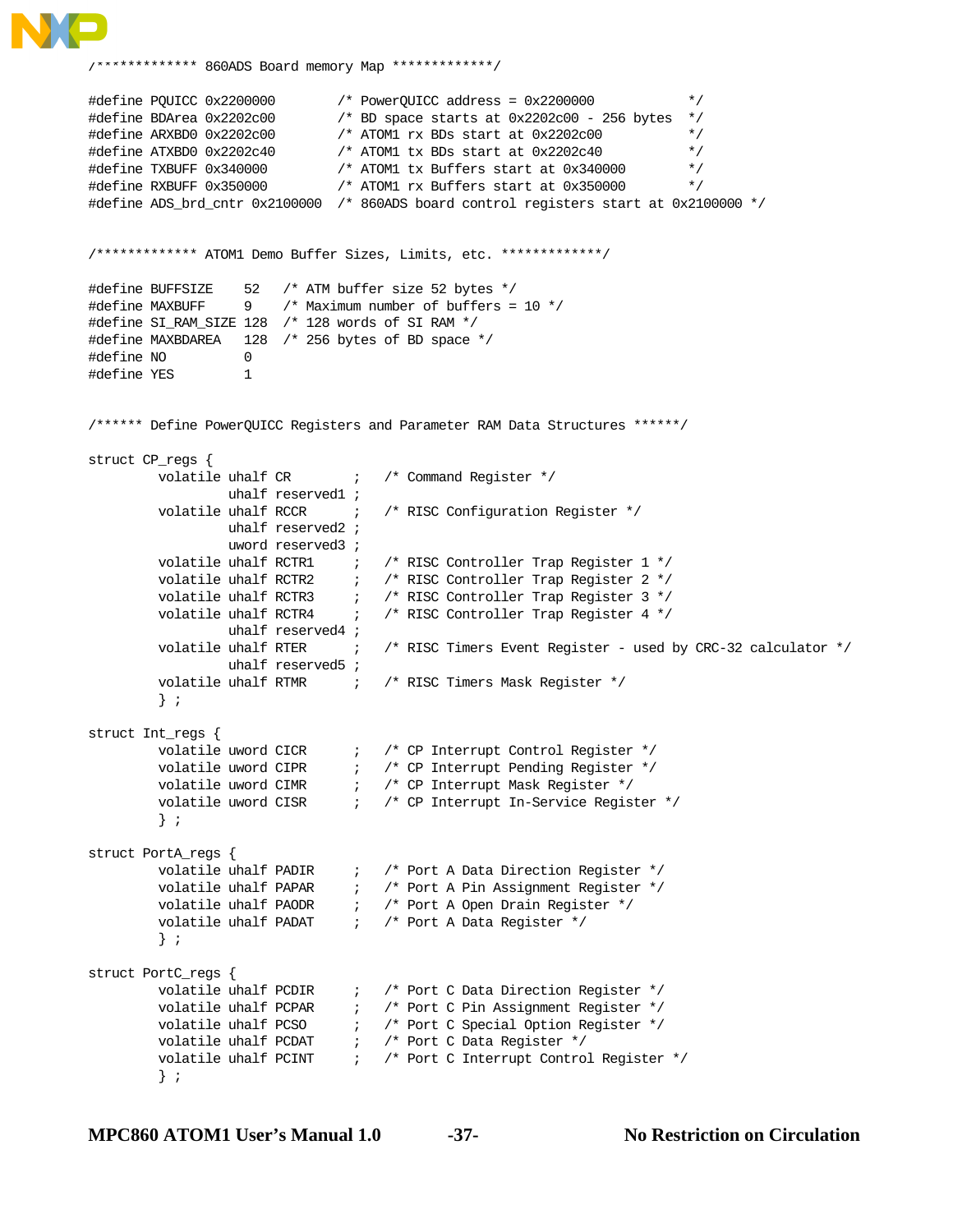

```
struct PIP_regs {
                  uhalf reserved1 ;
        volatile uhalf PIPC \qquad ; /* PIP Configuration Register */
                 uhalf reserved2 ;
        volatile uhalf PTPR \qquad ; /* PIP Timing Parameter Register */
volatile uword PBDIR \qquad ; \qquad /* Port B Data Direction Register */
volatile uword PBPAR (a) \rightarrow /* Port B Pin Assignment Register */
                 uhalf reserved3 ;
volatile uhalf PBODR \qquad ; \qquad/* Port B Open Drain Register */
volatile uword PBDAT \qquad ; /* Port B Data Register */
         } ;
struct SI_regs {
        volatile uword SIMODE : /* SI mode register */
        volatile ubyte SIGMR : /* SI global mode register */
                 ubyte reserved1 ;
volatile ubyte SISTR \qquad ; \qquad /* SI status register */
volatile ubyte SICMR \qquad ; \qquad /* SI command register */
                 uword reserved2 ;
volatile uword SICR \qquad ; /* SI clock route */
 volatile uword SIRP ; /* SI RAM pointer */
         } ;
struct SCC_regs {
        volatile uword GSMRL \qquad ; \qquad/* SCC General Mode Register - lower long-word */
 volatile uword GSMRH ; /* SCC General Mode Register - upper long-word */
volatile uhalf PSMR \qquad ; /* SCC protocol specific mode register */
                 uhalf reserved1 ;
        volatile uhalf TODR \qquad ; /* SCC tx on demand register */
volatile uhalf DSR \qquad ; /* SCC data sync register */
volatile uhalf SCCE \qquad ; /* SCC event register */
                 uhalf reserved2 ;
        volatile uhalf SCCM \qquad ; /* SCC mask register */
                  ubyte reserved3 ;
        volatile ubyte SCCS \qquad ; /* SCC status register */
         } ;
/* ATOM1 SCC Parameter RAM */
struct ATOM1_Params {
        volatile uhalf RBASE \qquad ; \qquad /* ATOM1 rx BD Base Address */
volatile uhalf TBASE \qquad ; \qquad /* ATOM1 tx BD Base Address */
volatile ubyte RFCR \qquad ; \qquad /* ATOM1 SDMA rx Function Code */
volatile ubyte TFCR \qquad ; \qquad /* ATOM1 SDMA tx Function Code */
volatile uhalf MRBLR \qquad ; \qquad /* Transparent receiver max buffer length */
volatile uword RSTATE : \qquad /* ATOM1 rx internal state storage */
 volatile uword R_PTR ; /* ATOM1 rx data pointer */
 volatile uhalf RBD_PTR ; /* ATOM1 rx BD Pointer */
volatile uhalf R_CNT \qquad ; /* ATOM1 rx counter */
volatile uword RTEMP \qquad ; \qquad/* Receiver Temporary Storage */
volatile uword TSTATE : \qquad /* ATOM1 tx internal state storage */
        volatile uword T_PTR \qquad\qquad ; \qquad /* ATOM1 tx data pointer */
         volatile uhalf TBD_PTR ; /* ATOM1 tx BD pointer */
        volatile uhalf T_CNT \qquad\qquad ; \qquad /* ATOM1 tx counter */
        volatile uword TTEMP : /* Transmitter Temporary Storage */
volatile uhalf ALPHA \qquad ; \qquad/* Receiver Synchronisation Alpha Counter */
volatile uhalf DELTA \qquad ; \qquad /* Receiver Synchronisation Delta Counter */
 volatile uhalf AVERSION ; /* ATOM1 version number */
 volatile uhalf CAM_PORT ; /* ATOM1 CAM Port Mask */
 volatile uword RX_BUFF1 ; /* Receive Buffer Area Start Pointer */
        volatile uword TX_BUFF1 ; /* Transmit Buffer Page Start Pointer */
```

```
MPC860 ATOM1 User's Manual 1.0 -38- No Restriction on Circulation
```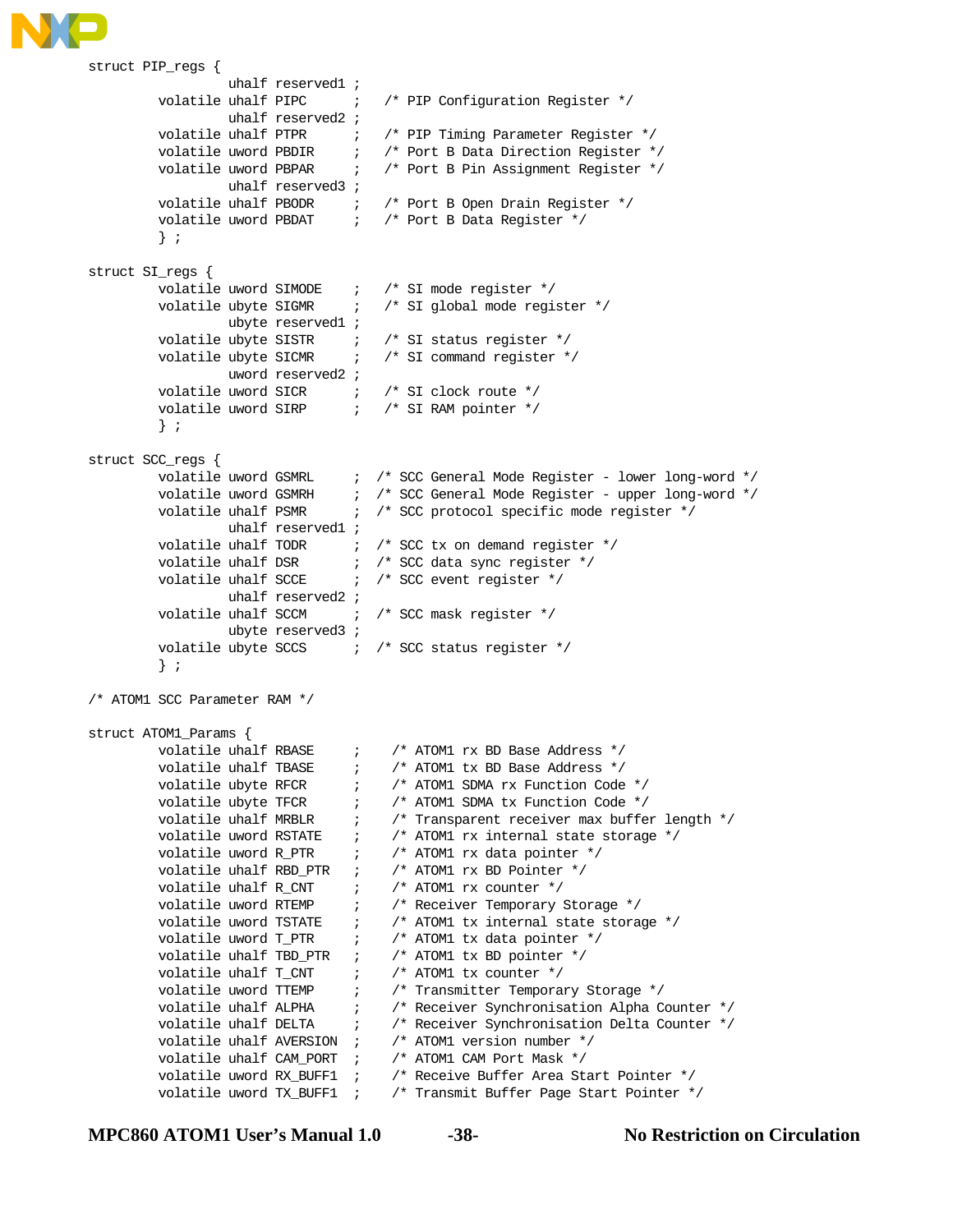

```
volatile uword EHEAD ; /* Empty Cell Header */
        volatile uword EPAYLOAD ; /* Empty Cell Payload */
        volatile uword RSTUFF : /* Receive Data Stuffing Location */
         volatile uhalf SHUFFLESTATE ; /* Receive Data Stuffing State */
         volatile uhalf RHECTEMP ; /* Temporary HEC storage area */
         volatile uhalf THECTEMP ; /* Temporary HEC storage area */
       volatile uhalf ASTATUS \qquad /* ATOM1 status word */
 volatile uword NMA_HEAD ; /* Non-Matching Address Cell Header */
 volatile uhalf NMA_CNT ; /* Non-Matching Address Cell Counter */
 volatile uhalf HEC_ERR ; /* HEC Error Counter */
volatile uword RSCRAM : /* Receiver Scrambling Storage */
 volatile uword RSCRAM1 ; /* Receiver Scrambling Storage */
volatile uword TSCRAM \qquad ; \qquad /* Transmitter Scrambling Storage */
 volatile uword TSCRAM1 ; /* Transmitter Scrambling Storage */
 volatile uword HEADMASK ; /* Cell Header Comparison Mask */
       volatile uword HEAD1 \qquad ; \qquad /* Cell Header Look-Up Table Entry 1 */
       volatile uword HEAD2 \qquad ; \qquad /* Cell Header Look-Up Table Entry 2 */
 volatile uword HEAD3 ; /* Cell Header Look-Up Table Entry 3 */
 volatile uword HEAD4 ; /* Cell Header Look-Up Table Entry 4 */
 volatile uword HEAD5 ; /* Cell Header Look-Up Table Entry 5 */
 volatile uword HEAD6 ; /* Cell Header Look-Up Table Entry 6 */
 volatile uword HEAD7 ; /* Cell Header Look-Up Table Entry 7 */
 volatile uword HEAD8 ; /* Cell Header Look-Up Table Entry 8 */
 volatile uword HEAD9 ; /* Cell Header Look-Up Table Entry 9 */
 volatile uword HEAD10 ; /* Cell Header Look-Up Table Entry 10 */
 volatile uword HEAD11 ; /* Cell Header Look-Up Table Entry 11 */
 volatile uword HEAD12 ; /* Cell Header Look-Up Table Entry 12 */
        volatile uword HEAD13 ; /* Cell Header Look-Up Table Entry 13 */
        volatile uword HEAD14 \qquad ; \qquad /* Cell Header Look-Up Table Entry 14 */
         volatile uword HEAD15 ; /* Cell Header Look-Up Table Entry 15 */
        volatile uword HEAD16 ; /* Cell Header Look-Up Table Entry 16 */
         } ; 
struct CRC32_calculator {
       volatile uword CRC_PTR \qquad ; /* CRC-32 calculator pointer */
       volatile uhalf CRC_CNT \quad\quad ; \quad /* CRC-32 calculator counter register */
        volatile ubyte CRC_FC ; /* CRC-32 calculator Function Code */
                 ubyte reserved1 ;
         volatile uword CRC_RESULT ; /* CRC-32 calculator preset and result register */
         } ;
/* Declare Functions */
    void config_parallel_ports();
    void config_tsa();
    void config_ucode();
    void atom_init(struct SCC_regs *, struct ATOM1_Params *);
    void BD_init(uhalf *, int, int, int, uword, uword);
    void go_forever();
/* Define Pointers to PowerQUICC Registers and SCC Parameter RAM */
   struct CP_regs *CP ;
    struct Int_regs *Intr ; 
    struct PortA_regs *PortA ;
    struct PortC_regs *PortC ;
   struct PIP_reqs *PIP ;
   struct SI_regs *SI ;
```

```
MPC860 ATOM1 User's Manual 1.0 -39- No Restriction on Circulation
```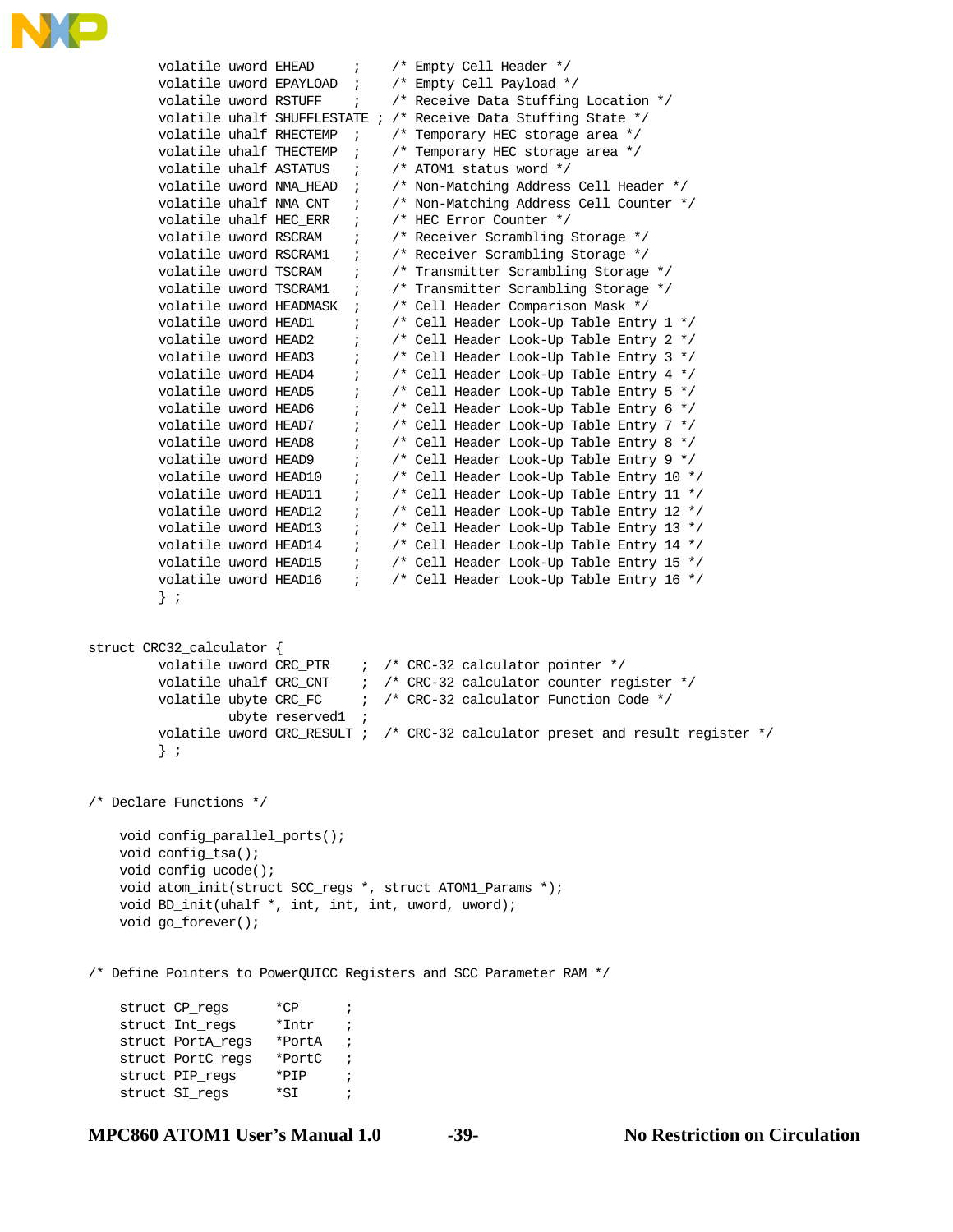```
 struct SCC_regs *SCC1 ;
   struct ATOM1_Params *ATOM1_1 ;
    struct CRC32_calculator *CRC32 ;
   uhalf *SIRAM ; /* Pointer to 256 bytes of SI routing RAM */
    uhalf *BDSpace ; /* Pointer to start of 256 byte BD space */
 uhalf *ATXBD ; /* Pointer to ATOM1 Tx BD Queue */
 uhalf *ARXBD ; /* Pointer to ATOM1 Rx BD Queue */
 ubyte *ATXBuff ; /* Pointer to ATOM1 Tx data queue */
 ubyte *ARXBuff ; /* Pointer to ATOM1 Rx data queue */
    uword *SDCR ; /* SDMA configuration register */
void main()
{
/* Local Variables */
   int bytecnt ; /* General byte counting variable (32-bit) */
   int count i /* General counting variable (32-bit) */
   int txcount = 0, rxcount = 0 ; /* Ping-Pong receive and transmit cell counters */
   int pperror = 0 ; /* Ping-pong error flag */
/* Initialise Memory Pointers */
CP = (struct CP_{regs *}) (PQUICC+0x9c0) ;
 Intr = (struct Int_regs *) (PQUICC+0x940) ; 
   PortA = (struct PortA_regs *) (PQUICC+0x950) ;
   PortC = (struct PortC_regs *) (PQUICC+0x960) ;
 PIP = (struct PIP_regs *) (PQUICC+0xab0) ;
SI = (struct SI_regs *) (PQUICC+0xae0) ;
SCC1 = (struct SCC_regs *) (PQUICC+0xa00) ;
    ATOM1_1 = (struct ATOM1_Params *) (PQUICC+0x3c00) ;
    CRC32 = (struct CRC32_calculator *) (PQUICC+0x3db0) ;
   SDCR = (uword * ) (PQUICC+0x030) ;
   SIRAM = (uhalf *) (PQUICC+0x0c00) ;
   ATXBD = (uhalf *) ATXBD0 ;
   ARXBD = (uhalf *) ARXBD0 ; ATXBuff = (ubyte *) TXBUFF ;
    ARXBuff = (ubyte *) RXBUFF ;
   BDSpace = (uhalf *) BDArea ;
/* Configure PowerQUICC Parallel Ports */
    config_parallel_ports() ;
/* Reset PowerQUICC CPM */
   CP\rightarrow RCCR = 0 ; /* Clear RCCR */
   CP->CR = 0x8001 ; /* Reset CPM */
/* Configure Serial Interface and TSA */
    config_tsa() ;
/* Disable all interrupts */
```

```
MPC860 ATOM1 User's Manual 1.0 -40- No Restriction on Circulation
```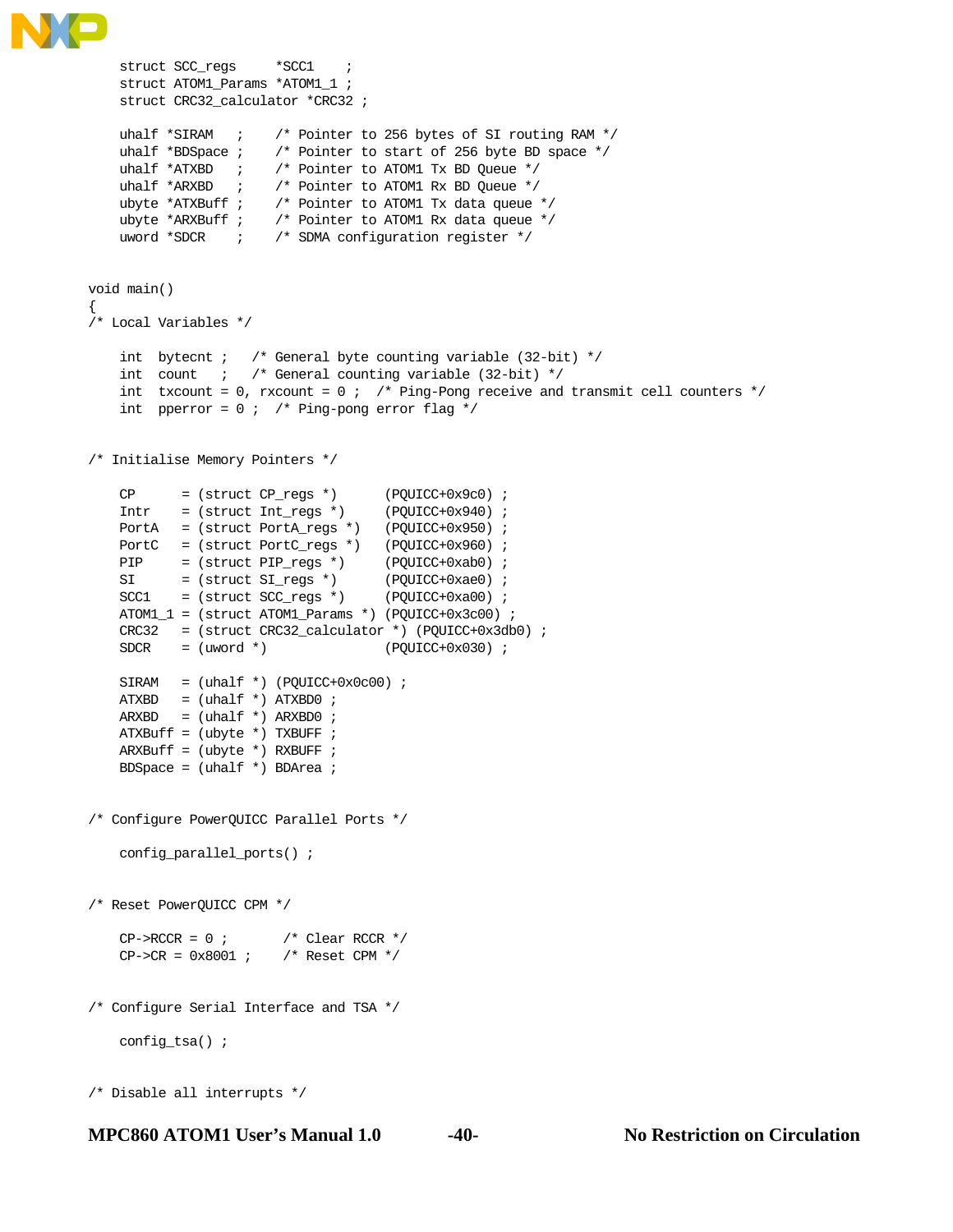

```
Intr->CIMR = 0 ;
/* Initialise and enable RAM microcode */
     config_ucode() ;
/* Configure SCC1 for ATOM1 */
    atom_init(SCC1, ATOM1_1) ;
    CP \rightarrow CR = 0x0001 ; /* Initialise SCC1 rx and tx parameters */
/* Configure ATOM1 Data Buffers & Buffer Descriptors */
/* Clear out the whole BD area */
     for (count=0 ; count<MAXBDAREA ; count++)
      *(BDSpace++) = 0 ;
     BDSpace = (uhalf *) BDArea ;
/* Clear receive buffer area */
     for (bytecnt=0 ; bytecnt<(MAXBUFF*BUFFSIZE) ; bytecnt++)
       *(</math>ARXBuff + bytecnt) = 0 ;/* Initialisation is complete so enable SCC1 for ATM Reception. */
     SCC1->GSMRL = 0x00000030 ; /* SCC1 Enabled */
/* Wait until synchronisation has been achieved before proceeding. */
/* Remember that an external loopback between the L1TXDA and L1RXDA */
/* pins must be provided otherwise we stay in this loop forever. */
    while ((SCC1->SCCE & 0x0040) == 0x0000) ;
/* Now Enter the ATOM1 Ping-Pong Demonstration. */
/************* ATOM1 PING-PONG SOFTWARE *************/
/**********************************************************************/
/* This routine uses SCC1 to transmit and receive ATM cells in a game */
/* of ping-pong. It is assumed that SCC1 is either connected with an */
/* external loopback or to another QUADs board also running this */
\frac{1}{2} ping-pong software.
\sqrt{\frac{1}{\pi}} *
/* SCC1 must be initialised before running this loop (see code above).*/<br>/* \hfill */
\sqrt{\frac{1}{\pi}} * \sqrt{\frac{1}{\pi}} * \sqrt{\frac{1}{\pi}} * \sqrt{\frac{1}{\pi}} * \sqrt{\frac{1}{\pi}} * \sqrt{\frac{1}{\pi}} * \sqrt{\frac{1}{\pi}} * \sqrt{\frac{1}{\pi}} * \sqrt{\frac{1}{\pi}} * \sqrt{\frac{1}{\pi}} * \sqrt{\frac{1}{\pi}} * \sqrt{\frac{1}{\pi}} * \sqrt{\frac{1}{\pi}} * \sqrt{\frac{1}{\pi}} * \sqrt{\frac{1}{\pi}}/* The ping-pong game is played with two cells transmitted and */
/* received at a time. Each cell is checked to see that the received */
/* CRC-32 is correct. *\sqrt{\frac{1}{\pi}} *
```
**MPC860 ATOM1 User's Manual 1.0 -41- No Restriction on Circulation**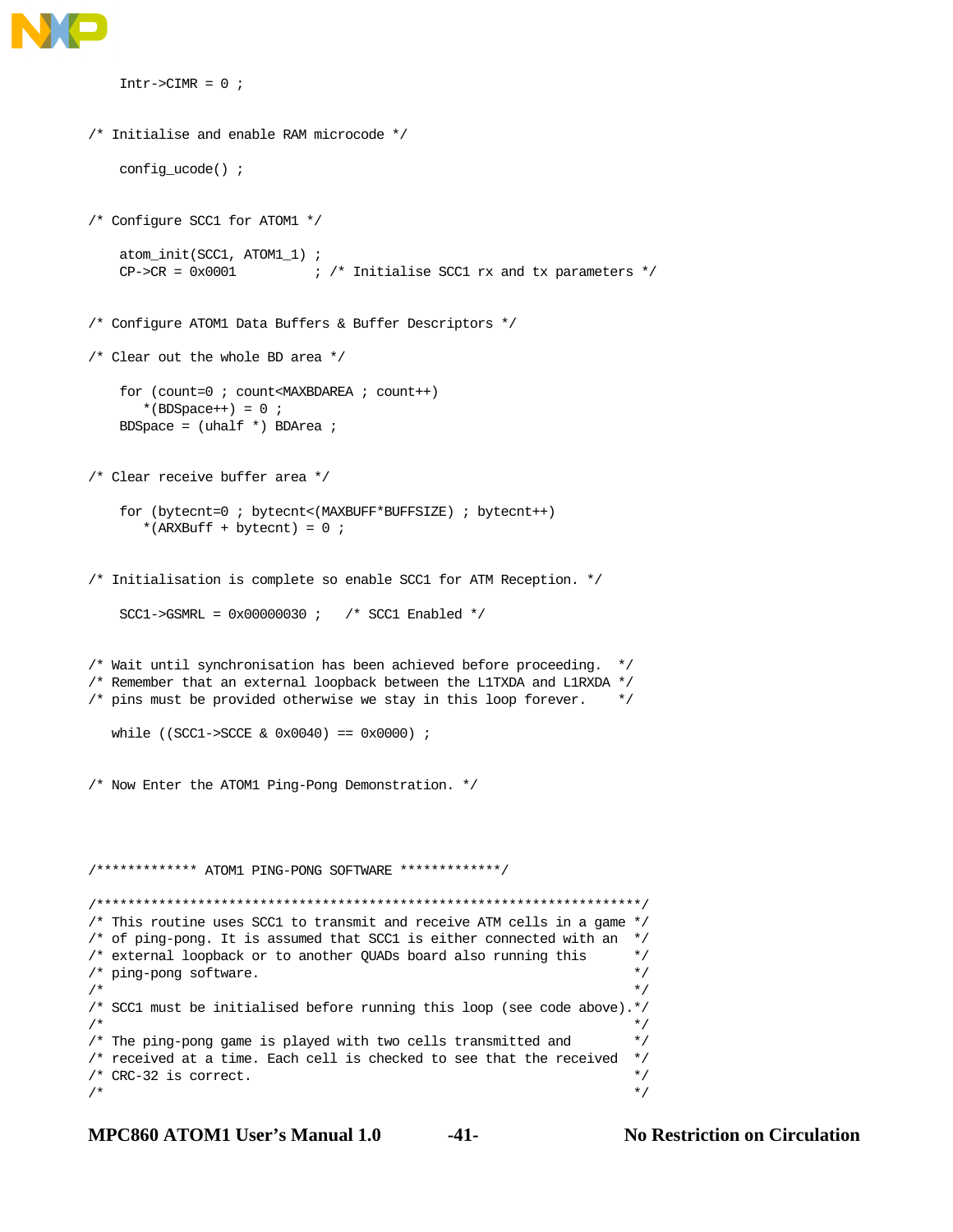```
/* The PA15 pin is driven high by software for the duration of the */
/* single cell CRC-32 calculations to allow an external counter or */
/* oscilloscape to measure the CRC-32 calculation duration. */
/**********************************************************************/
/* Configure tx buffer area with AAL5 sample frame given in I.363 appendix. */
   *(ATXBuff + 0) = 0x12 ; /* Cell header = 0x12345678 */
   *(ATXBuff + 1) = 0x34 ; /* Not an OAM cell */
    *(ATXBuffer + 2) = 0x56 ;
   *(ATXBuff + 3) = 0x78 ;
/* AAL5 single cell frame payload consists 40 bytes of zero, CPCS-UU = 0, */
/* length = 40 and CRC32 = 0x864d7f99 */
   for (bytecnt=4 ; bytecnt<44 ; bytecnt++)
      *(ATXBuff + bytecnt) = 0x00 ; /* AAL5 frame payload */
   *(ATXBuff + bytecnt++) = 0x00 ; /* AAL5 frame control long word =0x00000028 */
    *(ATXBuffer + byteenth++) = 0x00 ;
    *(ATXBuffer + byteenth++) = 0x00 ;
   *(ATXBuffer + byteenth++) = 0x28 ;
   *(ATXBuff + bytecnt++) = 0x86 ; /* AAL5 frame CRC */
   *(ATXBuff + bytecnt++) = 0x4d ;
   *(ATXBuff + bytecnt++) = 0x7f ;
   *(ATXBuff + bytecnt++) = 0x99 ;
    pperror = 0 ;
    while (pperror == 0)
\{SCC1->SCCE = 0xfftf ; /* Clear SCCE1 */
/* Set up two RX BDs with Int and Wrap bits set in the second */
      BD_init(ARXBD, NO, YES, NO, RXBUFF, RXBUFF + 0) ;
       BD_init(ARXBD + 1, NO, YES, YES, RXBUFF, RXBUFF + 0x40) ;
/* Tx two ATM cells *//* Three TX BDs are set up but only two cells transmitted because the SKIP bit is */
/* set in the first. Wrap bit set in the third descriptor. No interrupts generated.*/
/* If the buffer with the SKIP bit set is transmitted, a CRC-32 or NMA error will */
/* result on reception because a different data cell was transmitted. */
      BD_init(ATXBD, YES, NO, NO, TXBUFF, TXBUFF + 4) ;
       BD_init(ATXBD + 1, NO, NO, NO, TXBUFF, TXBUFF + 0) ;
       BD_init(ATXBD + 2, NO, NO, YES, TXBUFF, TXBUFF + 0) ;
      txcount = txcount + 2 ; \prime * Increment transmit cell counter *//* Incoming cell headers are checked in the header lookup table. */
/* HEADMASK and HEAD16 were set up for in atom_init called earlier. */
      while ((SCC1->SCCE & 0x00f5) == 0x0000) ; /* Wait for reception of first cell or error */
      if ((SCC1->SCCE & 0x00f4) == 0x0000) /* On error, set error flag. */
         rxcount = rxcount + 1 ; \frac{1}{2} /* Otherwise increment rx counter. */
          else pperror = 1 ;
```
**MPC860 ATOM1 User's Manual 1.0 -42- No Restriction on Circulation**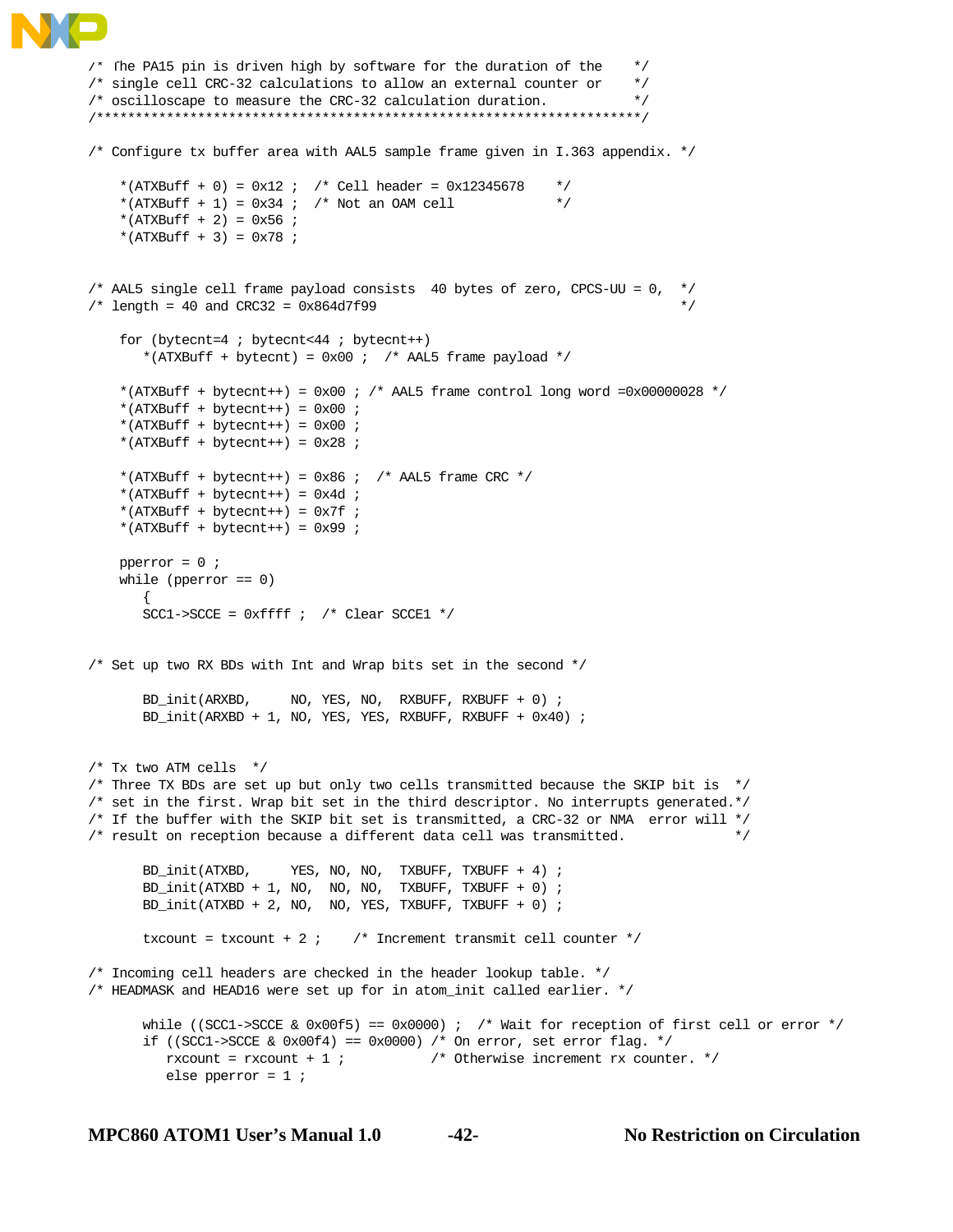```
SCC1->SCCE = 0xffff ; /* Clear SCCE1 */
      while ((SCC1->SCCE & 0x00f5) == 0x0000) ; /* Wait for reception of second cell or error */
      if ((SCC1->SCCE & 0x00f4) == 0x0000) /* On error, set error flag. */
         rxcount = rxcount + 1 ; \qquad \qquad /* Otherwise increment rx counter. */
          else pperror = 1 ;
/* Check that the first received cell has the correct AAL5 CRC-32 value */
      CRC32->CRC_PTR = RXBUFF + 4 ;CRC32->CRC/CNT = 44 ;
      CRC32->CRC_FC = 0x10 ; /* Use Motorola byte ordering - big endian */
      CRC32->CRC_RESULT = 0 ; /* Result register must be preset to zero at the start */
      CP->RTER = 0x8000 ;
       /* RTER is used to indicate that a CRC-32 calculation has completed. */
      CP->CR = 0x0f01 ; /* Start the CRC-32 calculation. */
      PortA->PADAT = 0x0001 ; /* Set PA15 pin */
      while (CP->CR != 0x0f00) ; /* Wait for the CP command to complete */
      while (CP->RTER != 0x8000) ; /* Wait for the CRC32 calculator to complete */
      PortA->PADAT = 0x0000 ; /* Reset PA15 pin */
       /* If incorrect CRC32 receiver, set error flag */
      if (CRC32->CRC\_RESULT  != 0x864d7f99 ) pperror = 1 ;
/* Check that the second received cell has the correct AAL5 CRC-32 value */
      CRC32->CRC PTR = RXBUFF + 0x44 ;
      CRC32->CRC_CNT = 44 ;
      CRC32->CRC\_FC = 0x10 ; /* Use Motorola byte ordering - big endian */
      CRC32->CRC_RESULT = 0 ; /* Result register must be preset to zero at the start */
      CP->RTER = 0x8000 ;
       /* RTER is used to indicate that a CRC-32 calculation has completed. */
      CP->CR = 0x0f01 ; /* Start the CRC-32 calculation. */
      PortA->PADAT = 0x0001 ; /* Set PA15 pin */
      while (CP->CR != 0x0f00) ; /* Wait for the CP command to complete */
      while (CP->RTER != 0x8000) ; /* Wait for the CRC32 calculator to complete */
      PortA->PADAT = 0x0000 ; /* Reset PA15 pin */
       /* If incorrect CRC32 receiver, set error flag */
       if (CRC32->CRC_RESULT != 0x864d7f99 ) pperror = 1 ;
       }
/* The while loop is only left when an error occurs so go to a loop */
/* forever. By jumping to a function, a breakpoint can be easily set */
/* on the go_forever sub-routine so that the debugger returns to the */
\frac{1}{2} command line. \frac{1}{2} go_forever();
} /* End of Main */
```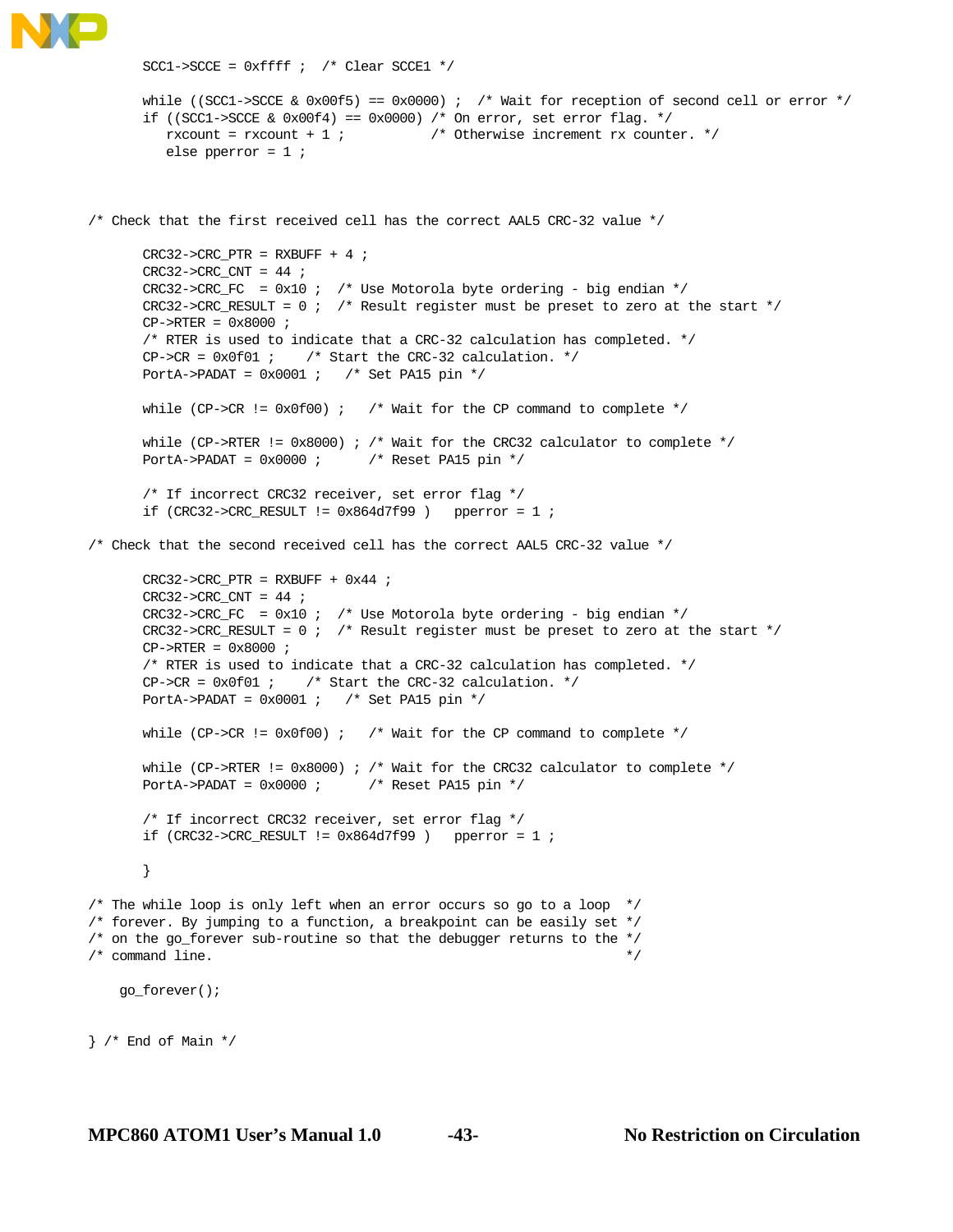```
/*********************************************************************/
/* POWERQUICC PARALLEL PORT CONFIGURATION */
/*********************************************************************/
/* Function name: config_parallel_ports */
/*********************************************************************/
/* Configure PowerQUICC Parallel Ports as follows: */
/* L1TXDA (PA9) Transmit data output */
    L1RXDA (PA8) Receive data input */
/* L1RSYNCA (PC4) Synchronisation input */
/* L1RCLKA (PA7) Clock input */
/* L1ST1 (PB19) TSA strobe output */
/* L1ST2 (PB18) TSA strobe output */
/* L1ST3 (PB17) TSA strobe output */
/* L1ST4 (PB16) TSA strobe output */
/* SDACK1* (PC5) SDMA cycle output */
/* SDACK2* (PC7) SDMA cycle output */
/* PA15 (PA15) CRC-32 PIO output pin for software use */
/* PB31 (PB31) CAM MATCH* PIO input pin */
/*********************************************************************/
/* Input Parameters: global data structures PIP, PortA and PortC */
\sqrt{\frac{1}{\pi}} *
/* Output Parameters: PIP, PortA and PortC modified */
\sqrt{\frac{1}{\pi}} * \sqrt{\frac{1}{\pi}} * \sqrt{\frac{1}{\pi}} * \sqrt{\frac{1}{\pi}} * \sqrt{\frac{1}{\pi}} * \sqrt{\frac{1}{\pi}} * \sqrt{\frac{1}{\pi}} * \sqrt{\frac{1}{\pi}} * \sqrt{\frac{1}{\pi}} * \sqrt{\frac{1}{\pi}} * \sqrt{\frac{1}{\pi}} * \sqrt{\frac{1}{\pi}} * \sqrt{\frac{1}{\pi}} * \sqrt{\frac{1}{\pi}} * \sqrt{\frac{1}{\pi}}/*********************************************************************/
void config_parallel_ports()
{
    PIP->PIPC = 0x0000 ; /* PIP configuration register */
   PortA->PADAT = 0 ; /* Port A data register */
    PortA->PADIR = 0x00c1 ; /* Port A data direction register */
    PortA->PAPAR = 0x01c0 ; /* Port A pin assignment register */
   PortA->PAODR = 0 ; /* Port A open drain register */
    PortC->PCDIR = 0x0500 ; /* Port C data direction register */
   PortC->PCPAR = 0x0d00 ; /* Port C pin assignment register */
   PortC->PCSO = 0 i /* Port C secial option register */
   PortC->PCINT = 0 i /* Port C interrupt control register */
   PIP->PBDIR = 0x00000000 ; /* Port B data direction register */
    PIP->PBPAR = 0x0000f000 ; /* Port B pin assignment register */
   PIP->PBODR = 0 i /* Port B open drain register */
} /* End of config_parallel_ports */
```
/\*\*\*\*\*\*\*\*\*\*\*\*\*\*\*\*\*\*\*\*\*\*\*\*\*\*\*\*\*\*\*\*\*\*\*\*\*\*\*\*\*\*\*\*\*\*\*\*\*\*\*\*\*\*\*\*\*\*\*\*\*\*\*\*\*\*\*\*\*/ /\* POWERQUICC TSA CONFIGURATION & INITIALISATION \*/ /\*\*\*\*\*\*\*\*\*\*\*\*\*\*\*\*\*\*\*\*\*\*\*\*\*\*\*\*\*\*\*\*\*\*\*\*\*\*\*\*\*\*\*\*\*\*\*\*\*\*\*\*\*\*\*\*\*\*\*\*\*\*\*\*\*\*\*\*\*/ /\* Function name: config\_tsa \*/ /\*\*\*\*\*\*\*\*\*\*\*\*\*\*\*\*\*\*\*\*\*\*\*\*\*\*\*\*\*\*\*\*\*\*\*\*\*\*\*\*\*\*\*\*\*\*\*\*\*\*\*\*\*\*\*\*\*\*\*\*\*\*\*\*\*\*\*\*\*/ /\* Configure Serial Interface and TSA as follows: \*/ /\* TDMA used to tx and rx 53 byte ATM cells via SCC1 and SCC2. \*/ /\* Common rx and tx clock and synchronisation signals. \*/  $/*$  Tx data on falling clock edges and rx on rising edges.  $*/$ /\* Frame sync signal recognised on a rising clock edge. \*/ /\*\*\*\*\*\*\*\*\*\*\*\*\*\*\*\*\*\*\*\*\*\*\*\*\*\*\*\*\*\*\*\*\*\*\*\*\*\*\*\*\*\*\*\*\*\*\*\*\*\*\*\*\*\*\*\*\*\*\*\*\*\*\*\*\*\*\*\*\*/ /\* Input Parameters: global data structure SI and pointer SIRAM \*/

**MPC860 ATOM1 User's Manual 1.0 -44- No Restriction on Circulation**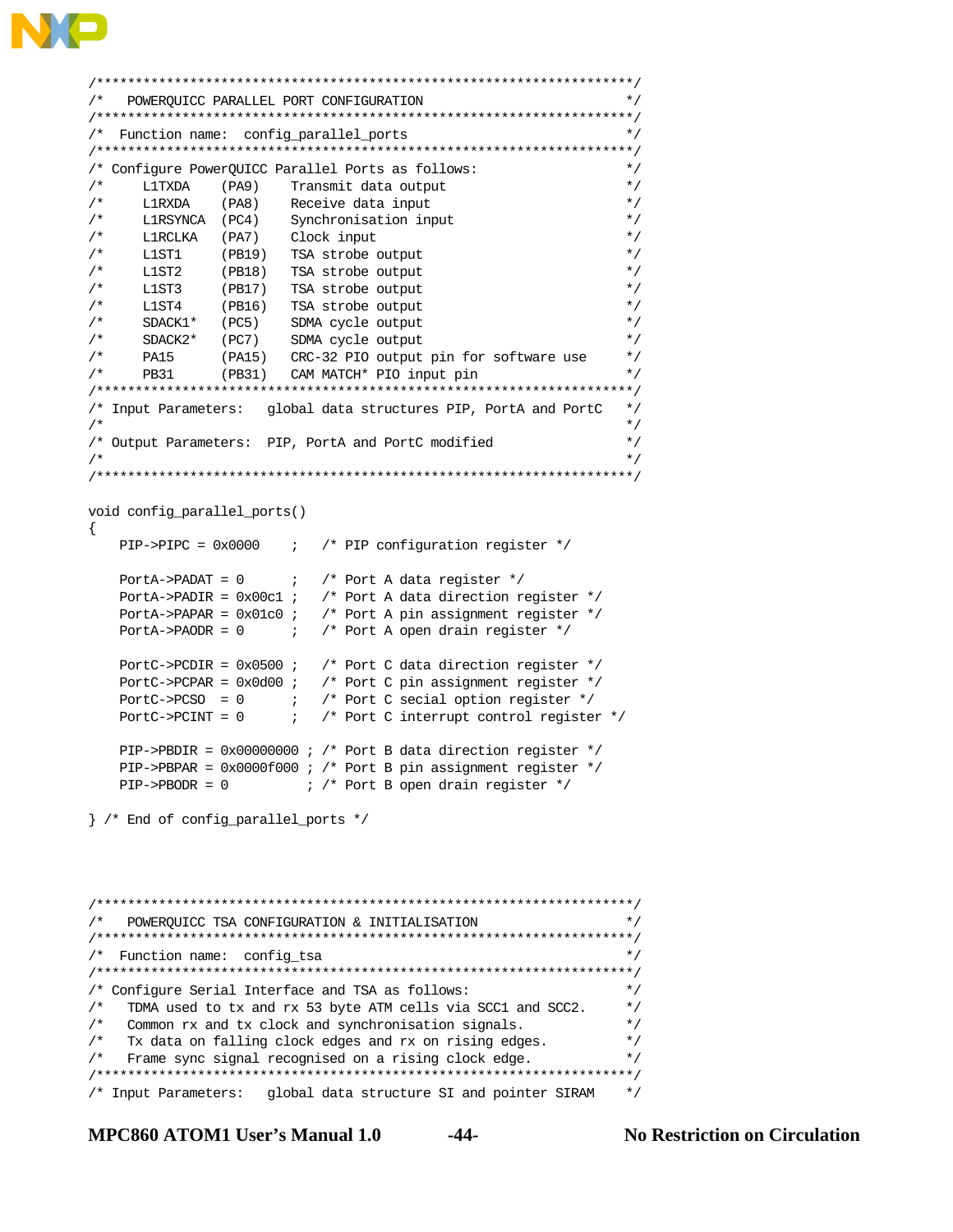```
\sqrt{\frac{1}{\pi}} *
/* Output Parameters: SI modified */
\sqrt{\frac{1}{\pi}} * \sqrt{\frac{1}{\pi}} * \sqrt{\frac{1}{\pi}} * \sqrt{\frac{1}{\pi}} * \sqrt{\frac{1}{\pi}} * \sqrt{\frac{1}{\pi}} * \sqrt{\frac{1}{\pi}} * \sqrt{\frac{1}{\pi}} * \sqrt{\frac{1}{\pi}} * \sqrt{\frac{1}{\pi}} * \sqrt{\frac{1}{\pi}} * \sqrt{\frac{1}{\pi}} * \sqrt{\frac{1}{\pi}} * \sqrt{\frac{1}{\pi}} * \sqrt{\frac{1}{\pi}}/*********************************************************************/
void config_tsa()
{
int count ;
/* SI registers: */
   SI->SIGMR = 0x00 ; /* Disable SI */
   <code>SI->SIMODE = 0x00000058</code> ; /* <code>SI</code> mode register without loopback */
/* SI->SIMODE = 0x00000858 ; SI mode register with TSA loopback */
   SI->SICR = 0x00004040 ; /* SI clock route */
/* Clear SI RAM: */
     for (count=0 ; count<SI_RAM_SIZE ; count++)
        {
       *(SIRAM++) = 0x0000 ; SIRAM++ ;
        }
   SIRAM = (uhalf *) (PQUICC+0x0c00) ;
/* Configure SI RAM:
      L1ST1 asserted during the first 4 tx bytes (cell header except HEC).
      L1ST2 asserted during the fifth tx byte (HEC).
     L1ST3 asserted during the first 4 rx bytes (cell header except HEC).
     L1ST4 asserted during the fifth rx byte (HEC). */
    *(\text{SIRAM} + 0) = 0 \times 104e; \quad \text{/*} \text{Rx cell header} - \text{SCC1} */
    *(SIRAM + 2) = 0x2042 ; /* Rx cell HEC - SCC1 */
    *(SIRAM + 4) = 0x007e ; /* Rx cell payload - 16 bytes - SCC1 */
*(\text{SIRAM + 6}) = 0x007e ; /* Rx cell payload - 16 bytes - SCCl */
*(\text{SIRAM + 8}) = 0x007f ; /* Rx cell payload - 16 bytes - SCCl */
   *(SIRAM + 0x80) = 0x044e ;  /* Tx cell header - SCC1 */
   *(SIRAM + 0x82) = 0x0842 ; \rightarrow Tx cell HEC - SCC1 */
   *(SIRAM + 0x84) = 0x007e ; /* Tx cell payload - 16 bytes - SCC1 */
    *(SIRAM + 0x86) = 0x007e ; /* Tx cell payload - 16 bytes - SCC1 */
    *(SIRAM + 0x88) = 0x007f ; /* Tx cell payload - 16 bytes - SCCl */
/* Enable SI */
   SI->SIGMR = 0x04 ; /* Enable TDMA */
} /* End of config_tsa */
/*********************************************************************/
\prime^* POWERQUICC RAM MICROCODE CONFIGURATION & INITIALISATION
/*********************************************************************/
/* Function name: config_ucode */
/*********************************************************************/
/* Configure CP control registers and enable RAM microcode. */
/*********************************************************************/
/* Input Parameters: global data structure CP */
\sqrt{\frac{1}{\pi}} *
/* Output Parameters: CP modified */
```
**MPC860 ATOM1 User's Manual 1.0 -45- No Restriction on Circulation**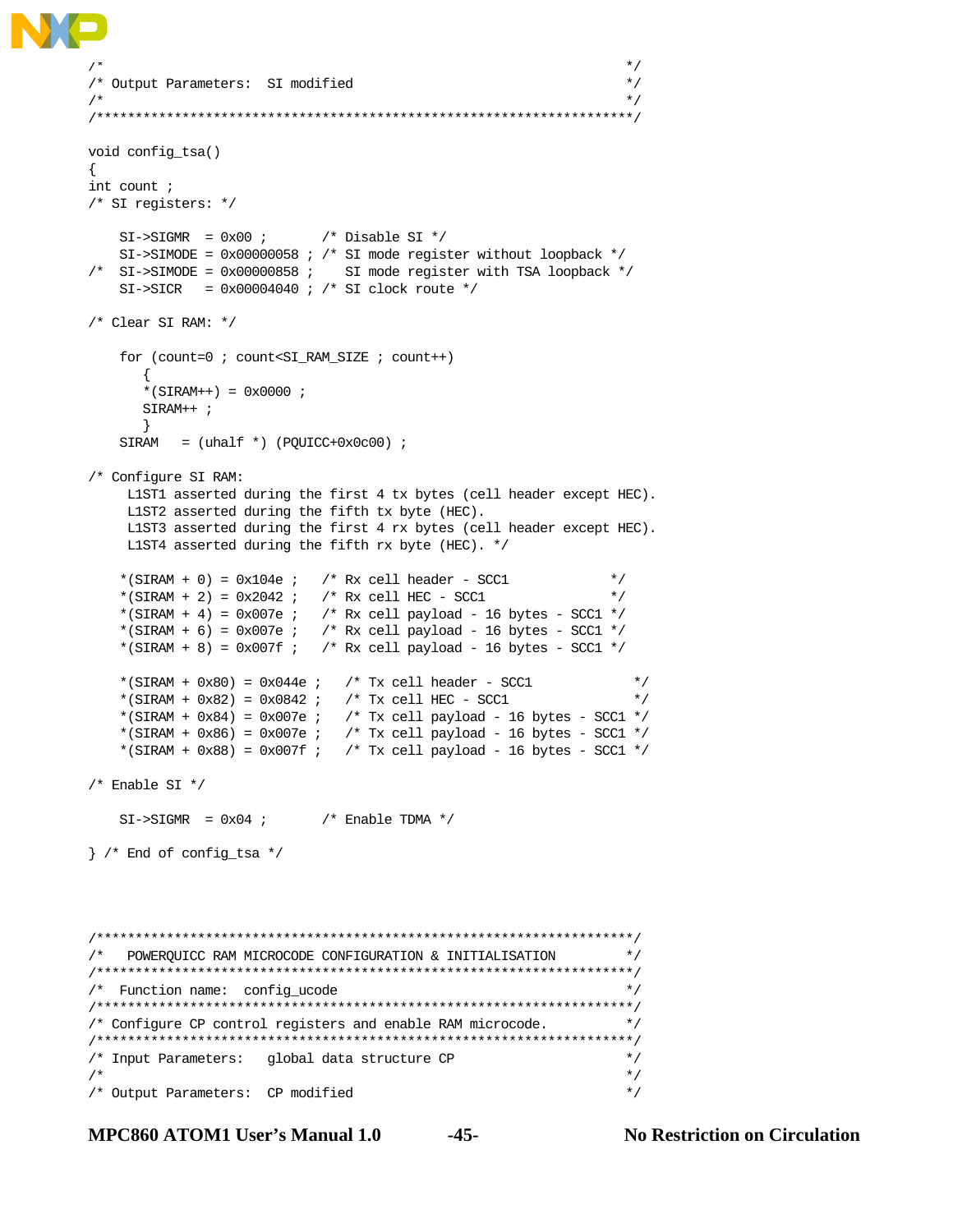```
\sqrt{\frac{1}{\pi}} *
/*********************************************************************/
void config_ucode()
{
   CP->RCTR1 = 0x8056 ; /* RISC Controller Trap Register 1 */
   CP->RCTR2 = 0x8076 ; /* RISC Controller Trap Register 2 */
   CP->RCTR3 = 0x8036 ; /* RISC Controller Trap Register 3 */
    CP->RCTR4 = 0x8818 ; /* RISC Controller Trap Register 4 */
   CP->RCCR = 0x0002 ; /* 1K RAM microcode now running */
} /* End of config_ucode */
/*********************************************************************/
/* ATOM SCC CONFIGURATION & INITIALISATION */
/*********************************************************************/
/* Function name: atom_init */
/*********************************************************************/
/* This routine initialises an SCC to transmit and receive ATM cells.*/
/* The SCC is configured but not enabled.
/*********************************************************************/
/* Input Parameters: Pointers to the SCC register, SCC parameter */
/* RAM and CP register data structures. */
                   Accesses global data structure CP. */
\sqrt{\frac{1}{\pi}} *
/* Output Parameters: CP modified */
\sqrt{\frac{1}{\pi}} *
/*********************************************************************/
void atom_init(SCC, ATOM)
    struct SCC_regs *SCC ;
   struct ATOM1_Params *ATOM ;
{
/* SCC registers: */
   SCC \rightarrow GSMRL = 0 ; /* SCC Disabled */
SCC->GSMRH = 0x00001F80 ; /* Set sync and transparent bits */<br>/* SCC->GSMRH = 0x00003F80 ; Enable CAM and Set sync and trans
                                Enable CAM and Set sync and transparent bits */
 SCC->PSMR = 0 ; /* Disable scrambling and HEC coset */
/* SCC->PSMR = 0x2100 ; Enable scrambling and HEC coset */
SCC->SCCM = 0 ; /* Mask out interrupts */SCC->SCCE = 0xffff ; /* Clear SCC event register */
/* Configure SCC parameter RAM for ATOM1: */
    ATOM->RBASE = (ARXBD0-PQUICC); /* Rx BD Base Address */
   ATOM->TBASE = (ATXBD0-PQUICC); /* Tx BD Base Address */
   ATOM->RFCR = 0x13 ; /* Use Motorola byte ordering - big endian */
ATOM->TFCR = 0x15 ; /* Use Motorola byte ordering - big endian */
ATOM->MRBLR = 0 \qquad ; /* Transparent Receiver Max Buffer Length */
 ATOM->ALPHA = 0 ; /* Receiver Synchronisation Alpha Counter */
ATOM->DELTA = 0 \qquad ; /* Receiver Synchronisation Delta Counter */
ATOM->CAM_PORT = 0x0001 ; /* CAM MATCH* signal on PB31 */
 ATOM->RX_BUFF1 = RXBUFF ; /* Receive Buffer Area Start Pointer */
 ATOM->TX_BUFF1 = TXBUFF ; /* Transmit Buffer Page Start Pointer */
```

```
MPC860 ATOM1 User's Manual 1.0 -46- No Restriction on Circulation
```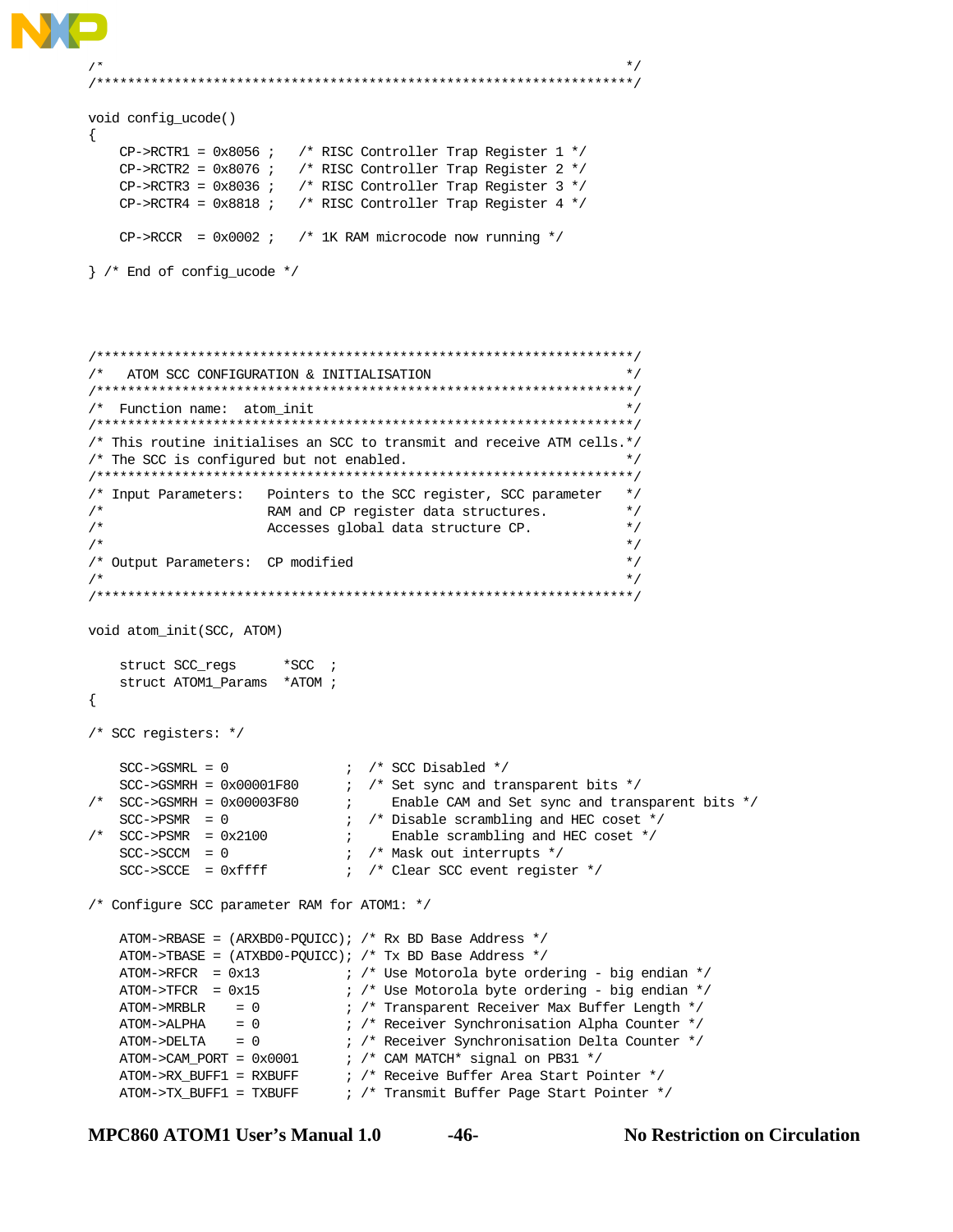

| ATOM->EHEAD                   |       | $= 0x01000000$ |            |       | ; /* Empty Cell Header (little-endian) */             |
|-------------------------------|-------|----------------|------------|-------|-------------------------------------------------------|
| ATOM->EPAYLOAD = 0x6a6a6a6a   |       |                | $\ddot{i}$ | $/$ * | Empty Cell Payload */                                 |
| ATOM->RSTUFF                  |       | $= 0$          |            |       | ; /* Receive Data Stuffing Location */                |
| $ATOM->SHUFFLEXSTATE = 0$     |       |                |            |       | ; /* Receive Data Stuffing State */                   |
| $ATOM->RHECTEMP = 0x00ff$     |       |                |            |       | ; /* Preset rx temp HEC storage area */               |
| $ATOM->THECTEMP = 0$          |       |                |            |       | $\frac{1}{2}$ /* Temporary HEC storage area */        |
| ATOM->ASTATUS                 | $= 0$ |                |            |       | ; $/*$ ATOM1 status word $*/$                         |
| ATOM->NMA HEAD = 0            |       |                |            |       | ; /* Non-Matching Address Cell Header */              |
| ATOM->NMA CNT                 | $= 0$ |                |            |       | ; /* Non-Matching Address Cell Counter */             |
| ATOM->HEC ERR                 | $= 0$ |                |            |       | ; /* HEC Error Counter */                             |
| ATOM->RSCRAM                  | $= 0$ |                |            |       | ; /* Receiver Scrambling Storage */                   |
| ATOM->RSCRAM1                 | $= 0$ |                |            |       | ; /* Receiver Scrambling Storage */                   |
| ATOM->TSCRAM                  |       | $= 0$          |            |       | ; /* Transmitter Scrambling Storage */                |
| ATOM->TSCRAM1                 | $= 0$ |                |            |       | ; /* Transmitter Scrambling Storage */                |
| $ATOM->HEADMASK = 0xfffffffe$ |       |                |            |       | ; /* Cell Header Comparison Mask */                   |
| ATOM->HEAD1                   |       | $= 0$          |            |       | $\frac{1}{2}$ /* Cell Header Look-Up Table Entry 1 */ |
| ATOM->HEAD2                   |       | $= 0$          |            |       | $\frac{1}{2}$ /* Cell Header Look-Up Table Entry 2 */ |
| ATOM->HEAD3                   | $= 0$ |                |            |       | ; /* Cell Header Look-Up Table Entry $3*/$            |
| ATOM->HEAD4                   |       | $= 0$          |            |       | ; /* Cell Header Look-Up Table Entry 4 */             |
| ATOM->HEAD5                   |       | $= 0$          |            |       | ; /* Cell Header Look-Up Table Entry 5 */             |
| ATOM->HEAD6                   | $= 0$ |                |            |       | $\frac{1}{2}$ /* Cell Header Look-Up Table Entry 6 */ |
| ATOM->HEAD7                   | $= 0$ |                |            |       | $\frac{1}{2}$ /* Cell Header Look-Up Table Entry 7 */ |
| ATOM->HEAD8                   | $= 0$ |                |            |       | $1$ /* Cell Header Look-Up Table Entry 8 */           |
| ATOM->HEAD9                   |       | $= 0$          |            |       | ; /* Cell Header Look-Up Table Entry 9 */             |
| ATOM->HEAD10                  | $= 0$ |                |            |       | ; /* Cell Header Look-Up Table Entry 10 */            |
| ATOM->HEAD11                  |       | $= 0$          |            |       | ; /* Cell Header Look-Up Table Entry 11 */            |
| ATOM->HEAD12                  | $= 0$ |                |            |       | ; /* Cell Header Look-Up Table Entry 12 */            |
| ATOM->HEAD13                  | $= 0$ |                |            |       | ; /* Cell Header Look-Up Table Entry 13 */            |
| ATOM->HEAD14                  | $= 0$ |                |            |       | ; /* Cell Header Look-Up Table Entry 14 */            |
| ATOM->HEAD15                  |       | $= 0$          |            |       | ; /* Cell Header Look-Up Table Entry 15 */            |
| ATOM->HEAD16                  |       | $= 0x12345679$ |            |       | ; /* Cell Header Look-Up Table Entry 16 */            |
|                               |       |                |            |       |                                                       |

/\* HEADMASK and HEAD16 are set up for use in the ping-pong demonstration. \*/

} /\* End of atom\_init \*/

/\*\*\*\*\*\*\*\*\*\*\*\*\*\*\*\*\*\*\*\*\*\*\*\*\*\*\*\*\*\*\*\*\*\*\*\*\*\*\*\*\*\*\*\*\*\*\*\*\*\*\*\*\*\*\*\*\*\*\*\*\*\*\*\*\*\*\*\*\*/  $\prime^*$  ATOM1 TRANSMIT & RECEIVE BD INITIALISATION ROUTINE /\*\*\*\*\*\*\*\*\*\*\*\*\*\*\*\*\*\*\*\*\*\*\*\*\*\*\*\*\*\*\*\*\*\*\*\*\*\*\*\*\*\*\*\*\*\*\*\*\*\*\*\*\*\*\*\*\*\*\*\*\*\*\*\*\*\*\*\*\*/  $/*$  Function name: BD\_init  $*$  / /\*\*\*\*\*\*\*\*\*\*\*\*\*\*\*\*\*\*\*\*\*\*\*\*\*\*\*\*\*\*\*\*\*\*\*\*\*\*\*\*\*\*\*\*\*\*\*\*\*\*\*\*\*\*\*\*\*\*\*\*\*\*\*\*\*\*\*\*\*/ /\* This routine initialises an ATOM1 transmit or receive BD. \*/ /\*\*\*\*\*\*\*\*\*\*\*\*\*\*\*\*\*\*\*\*\*\*\*\*\*\*\*\*\*\*\*\*\*\*\*\*\*\*\*\*\*\*\*\*\*\*\*\*\*\*\*\*\*\*\*\*\*\*\*\*\*\*\*\*\*\*\*\*\*/ /\* Input Parameters: Pointer to the BD. \*/ /\* Flags for Skip, Interrupt and Wrap bits. \*/ /\* The adresses of the start of data buffer \*/ /\* area and the actual data buffer within that. \*/  $\frac{1}{x}$  area to tx  $\frac{x}{x}$   $\frac{x}{x}$  $\sqrt{\frac{1}{\pi}}$  \* /\* Output Parameters: BD queue modified \*/  $\sqrt{\frac{1}{\pi}}$  \* /\*\*\*\*\*\*\*\*\*\*\*\*\*\*\*\*\*\*\*\*\*\*\*\*\*\*\*\*\*\*\*\*\*\*\*\*\*\*\*\*\*\*\*\*\*\*\*\*\*\*\*\*\*\*\*\*\*\*\*\*\*\*\*\*\*\*\*\*\*/

void BD\_init(new\_BD, skip, i\_rupt, wrap, page, address)

 uhalf \*new\_BD ; int skip, i\_rupt, wrap ; uword page, address ;

**MPC860 ATOM1 User's Manual 1.0 -47- No Restriction on Circulation**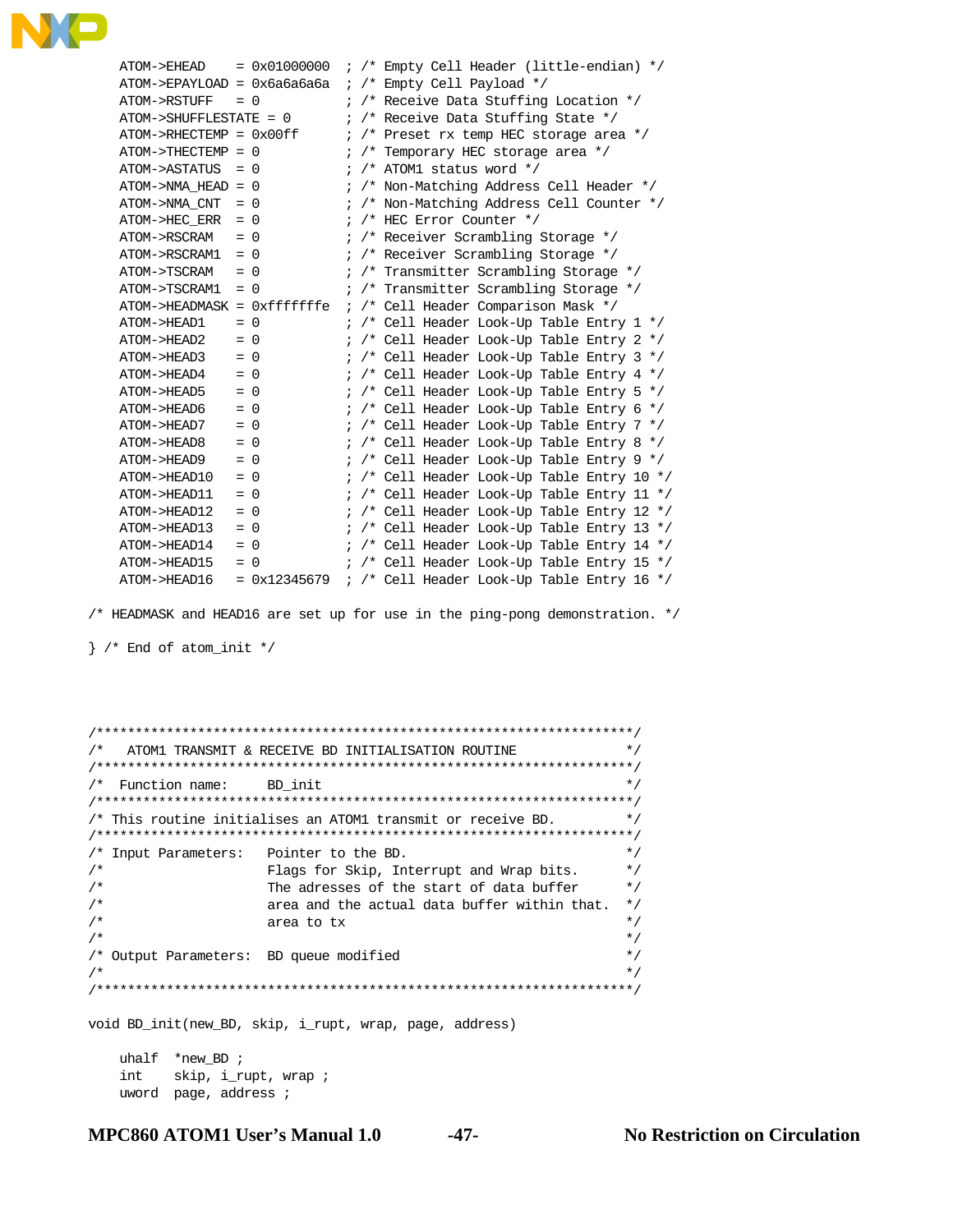```
{
    uhalf BD_contents ;
    BD_contents = 0x8000 ;
   if (skip != 0) (BD_contents = BD_contents | 0x4000) ; /* Set tx BD skip bit */
   if (i<sup>rupt</sup> != 0) (BD_contents = BD_contents | 0x1000) ; /* Set BD interrupt bit */
   if (wrap != 0)
        (BD_contents = BD_contents | 0x2000) ; /* Set BD wrap bit */
     /* Append address */
    BD_contents = BD_contents + (uhalf) ((address - page) >> 2) ;
     *new_BD = BD_contents ;
}^* /* End of BD_init */
```

```
/*********************************************************************/
\hspace{0.1cm} /* <br> ATOM1 ENDLESS LOOP ROUTINE \hspace{0.1cm} \hspace{0.1cm} */
/*********************************************************************/
/* Function name: go_forever */
/*********************************************************************/
/* This routine simply loops forever and provides a way for the */
/* target board to breakpoint easily. */
/*********************************************************************/
/* Input Parameters: none */
\sqrt{\frac{1}{\pi}} *
/* Output Parameters: none \binom{1}{x} */
\sqrt{\frac{1}{\pi}} *
/*********************************************************************/
```
void go\_forever()

{

while  $(1 == 1)$  ; /\* loop forever \*/

} /\* End of go\_forever \*/

/\* End File \*/